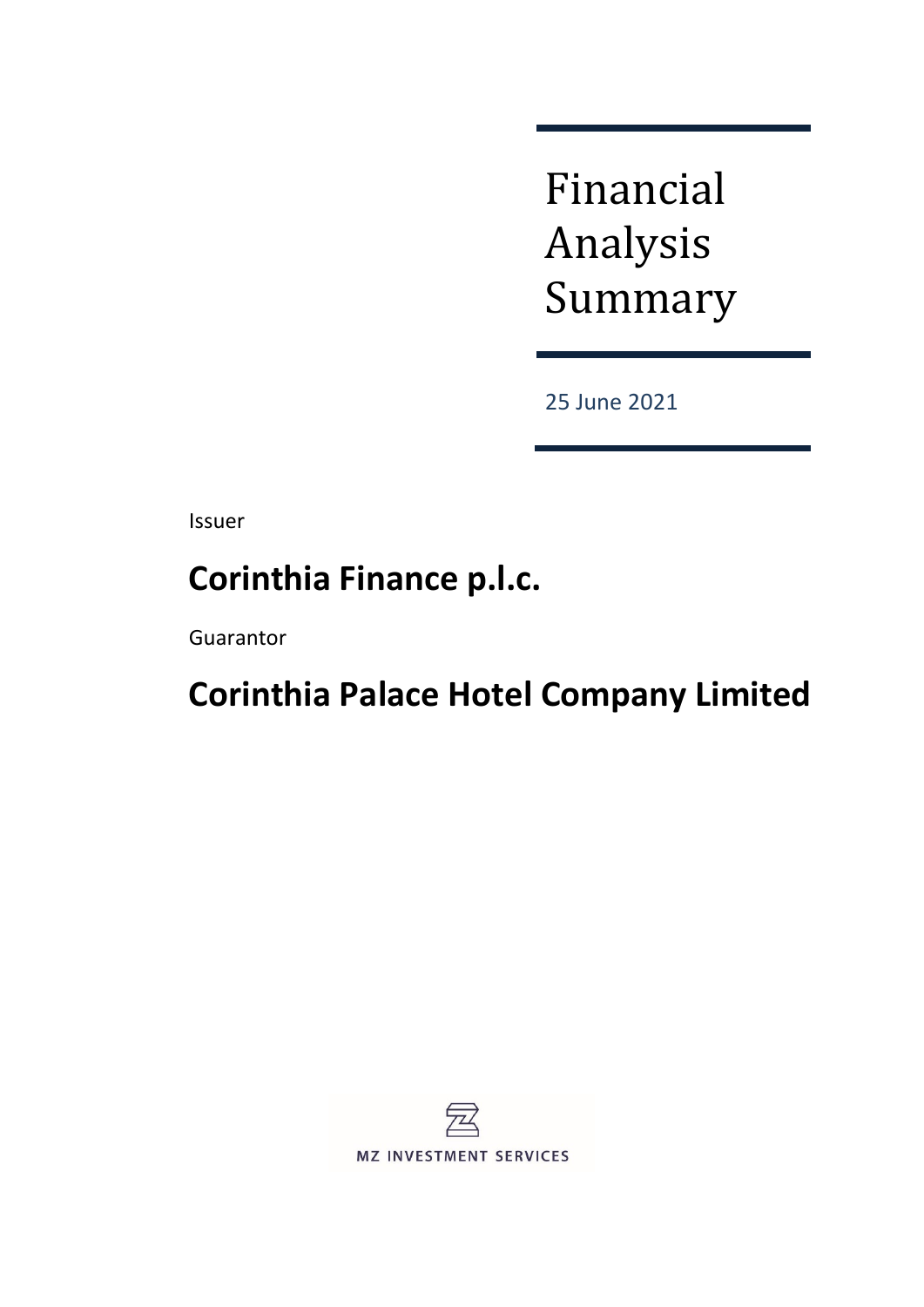

The Directors Corinthia Finance p.l.c. 22, Europa Centre Floriana FRN 1400 Malta

25 June 2021

Dear Sirs

#### **Financial Analysis Summary**

In accordance with your instructions, and in line with the requirements of the Listing Authority Policies, we have compiled the Financial Analysis Summary (the "**Analysis**") set out in the following pages and which is being forwarded to you together with this letter.

The purpose of the financial analysis is that of summarising key financial data appertaining to Corinthia Finance p.l.c. (the "**Issuer**") and Corinthia Palace Hotel Company Limited (the "**Guarantor**" or "**Corinthia Group**" or "**Group**"). The data is derived from various sources or is based on our own computations as follows:

- (a) Historical financial data has been extracted from the audited financial statements of: (i) the Issuer for the 14-month period ended 28 February 2019 and the financial years ended 28 February 2020 and 28 February 2021; and (ii) the Guarantor for the financial years ended 31 December 2018, 31 December 2019 and 31 December 2020.
- (b) The forecast data for the year ending 28 February 2022 (in relation to the Issuer) and 31 December 2021 (in relation to the Guarantor) has been provided by management.
- (c) Our commentary on the results of the Guarantor and on its financial position is based on the explanations provided to us by management.
- (d) The ratios quoted in the Analysis have been computed by us applying the definitions set out in Part 5.
- (e) Relevant financial data in respect of the companies included in Part 4 has been extracted from public sources such as websites of the companies concerned, financial statements filed with the Registrar of Companies or websites providing financial data.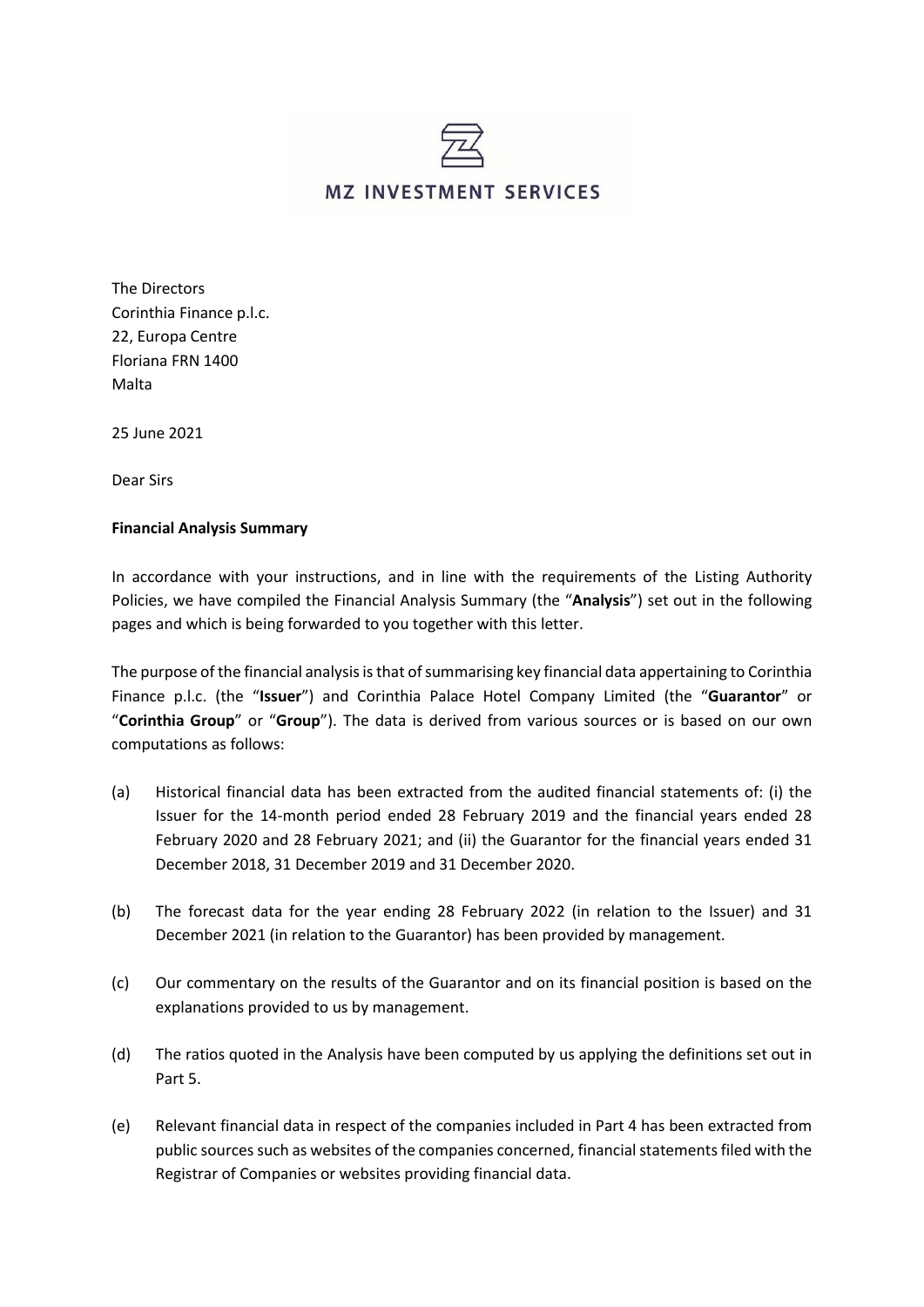

The Analysis is meant to assist investors in the Issuer's securities and potential investors by summarising the more important financial data of the Corinthia Group. The Analysis does not contain all data that is relevant to investors or potential investors. The Analysis does not constitute an endorsement by our firm of any securities of the Issuer or Corinthia Group and should not be interpreted as a recommendation to invest in any of the Issuer's or Corinthia Group's securities. We shall not accept any liability for any loss or damage arising out of the use of the Analysis. As with all investments, potential investors are encouraged to seek independent professional financial advice before investing in the Issuer's or Corinthia Group's securities.

Yours faithfully,

**Evan Mohnani** Senior Financial Advisor

#### **MZ Investment Services Ltd**

63, St Rita Street, Rabat RBT 1523, Malta Tel: 2145 3739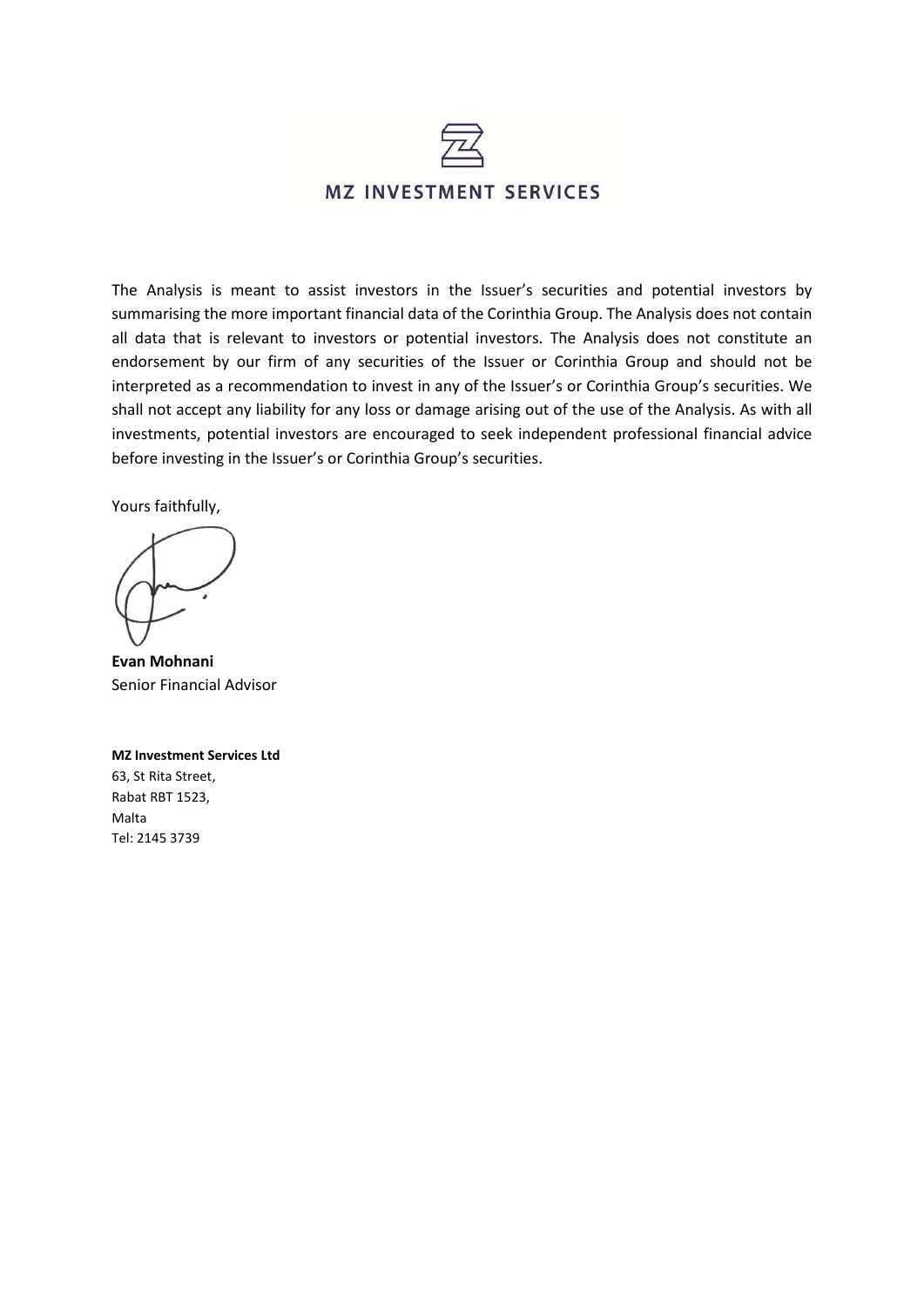# TABLE OF CONTENTS

| 1. |                                                                                        |
|----|----------------------------------------------------------------------------------------|
| 2. |                                                                                        |
| 3. |                                                                                        |
| 4. |                                                                                        |
| 5. |                                                                                        |
|    | PART 2 - HOTEL PROPERTIES DIRECTLY OWNED BY CORINTHIA PALACE HOTEL COMPANY LIMITED 5   |
| 6. |                                                                                        |
|    |                                                                                        |
|    |                                                                                        |
| 7. |                                                                                        |
|    |                                                                                        |
| 8. |                                                                                        |
| 9. | Financial Information relating to Corinthia Palace Hotel Company Limited (Consolidated |
|    |                                                                                        |
|    |                                                                                        |

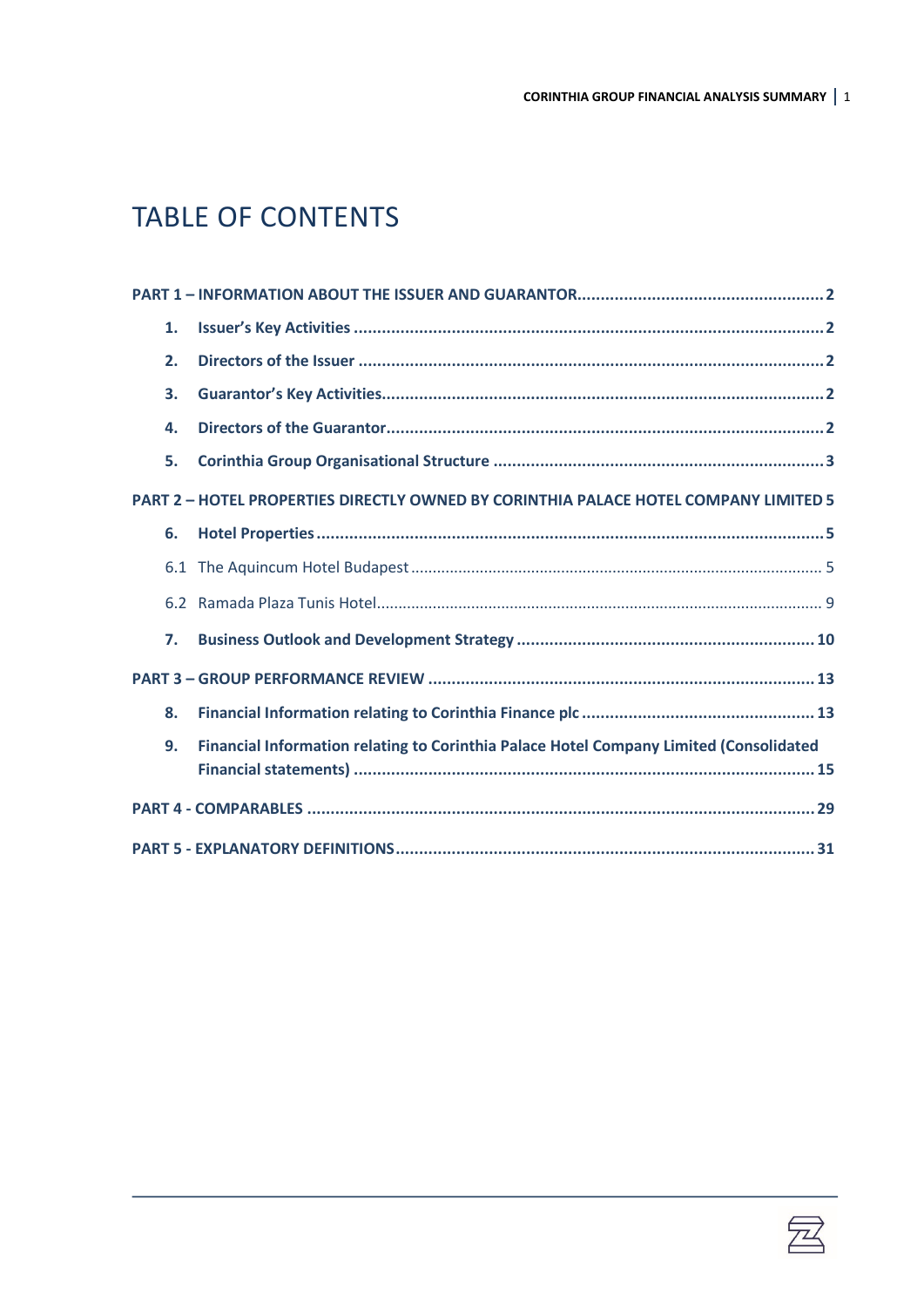# <span id="page-4-0"></span>PART 1 – INFORMATION ABOUT THE ISSUER AND GUARANTOR

# **1. ISSUER'S KEY ACTIVITIES**

<span id="page-4-1"></span>The principal activity of Corinthia Finance p.l.c. (the "**Issuer**") is to finance the ownership, development, operation and financing of hotels, resorts and leisure facilities, forming part of the Corinthia Group, of which it is a member.

The Issuer is not engaged in any trading activities but is involved in raising funds, mainly through the issue of bonds, and advancing same to its parent company Corinthia Palace Hotel Company Limited as and when the demands of its business or the demands of a particular project so require. Accordingly, the Issuer is economically dependent on the operations, performance and prospects of the Corinthia Group.

# **2. DIRECTORS OF THE ISSUER**

<span id="page-4-2"></span>The Issuer is managed by a Board comprising four directors who are entrusted with its overall direction and management. The Board members of the Issuer as at the date of this report are included hereunder:

#### **Board of Directors**

| Joseph Fenech       | <b>Chairman and Executive Director</b> |
|---------------------|----------------------------------------|
| Mario P. Galea      | Non-Executive Director                 |
| Frank Xerri de Caro | Non-Executive Director                 |
| Joseph J. Vella     | Non-Executive Director                 |

# **3. GUARANTOR'S KEY ACTIVITIES**

<span id="page-4-3"></span>Corinthia Palace Hotel Company Limited ("**CPHCL**" or the "**Guarantor**") is the parent company of the Corinthia Group and is principally engaged, directly or through subsidiaries and associated entities, in investments that are predominantly focused on the ownership, development and operation of mixed-use real estate developments that consist mainly of hotels, residences, offices, retail and commercial areas, as well as project management, industrial and event catering, in various countries.

# **4. DIRECTORS OF THE GUARANTOR**

<span id="page-4-4"></span>The Guarantor is managed by a Board consisting of six directors entrusted with its overall direction and management, including the establishment of strategies for future development. In the execution of the strategic direction, investment and management oversight of the Corinthia Group, the Board is assisted by the Chief Executive Officers and Senior Management of the operating business entities within the Corinthia Group.

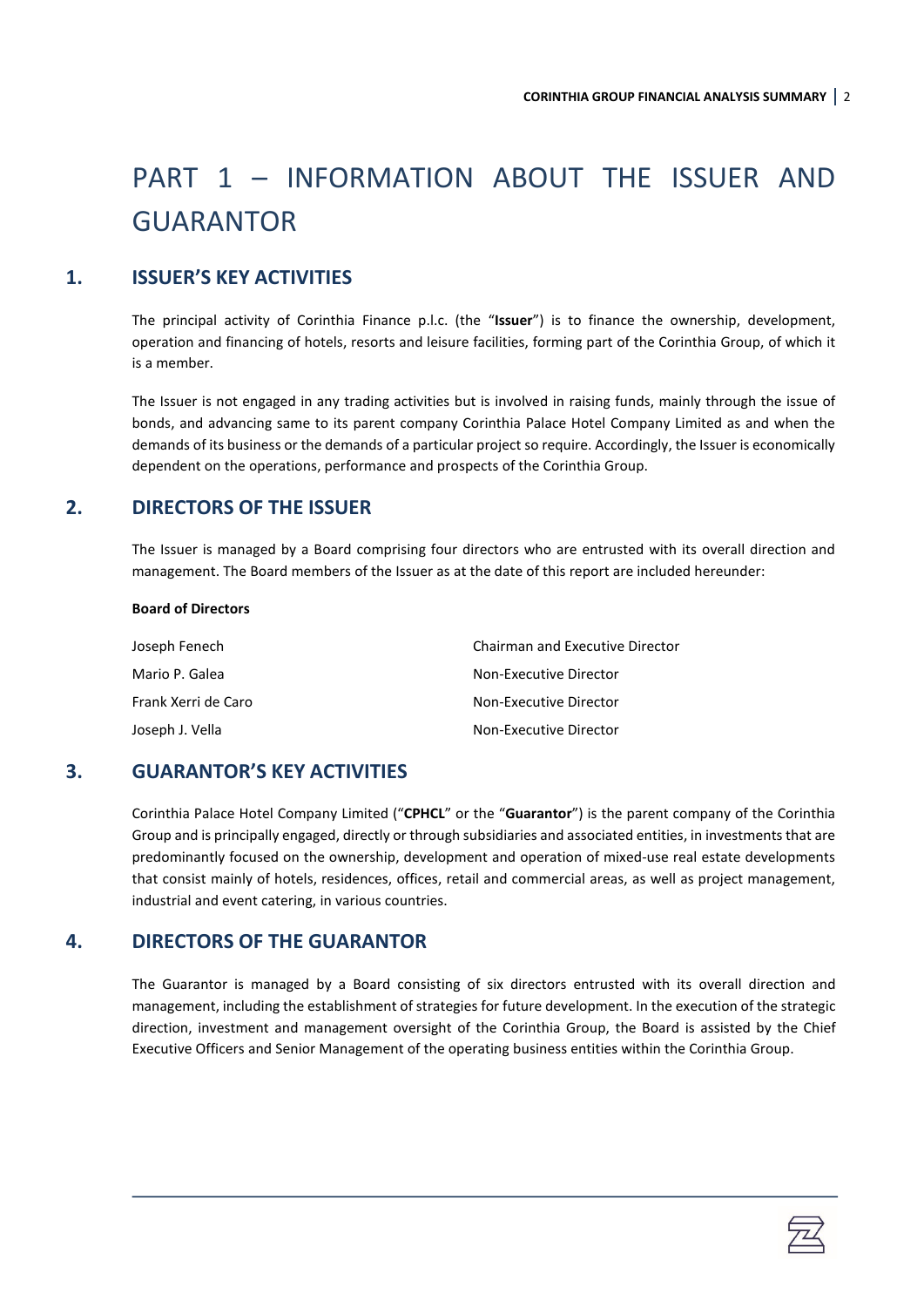The Board members of the Guarantor as at the date of this report are included hereunder:

| <b>Board of Directors</b> |                                        |
|---------------------------|----------------------------------------|
| Alfred Pisani             | <b>Chairman and Executive Director</b> |
| Joseph Pisani             | <b>Executive Director</b>              |
| Victor Pisani             | <b>Executive Director</b>              |
| Karima Munir Elbeshir     | Non-Executive Director                 |
| Khalid S T Benrioba       | Non-Executive Director                 |
| Khaled Amr Algonsel       | Non-Executive Director                 |

The weekly average number of employees engaged with the companies forming part of the Corinthia Group during FY2020 amounted to 2,021 persons (FY2019: 3,599).

# **5. CORINTHIA GROUP ORGANISATIONAL STRUCTURE**

<span id="page-5-0"></span>The diagram below illustrates the principal subsidiaries and associates within the organisational structure of the Corinthia Group.



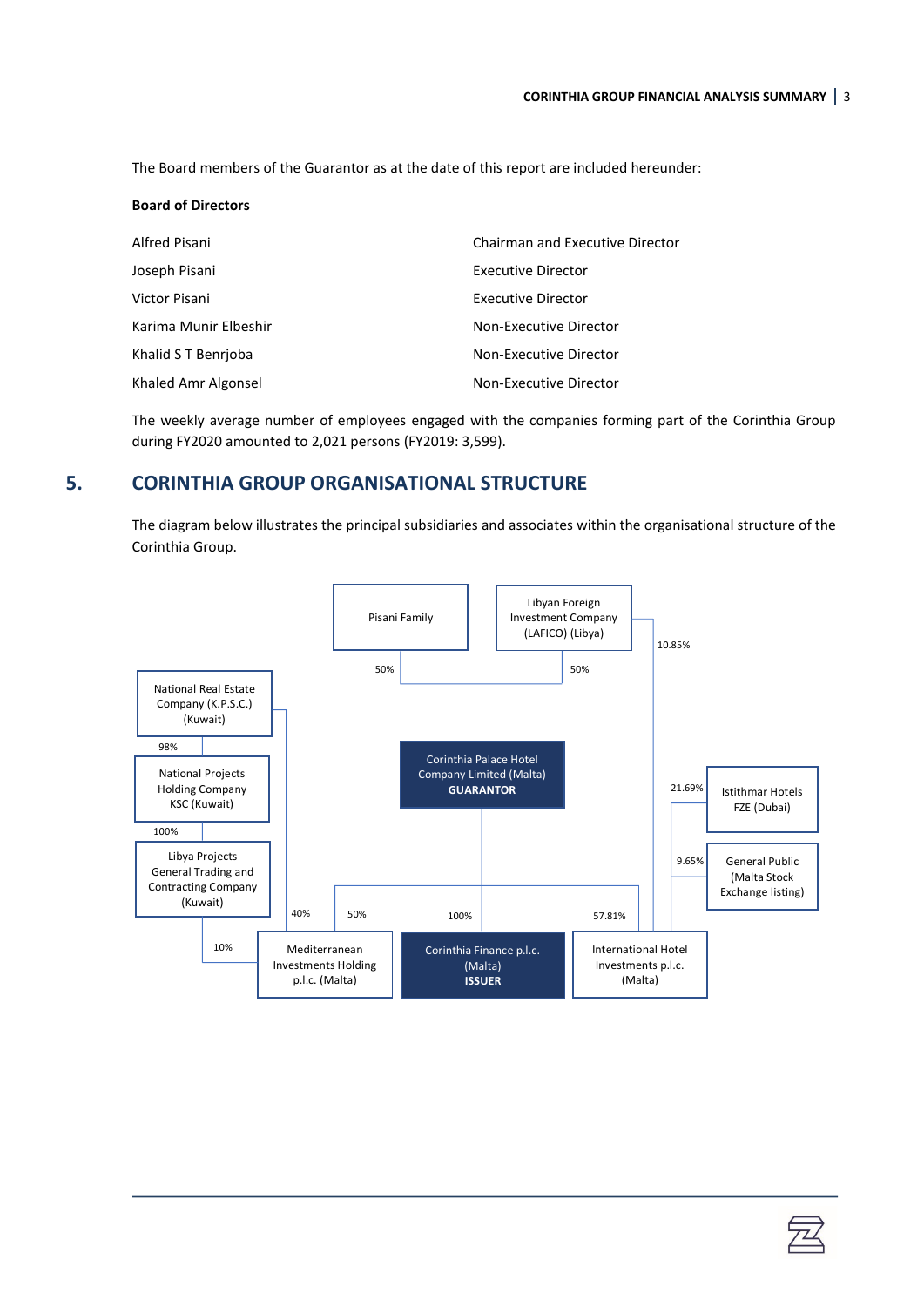The following table provides a list of the principal assets and operations owned by the respective Corinthia Group companies:

#### **PRINCIPAL ASSETS AND OPERATIONS**

|                                            |                |                                                  |             | No. of hotel |
|--------------------------------------------|----------------|--------------------------------------------------|-------------|--------------|
| Name                                       | Location       | <b>Description</b>                               | % ownership | rooms        |
| Corinthia Palace Hotel Company Limited     |                |                                                  |             |              |
| Aquincum Hotel Budapest                    | Hungary        | Property owner                                   | 100         | 310          |
| Ramada Plaza Tunis Hotel                   | Tunisia        | Property owner                                   | 100         | 309          |
| Malta Fairs and Conventions Centre Limited | Malta          | Conference & leisure conventions                 | 100         | n/a          |
| Danish Bakery Limited                      | Malta          | Bakery                                           | 65          | n/a          |
| Swan Laundry and Drycleaning Co. Limited   | Malta          | Laundry & dry cleaning                           | 100         | n/a          |
| Marsa Investments Ltd                      | Malta          | Property company                                 | 100         | n/a          |
| International Hotel Investments p.l.c.     |                |                                                  |             |              |
| Corinthia Hotel Budapest                   | Hungary        | Property owner                                   | 100         | 439          |
| Corinthia Hotel St Petersburg              | Russia         | Property owner                                   | 100         | 385          |
| Commercial property St Petersburg          | Russia         | Property owner                                   | 100         | n/a          |
| Corinthia Hotel Lisbon                     | Portugal       | Property owner                                   | 100         | 518          |
| Pinhiero Chagas                            | Portugal       | Residential apartment block                      | 100         | n/a          |
| Corinthia Hotel Prague                     | Czech Republic | Property owner                                   | 100         | 551          |
| Corinthia Hotel Tripoli                    | Libya          | Property owner                                   | 100         | 300          |
| Commercial property Tripoli                | Libya          | Property owner                                   | 100         | n/a          |
| Corinthia Hotel St George's Bay            | Malta          | Property owner                                   | 100         | 250          |
| Marina Hotel St George's Bay               | Malta          | Property owner                                   | 100         | 200          |
| Corinthia Hotel & Residences London*       | United Kingdom | Property owner                                   | 50          | 283          |
| Corinthia Grand Astoria Hotel Brussels*    | Belgium        | Property owner (under development)               | 50          | 125          |
| Corinthia Hotel & Residences Moscow        | Russia         | Property owner (under development)               | 10          | 56           |
| Corinthia Palace Hotel & Spa               | Malta          | Property owner                                   | 100         | 150          |
| <b>Medina Tower</b>                        | Libya          | Mixed-use property (to be developed)             | 25          | n/a          |
| Radisson Blu Resort St Julians             | Malta          | Property owner                                   | 100         | 252          |
| Radisson Blu Resort & Spa Golden Sands#    | Malta          | Property owner & vacation ownership<br>operation | 50          | 338          |
| Corinthia Hotels Limited                   | Malta          | Hotel management                                 | 100         | n/a          |
| <b>QPM Limited</b>                         | Malta          | Project management                               | 100         | n/a          |
| CDI Limited                                | Malta          | Project development                              | 100         | n/a          |
| Corinthia Catering and Catermax            | Malta          | Event catering                                   | 100         | n/a          |
| The Heavenly Collection Ltd (Hal Ferh)     | Malta          | Vacant site (to be developed)                    | 100         | n/a          |
| Costa Coffee                               | Malta          | Retail catering                                  | 100         | n/a          |
| Mediterranean Investments Holding p.l.c.   |                |                                                  |             |              |
| Palm City Residences                       | Libya          | Gated residence complex                          | 100         | n/a          |
| Palm Waterfront                            | Libya          | Vacant site (to be developed)                    | 100         | n/a          |
| <b>Medina Tower</b>                        | Libya          | Mixed-use property (to be developed)             | 25          | n/a          |
|                                            |                |                                                  |             | 4,466        |
| * under control and management of IHI      |                |                                                  |             |              |

*# the remaining 50% ownership was acquired by IHI on 26 February 2021*

**A description and analysis of the operational activities of each of International Hotel Investments p.l.c. and Mediterranean Investments Holding p.l.c. is included in their respective financial analysis reports. The said reports have been published and are available on their respective websites: [www.ihiplc.com](http://www.ihiplc.com/) and www.mihplc.com** 

 $\mathbb{Z}$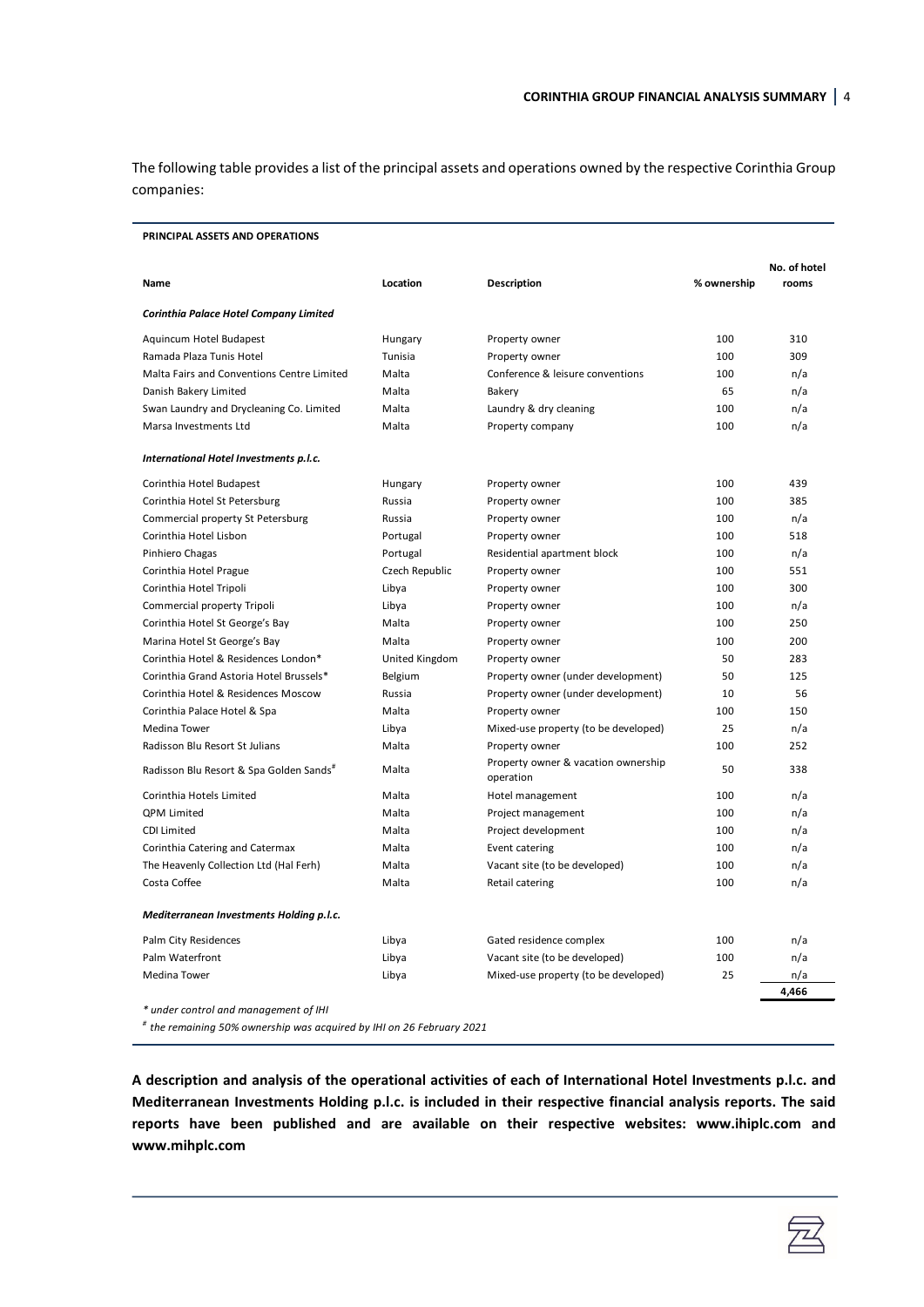#### *Effects of the COVID-19 Pandemic*

The global spread and impact of the COVID-19 pandemic is complex, unpredictable, and continuously evolving and has resulted, since March 2020, in significant disruption and additional risks to the Group's hospitality operations, the travel industries, and the global economy. The COVID-19 pandemic has led governments and other authorities around the world to impose measures intended to control its spread, including restrictions on large gatherings of people, travel bans, border closings and restrictions, business closures, quarantines, shelterin-place orders, and social distancing measures. As a result, the COVID-19 pandemic and its consequences have significantly reduced global travel and demand for hotel rooms and have had a material detrimental impact on the global commercial activity across the hospitality and travel industries, all of which had, and is expected to continue to have, a material adverse impact on the Group's business, operations, and financial results.

The extent, duration, and magnitude of the COVID-19 pandemic's effects will depend on various factors, all of which are highly uncertain and difficult to predict, including, but not limited to, the impact of the pandemic on global and regional economies, travel, and economic activity, as well as actions taken by governments, businesses, and individuals in response to the pandemic, any additional resurgence, or COVID-19 variants. These factors include the impact of the COVID-19 pandemic on unemployment rates and consumer discretionary spending; governmental or regulatory orders that impact the Group's business and its industry; the demand for travel and transient and group business; levels of consumer confidence; and the pace of recovery when the pandemic subsides. Moreover, even after shelter-in-place orders and travel bans are lifted and vaccines are more widely distributed and available, demand for hotel services, including corporate travel and group meetings, may remain depressed for a significant length of time, and as such, the Group cannot predict if and when demand will return to pre-COVID-19 levels.

# <span id="page-7-0"></span>PART 2 – HOTEL PROPERTIES DIRECTLY OWNED BY CORINTHIA PALACE HOTEL COMPANY LIMITED

# <span id="page-7-1"></span>**6. HOTEL PROPERTIES**

### <span id="page-7-2"></span>**6.1 THE AQUINCUM HOTEL BUDAPEST**

#### Introduction

Thermal Hotel Aquincum Rt (a fully-owned subsidiary of CPHCL via CIL (UK)) owns the 310-room five-star Aquincum Hotel located in a prime area alongside the river Danube with panoramic views of the Buda Hills. The main feature of this business and leisure hotel is its 1,660m<sup>2</sup> Spa, which derives its therapeutic water directly from Margaret Island. The carrying amount of the Aquincum Hotel as at 31 December 2020 is €27.9 million (2019: €29.5 million).

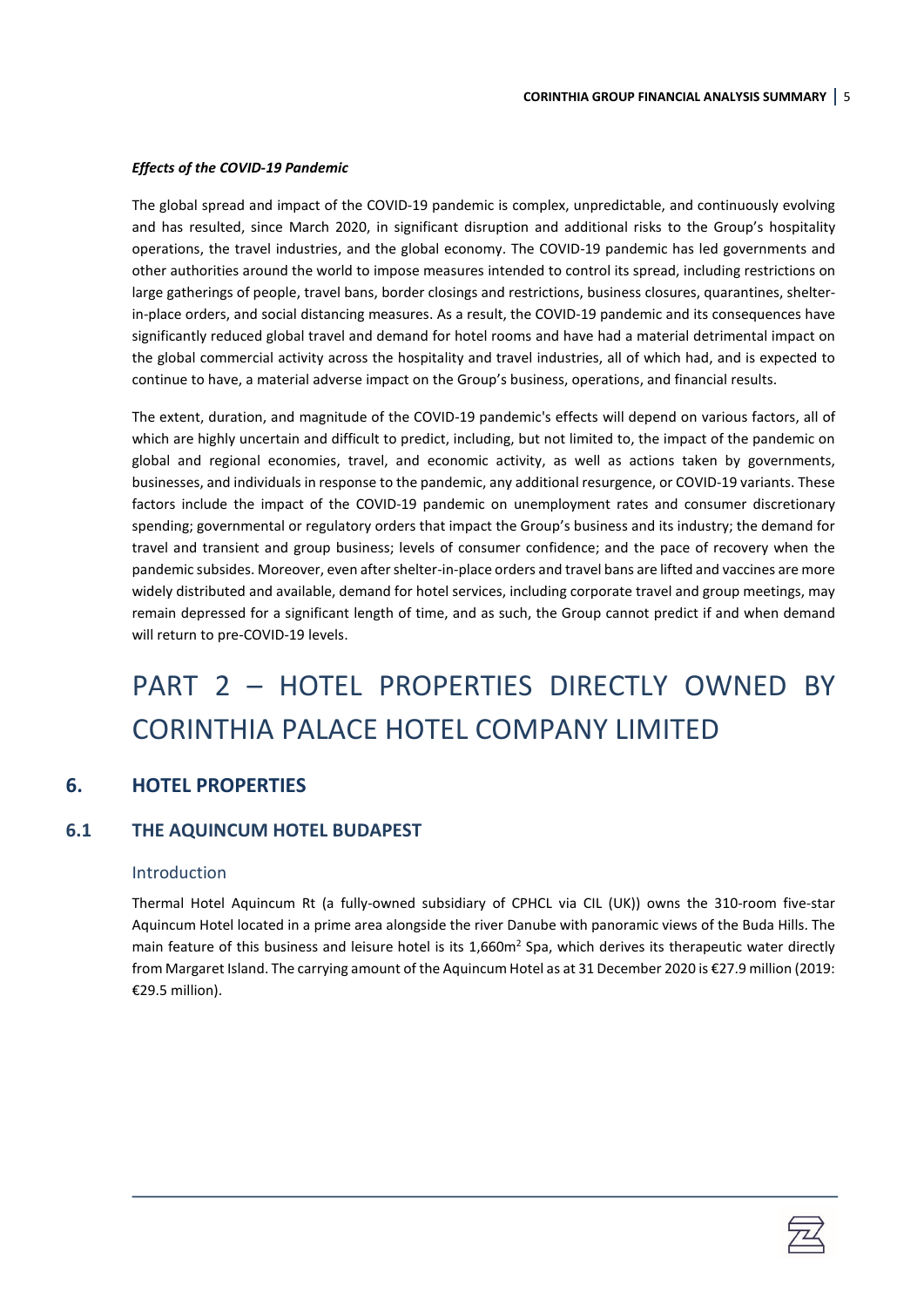### Economic Update<sup>[1](#page-8-0)</sup>

*Hungary's bounce back from the 2020 recession might be temporarily interrupted by a third wave of the COVID-19 pandemic, but a recovery is expected to resume once containment measures are lifted. Strong growth is expected to sustain inflationary pressures in 2022, while the economic recovery is expected to drive an improvement in public finance figures.*

Hungary's economy started to emerge from the pandemic-induced recession in the second half of 2020. Real GDP fell by 5% in 2020 but industrial and construction activity returned to their pre-pandemic level before the end of the year. Real GDP continued rising even in the fourth quarter of 2020, despite the re-imposition of healthrelated restrictions. However, a third wave of infections has led to tighter restrictions for some services and supply chain disruptions affected industry at the beginning of 2021. Real GDP is thus set to decrease mildly in the first quarter of 2021. Most services are expected to rebound quickly after restrictions are eased, boosting economic activity from the second quarter of 2021.

Real GDP is projected to grow by 5% in 2021 and 5.5% in 2022. GDP is forecast to reach its pre-pandemic level by the end of 2021. Household consumption is poised to rebound thanks to steady real income growth, and the increasing ability and willingness, of consumers to spend once restrictions are lifted. Household income is set to rise in consequence of the improving labour market, the gradual reintroduction of a 13<sup>th</sup> monthly pension and an income tax cut for employees below the age of 25 in 2022. Private investment is expected to be bolstered by rising capacity utilisation and significant government subsidies. Public investment is set to remain high over the forecast horizon, at around 6.5% of GDP, thanks to the support of grants from the Recovery and Resilience Facility<sup>[2](#page-8-1)</sup>.

Export growth is set to benefit from recovering external demand and recent capacity increases in manufacturing. The revival of tourism and air travel could take longer, extending beyond 2022. The current account is expected to remain in a small deficit. The rising trade surplus is set to be offset by a growing deficit of the income balance as the profitability of foreign-owned firms recuperates. However, large EU fund inflows should maintain the net saving position of the economy.

Employment stood at 1.1% below its pre-pandemic level in the first quarter of 2021, according to seasonally adjusted Labour Force Survey data. However, labour market slack (including unemployment, under employment and potential job seekers among the inactive) remained low by historic standards and strong wage growth has persisted. In February 2021, nominal wages rose by 8.9% y-o-y in the private sector and 13.5% in the public sector, the latter driven by salary increases for health workers. Over the forecast horizon, the economic recovery is expected to absorb the labour market slack, and maintain robust wage growth.

There are also upside risks to the forecast related to potentially re-emerging labour shortages that could result in even faster wage growth.

Inflation, which has risen in recent months on the back of higher commodity prices and excise duty increases, is forecast to peak near 5% in April-May 2021. Although headline inflation is projected to recede, core inflation may remain high due to the gradual pass-through of past currency depreciation and emerging price pressures

<span id="page-8-1"></span><sup>&</sup>lt;sup>2</sup> The Recovery and Resilience Facility will make €672.5 billion in loans and grants available to support reforms and investments undertaken by Member States. The aim is to mitigate the economic and social impact of the coronavirus pandemic and make European economies and societies more sustainable, resilient and better prepared for the challenges and opportunities of the green and digital transitions.



<span id="page-8-0"></span> $1$  European Economic Forecast – Spring 2021 (European Commission Institutional Paper 149 May'21).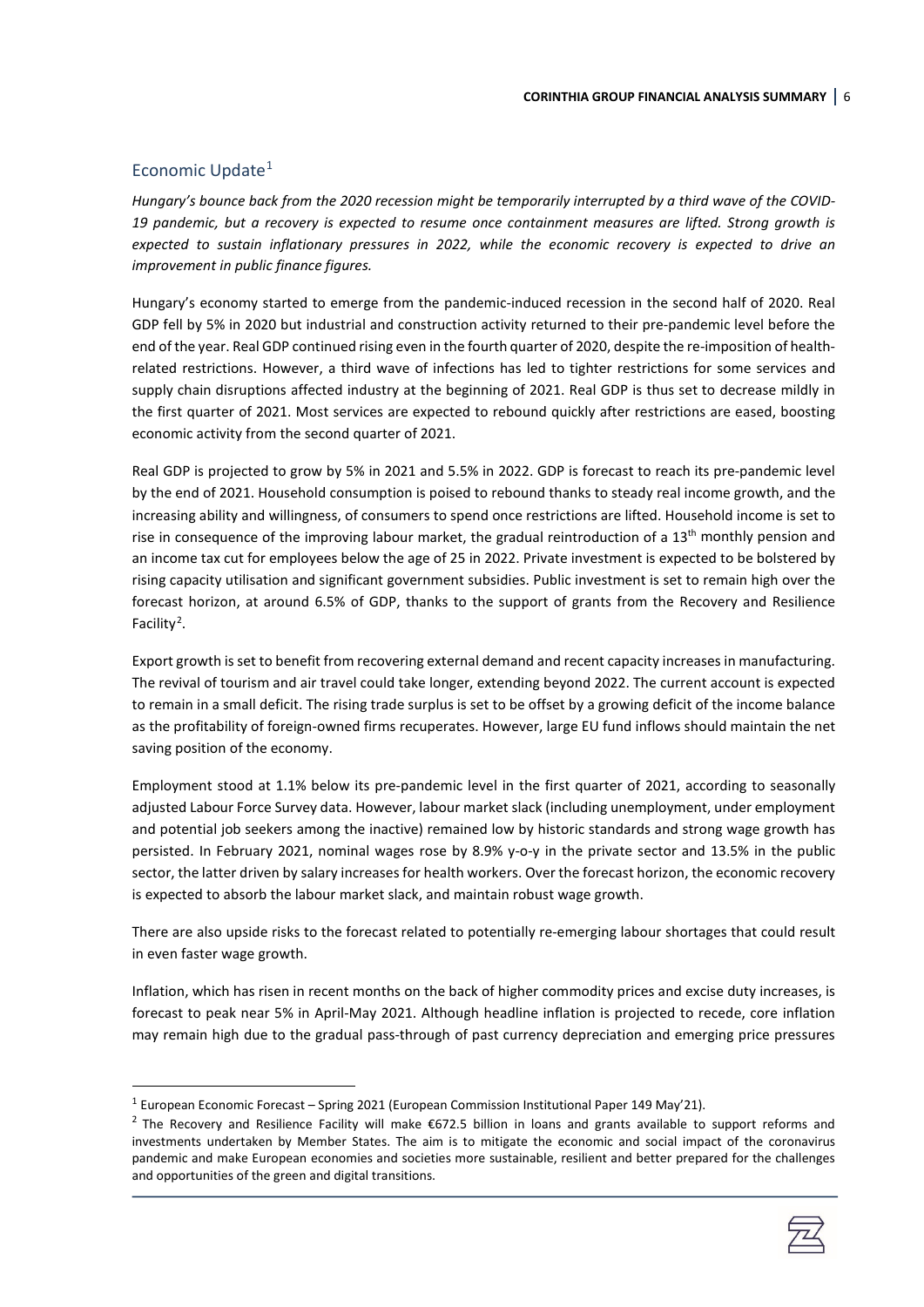following the reopening of the economy. After averaging [3](#page-9-0).4% in 2020, HICP<sup>3</sup> inflation is forecast at 4.0% in 2021 and 3.2% in 2022.

The general government deficit deteriorated by 6 percentage points to 8.1% of GDP in 2020, as a result of the COVID-19 pandemic and the measures taken to contain its effects. While tax revenues increased only marginally compared to 2019, expenditures grew strongly. The evolution of tax revenue was driven by the economic slowdown and tax cuts; notably temporary reductions for the most affected sectors and a 2 percentage point cut to employers' social contributions in July 2020, which were only partly compensated by the introduction of new taxes on banks and retail companies. Around two thirds of all expenditure measures to contain the effects of the pandemic were capital expenditures, including investment grants and capital transfers. The remaining part included, among others, wage subsidy schemes, a one-off bonus for health workers and emergency medical expenditures.

In 2021, the deficit is forecast to decrease to 6.8% of GDP, due to the recovering economy and the phasing out of most of the government's anti-crisis measures. However, new measures are expected to weigh on the deficit. These include, among others, vaccine purchases, planned wage increases for healthcare workers, a subsidised loan programme for SMEs, a temporary reduction in the local business tax, home buying and renovation support for families with children, a reduced VAT rate on newly built houses, and a gradual re-introduction of the  $13<sup>th</sup>$ monthly pension. Risks stem mainly from higher spending ahead of the 2022 elections.

In 2022, the deficit is set to decline to 4.5% of GDP, driven mostly by the more favourable macroeconomic developments. New expansionary measures include an additional 2 percentage point cut to employers' social contributions at the beginning of the year and the personal income tax exemption for employees under the age of 25.

Government debt surged to 80.4% of GDP in 2020, driven also by the revaluation of foreign currency debt and the build-up of liquid reserves. It is expected to decrease to 78.6% in 2021, thanks also to a more favourable stock-flow adjustment, and to 77.1% in 2022.

<span id="page-9-0"></span><sup>&</sup>lt;sup>3</sup> The Harmonised Indices of Consumer Prices (HICP) measure the changes over time in the prices of consumer goods and services acquired by households.

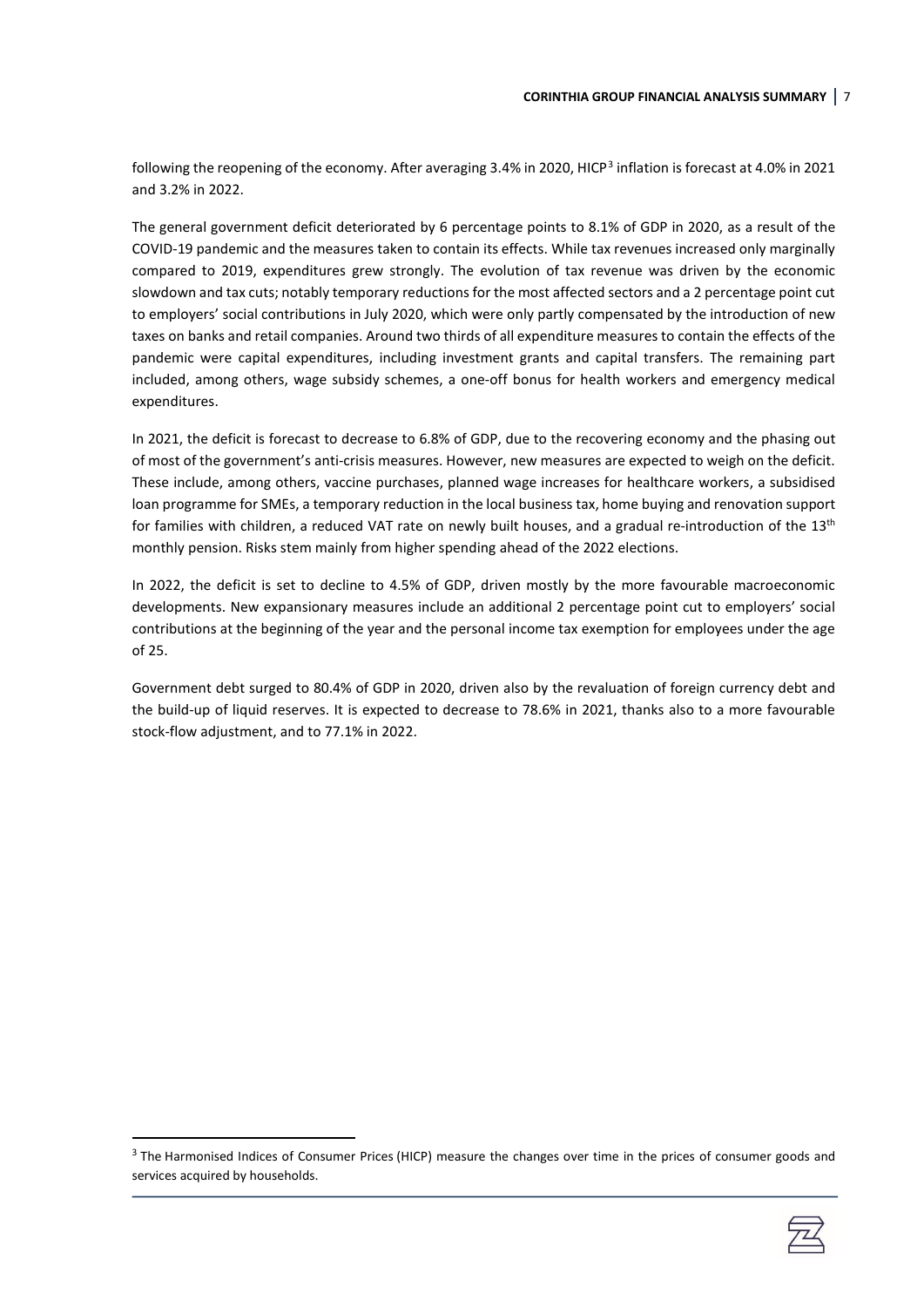#### Operational Performance

The following table sets out the highlights of the hotel's operating performance for the years indicated therein:

| The Aquincum Hotel Budapest                          | <b>FY2018</b><br>Actual | <b>FY2019</b><br>Actual | <b>FY2020</b><br>Actual |
|------------------------------------------------------|-------------------------|-------------------------|-------------------------|
| Turnover (€'000)                                     | 8,278                   | 8,842                   | 1,874                   |
| Gross operating profit before incentive fees (€'000) | 1,683                   | 2,003                   | -1,155                  |
| Gross operating profit margin (%)                    | 20                      | 23                      | -62                     |
| Occupancy level (%)                                  | 71                      | 73                      | 15                      |
| Average room rate $(\epsilon)$                       | 67                      | 72                      | 65                      |
| Revenue per available room (RevPAR) $(\epsilon)$     | 48                      | 52                      | 10                      |
| <b>Benchmark performance</b>                         |                         |                         |                         |
| Occupancy level (%)                                  | 79                      | 80                      | n/a                     |
| Average room rate $(\epsilon)$                       | 74                      | 78                      | n/a                     |
| Revenue per available room (RevPAR) $(\epsilon)$     | 58                      | 63                      | n/a                     |
| <b>Revenue Generating Index</b>                      | 0.82                    | 0.83                    | n/a                     |

*Source: Management information.*

Revenue and RevPAR generated in FY2018 were broadly in line with the comparative year at €8.3 million (FY2017: €8.1 million) and €48 (FY2017: €48) respectively. Notwithstanding, gross operating profit margin was lower by 5 percentage points to 20%, which resulted in a decrease in gross operating profit before incentive fees of €0.4 million from €2.1 million in FY2017 to €1.7 million in FY2018.

In FY2019, revenue generated by the Hotel increased by 7% to €8.8 million (FY2018: €8.3 million), while gross operating profit increased from €1.7 million in FY2018 to €2.0 million. During the year, the Hotel registered an increase in occupancy level, which improved by 2 percentage points to 73%. The average room rate was higher by €5 (y-o-y) to €72, thereby positively impacting RevPAR by €4, from €48 in FY2018 to €52.

As in prior years, the Hotel's RGI in FY2019 was below par at 0.83. Further analyses shows that occupancy level at the Hotel was 7 percentage points below its competitive set, while its average room rate was at €72 compared to the benchmark rate of €78. As such, the discrepancy in RevPAR amounted to €9 (€52 generated by the Hotel compared to €63 achieved by its competitive set).

The financial information for FY2020 reflects the disruption caused by the pandemic on the hotel's services. During the said period, occupancy level was minimal at 15% (FY2019: 73%) and revenue amounted to €1.9 million, a decrease of €6.9 million from the previous year (FY2019: €8.8 million). The hotel incurred a gross operating loss of €1.2 million compared to a gross operating profit of €2.0 million in FY2019. The recovery anticipated in 2021 is somewhat delayed, but management is hopeful that demand will gradually return as from the second half of the year.

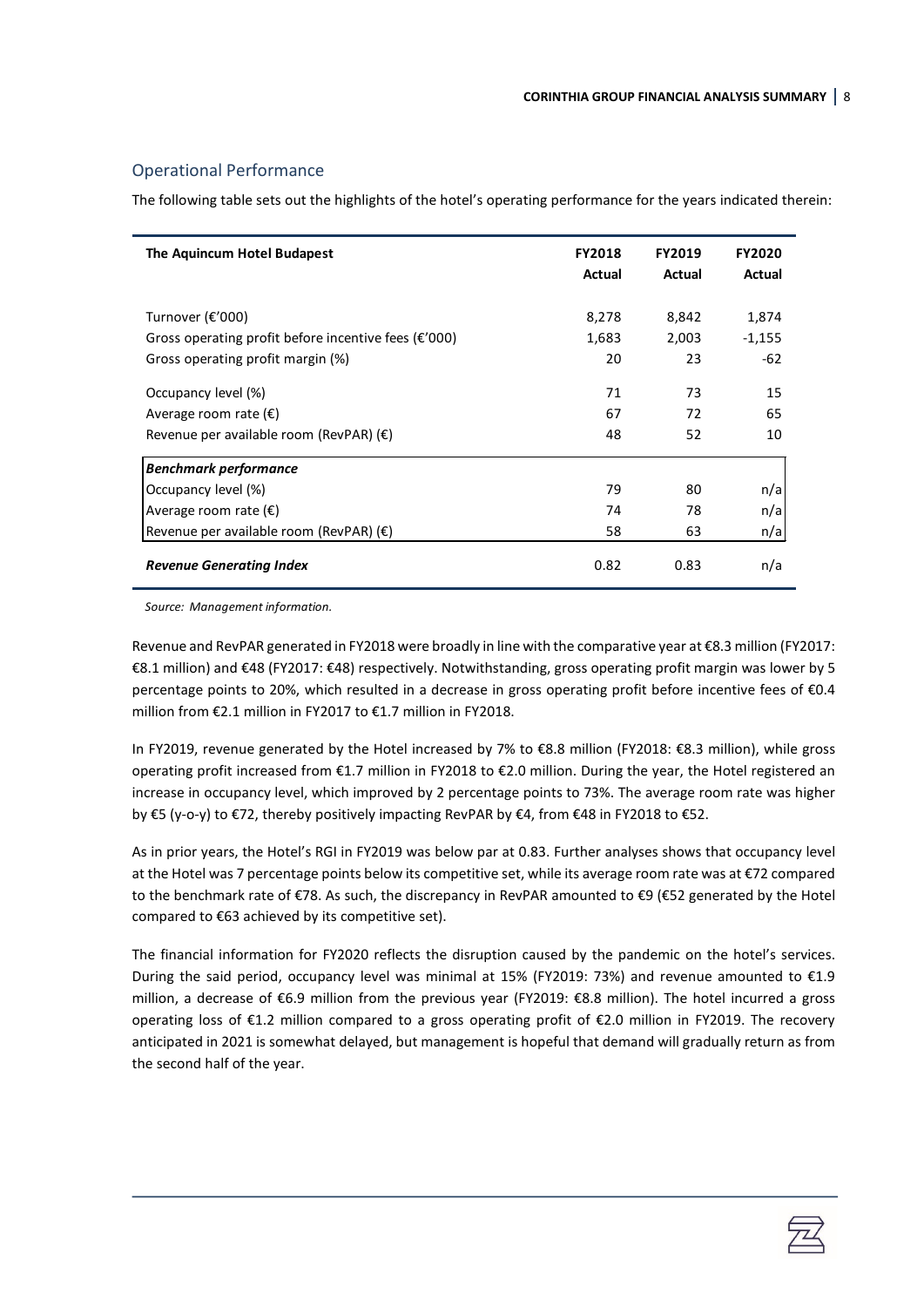# <span id="page-11-0"></span>**6.2 RAMADA PLAZA TUNIS HOTEL**

#### Introduction

Societe de Promotion Hoteliere Khamsa s.a. (a fully-owned subsidiary of the Group) owns the 309-room five-star Ramada Plaza Tunis Hotel which is located on an unspoiled sandy beach on the Côte de Carthage Gammarth, 18Km from the capital Tunis. The Hotel has extensive health and leisure facilities. The carrying amount of the Ramada Plaza Tunis Hotel as at 31 December 2020 is €15.9 million (2019: €15.8 million). The year-on-year change in the property's carrying value is principally due to the exchange rate movement in the Tunisian Dinar (being the company's functional currency) against the Euro (being the reporting currency).

## Economic Update<sup>[4](#page-11-1)</sup>

As the COVID-19 pandemic stretches into 2021 and in a context of heightened socio-political unrest, Tunisia's growth and fiscal outlook is weaker than before. The recovery will require more stability and a joint national effort to steer the economy to the right path.

Real GDP contracted by 8.8% in 2020 as sharp declines in domestic and external demand followed the pandemic. With a 9.3% contraction, manufacturing, a mainstay of the Tunisian economy, was deeply impacted. An 80% decline in passenger arrivals also caused a downturn in tourism and transport. Notably, business pulse surveys indicate that almost a quarter of firms (23.6%), mainly in the services sector, were either temporarily or permanently closed by the end of 2020. This had a knock-on effect on unemployment, which stood at 17.4% by end 2020, compared to 14.9% pre-pandemic.

[Growth in Tunisia is temporarily expected to accelerate by](https://www.worldbank.org/en/country/tunisia/publication/economic-update-april-2021) 4% in 2021 as the pandemic's effects on exports begin [to abate and domestic demand begins to recover.](https://www.worldbank.org/en/country/tunisia/publication/economic-update-april-2021) The uptick is, however, not large enough to return output to pre-pandemic levels of 2019. After this short-term rise, growth is expected to return to a more subdued trajectory, expanding by around 2% by 2023, reflecting pre-existing structural weaknesses and a gradual global recovery from the pandemic. These estimates are presented with significant downside risks. The pace of the recovery will depend on the extent of the pandemic in 2021, vaccine rollout in Tunisia and key trading partners as well as measures to mitigate the pandemic's impact on households and firms.



<span id="page-11-1"></span><sup>4</sup> https://www.worldbank.org/en/country/tunisia/publication/economic-update-april-2021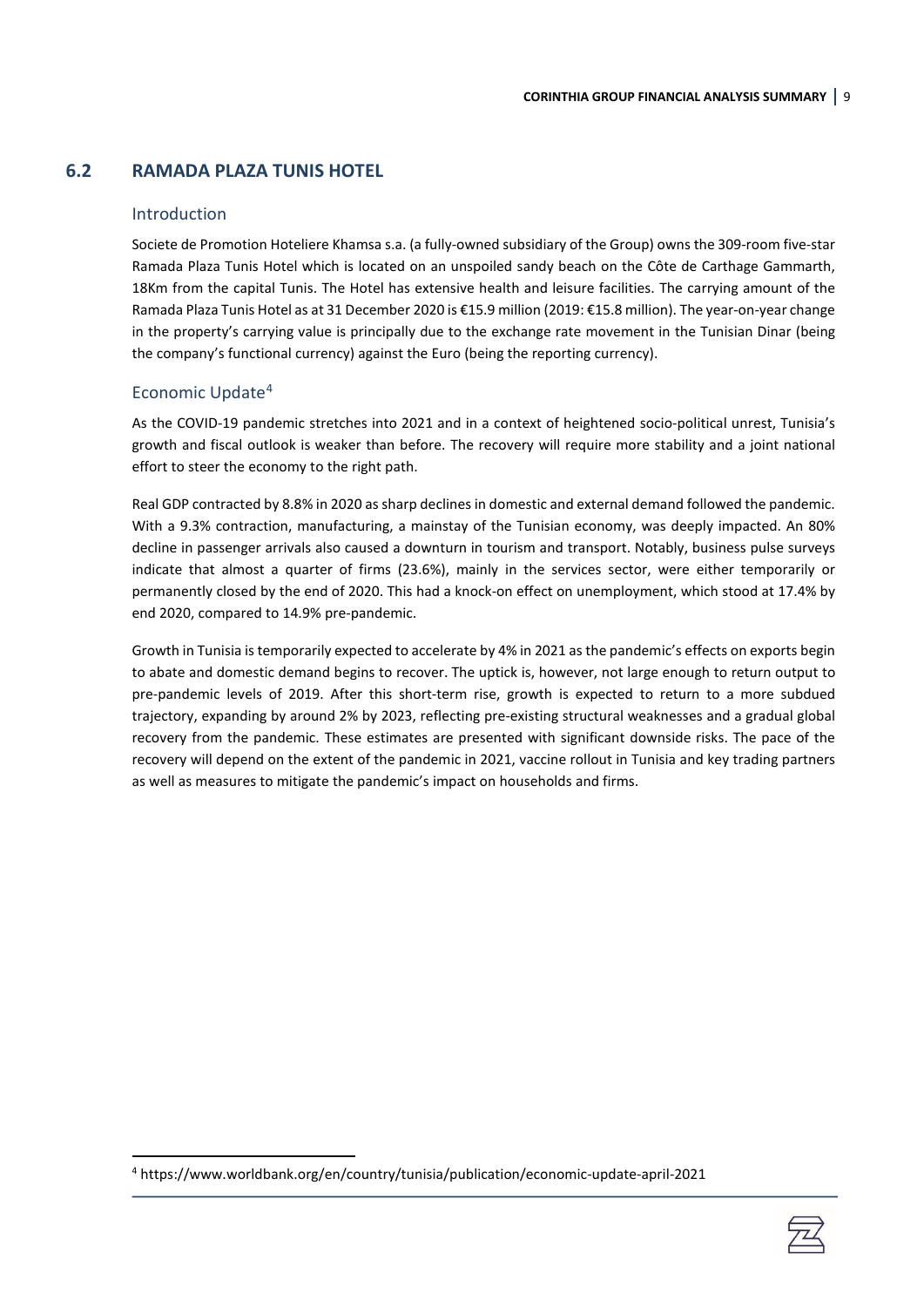### Operational Performance

The following table sets out the highlights of the hotel's operating performance for the years indicated therein:

| Ramada Plaza Tunis Hotel                                           | <b>FY2018</b><br>Actual | <b>FY2019</b><br>Actual | <b>FY2020</b><br>Actual |
|--------------------------------------------------------------------|-------------------------|-------------------------|-------------------------|
| Turnover (€'000)                                                   | 5,973                   | 6,391                   | 1,910                   |
| Gross operating profit before incentive fees ( $\varepsilon$ '000) | 1,786                   | 2,008                   | $-228$                  |
| Gross operating profit margin (%)                                  | 30                      | 31                      | $-12$                   |
| Occupancy level (%)                                                | 66                      | 69                      | 20                      |
| Average room rate $(\epsilon)$                                     | 49                      | 53                      | 51                      |
| Revenue per available room (RevPAR) $(\epsilon)$                   | 32                      | 36                      | 10                      |

*Source: Management information.*

The Hotel's operational performance continued to improve in FY2018, both in terms of revenue and gross operating profit, which increased by 10% and 24% respectively. During the said year, occupancy level improved from 55% in FY2017 to 66%, while RevPAR increased from €28 in FY2017 to €32.

The Hotel registered further growth in FY2019, as occupancy increased by 3 percentage points to 69% and RevPAR improved from €32 in FY2018 to €36. Consequently, revenue generated by the Hotel increased by 7% from €6.0 million in FY2018 to €6.4 million, while gross operating profit increased by 12% from €1.8 million in FY2018 to €2.0 million.

The financial information for FY2020 reflects the disruption caused by the pandemic on the hotel's services. During the said period, occupancy level was minimal at 20% (FY2019: 69%) and revenue amounted to €1.9 million, a decrease of €4.5 million from the previous year (FY2019: €6.4 million). The hotel incurred a gross operating loss of €228,000 compared to a gross operating profit of €2.0 million in FY2019. The pandemic is having a devastating impact on the economy and households. As such, management is uncertain as to when tourism demand will return in a meaningful manner.

# **7. BUSINESS OUTLOOK AND DEVELOPMENT STRATEGY**

<span id="page-12-0"></span>During the first half of 2020, the Group reacted swiftly to the COVID-19 pandemic and implemented a broad range of health and safety measures while ensuring the continued viability of the Group.

In brief, the following actions were implemented:

- All health and safety measures were adopted as directed by the relevant authorities in the various jurisdictions in which the Group operates. Internal guidelines on operations and staff welfare have also been circulated and updated regularly during the re-opening phase of the Group's hotels.
- Far-reaching cost cutting and cost containment measures were implemented, including shutting down hotels from March whilst retaining ongoing security and maintenance in all properties.
- Capital expenditure has been suspended, other than to finish ongoing works nearing completion.

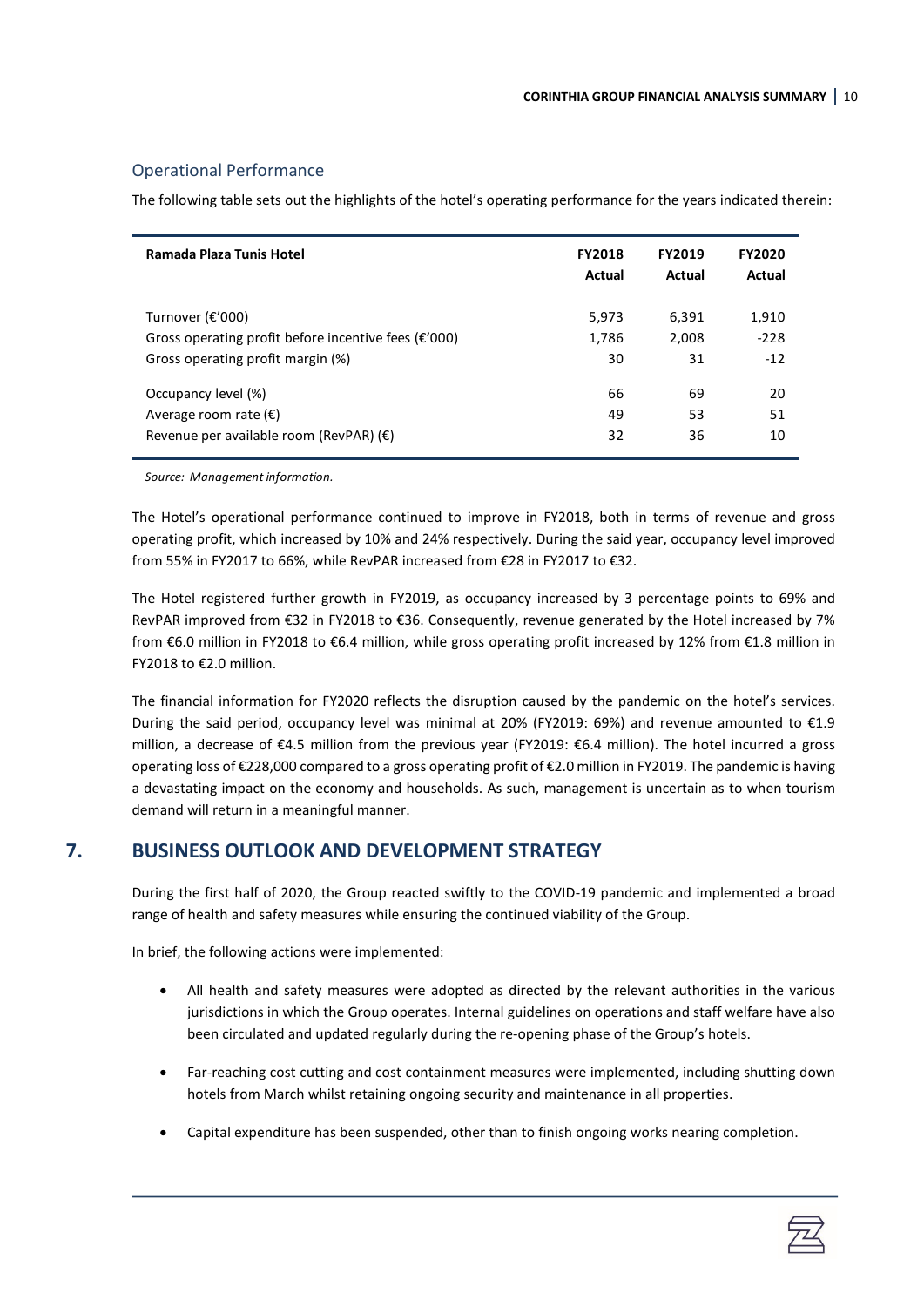- Various actions were initiated following a detailed review of every cost item, including renegotiation of rates and payment deferments.
- Payroll was curtailed by shedding all part-time workers and others on probation and removal of outside labour service providers. Selected redundancy programs were also implemented in some of the Group's operations across Europe. Many of the Group's executives have also taken drastic cuts in their salaries.
- The Group benefitted from various schemes adopted by Governments which included salary subsidies, as well as the waiver or deferral of payroll taxes and social security contributions. Countries such as the United Kingdom and Czechia went beyond wage subsidies to support the hospitality industry with property tax waivers or outright cash grants.
- The Group has also negotiated with its banks in Malta and internationally to defer payment of capital and, in some cases also interest, apart from the resetting of financial covenants. The Group has also organised separate lines of credit from various banks.

Beyond the COVID-19 crisis, the Group's business strategy is to focus on achieving positive and sustainable financial results, and appreciation in the value of the Group's properties and investments. In the execution of the Group's strategy, management aims to provide a high-quality service at each hotel and treat customers to a unique hospitality experience. Through the provision of a better quality offering the brand value is further enhanced, and occupancy levels and average room rates are improved. Moreover, it enables the Group to target higher-yielding customers, in particular those from the leisure and conference & event segments.

Electronic booking portals have in recent times gained global importance in generating room reservations. In this respect, the Group is continuously optimising its website 'Corinthia.com', developing further its online reservation system and investing in online marketing.

Due to the sudden drop in demand for accommodation services, Group payroll cost was reduced from €110.7 million in FY2019 to €57.4 million in FY2020. The Group intends to retain as much savings as possible in the years ahead although manning levels will have to be increased to an extent to manage growing occupancies. Other areas of cost were equally curtailed. Management is taking this opportunity to reassess the Group's cost structures and implement better controls over operating costs.

The Group's strategy focuses on the operation of hotels that are principally in the five-star or luxury category and ongoing investment in their upkeep is given due importance in order to preserve their attractiveness and incremental value.

In addition, whilst the Group continues to target investments in under-performing properties in emerging markets, it seeks to further diversify its portfolio of investments both geographically (not limiting itself to emerging markets but also focusing on key and mature capital cities) as well as in terms of business segments. As such, apart from the afore-mentioned strategy for internal growth, the Group aims to grow its business externally by further expanding the portfolio of hotels and mixed-use properties and venturing into other businesses through:

#### *Acquisitions, joint ventures and developments*

Management remains active in growing the Group's portfolio of hotels and mixed-use properties by acquisition, particularly if these entail a potential for capital appreciation. In 2015, the Group, through IHI, acquired Island Hotels Group Holdings plc (IHGH), including a vacant site earmarked for development in Golden Bay and hotel

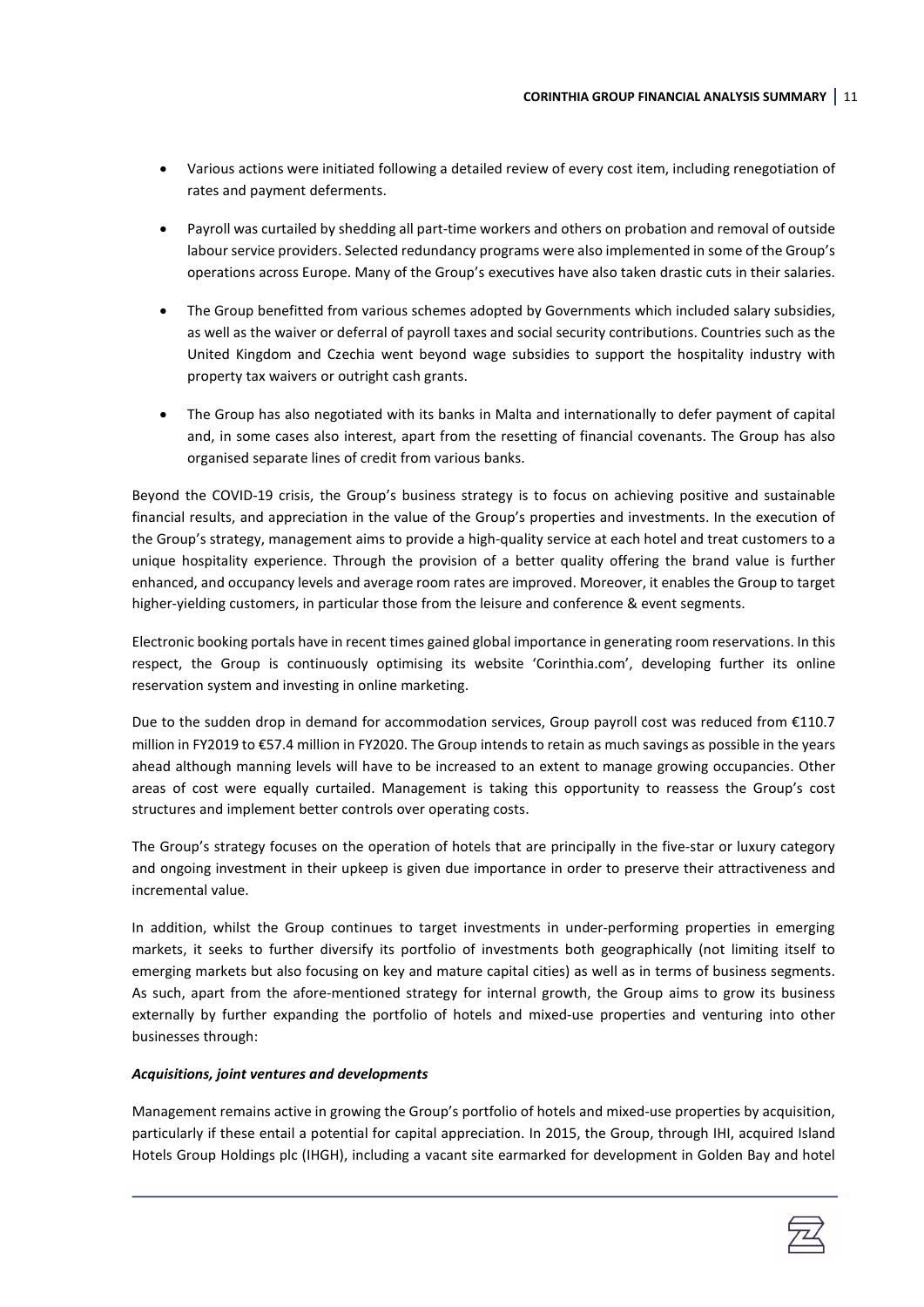properties in Golden Bay and St Julian's, Malta. The latter constitutes a fundamental part of the luxury redevelopment of the three neighbouring hotels located near St George's Bay, St Julian's, Malta, which the Group plans to undertake subject to obtaining all necessary approvals.

On 11 April 2016, NLI Holdings Ltd (in which IHI owns a 50% shareholding) acquired the entire issued share capital of the Belgian hotel-owning company, Hotel Astoria S.A., resulting in the acquisition of the Grand Hotel Astoria in Brussels. The hotel, once re-developed, will be renamed the Corinthia Hotel Brussels and will add another key destination to the Corinthia brand's growing portfolio.

In 2016, the Group, through IHI, launched Corinthia Developments International Limited ("**CDI**"), a development company with a remit to plan and execute acquisitions and developments in the hotel and real estate sector, whether for the Company or third parties.

In February 2019, the Group acquired a 10% minority share in a company formed with a consortium of investors to acquire a landmark property at 10, Tverskaya Street, Moscow. The acquisition has been made with a view to developing the site, having a developable gross area of 43,000 $m^2$ , into a mixed-use real estate project including a luxury boutique 54-room Corinthia hotel, upmarket residential serviced apartments for re-sale, high-end retail and commercial outlets and underground parking. Development works are presently underway.

The Directors' strategic direction is to further consolidate the Group's acquisition of new properties through IHI, although the policy is to participate in joint ventures rather than acquire a 100% ownership, so that the Group's funds available for investment purposes are better utilised to acquiring an interest in more properties with the support of third party shareholders joining the Group specifically in such individual developments. The ultimate objective is that many more hotels be operated by the Corinthia Hotels and will carry the Corinthia flag.

#### *Hotel management contracts*

The Group is intent on growing ancillary business lines such as hotel management. On its formation, CHL's activities were limited to the management of hotels that were owned by the Corinthia Group. CHL, a 100% subsidiary of IHI, has in the last few years signed hotel management agreements with third party owners to operate hotels in Dubai, Doha, Bucharest and Rome. CHL continues to actively pursue the negotiation and conclusion of a number of management agreements with third party hotel owners and it is expected that this company shall accelerate its growth path in the forthcoming years.

Accordingly, where attractive opportunities arise, the Group, through CHL, will seek to expand its portfolio of hotels under the Corinthia brand by entering into agreements to manage hotels for third party owners. Management believes that the strength of the Corinthia brand, its reservation system and online presence, and the quality of its existing operations, place it in a good position to establish such relationships, which are expected to gather momentum in the short to medium term.

This diversification is aimed at improving the Group's profitability, cash generation capabilities and return on investment, as well as reducing the overall risk profile of the Corinthia Group.

#### *Asset divestment*

The Group's strategic plan also comprises the divestment of non-core assets located in secondary markets and that have achieved their mature stage of development, to maintain appropriate levels of cash flow, to fund future growth opportunities and, or to create value for shareholders.

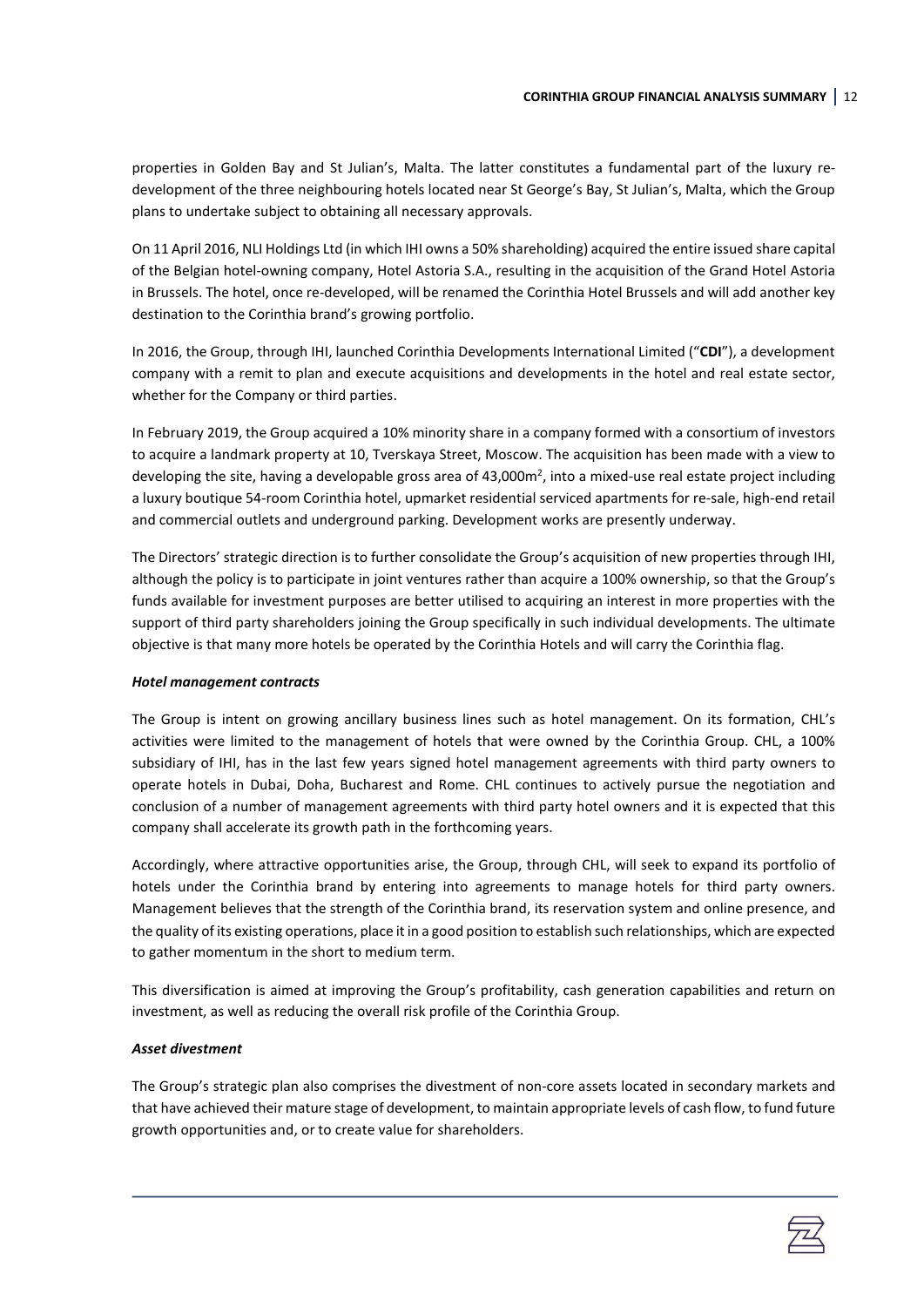A case in point was the sale of the Panorama Hotel and adjacent garage (located in the Czech Republic) to a third party in August 2019. The cash consideration for the disposal of Pankrac Property Holdings s.r.o. (the company which owns the subject properties), including an amount as compensation for working capital balances and after settlement of an outstanding bank loan of the said company, amounted to *circa* €68 million. The profit realised by the Group on this transaction amounted to €46.5 million. Furthermore, in terms of the share purchase and sale agreement, CHL will continue to operate the Panorama Hotel for the next few years and shall pay a lease to the new owner equivalent to 90% of gross operating profit.

# <span id="page-15-0"></span>PART 3 – GROUP PERFORMANCE REVIEW

## **8. FINANCIAL INFORMATION RELATING TO CORINTHIA FINANCE PLC**

<span id="page-15-1"></span>In 2018, the Board of Directors approved a change to the Issuer's financial year end from 31 December 2018 to 28 February 2019. Accordingly, the following financial information is extracted from the audited financial statements of the Issuer for the 14-month period ended 28 February 2019 and the years ended 28 February 2020 and 28 February 2021. The forecast financial information for the year ending 28 February 2022 has been provided by management of the Company. **The projected financial statements are based on future events and assumptions which the Issuer believes to be reasonable.** 

| Corinthia Finance p.l.c.                  |               |               |           |                 |  |  |  |
|-------------------------------------------|---------------|---------------|-----------|-----------------|--|--|--|
| <b>Income Statement</b>                   | <b>FY2019</b> | <b>FY2020</b> | FY2021    | <b>FY2022</b>   |  |  |  |
| $(\epsilon'000)$                          | 14-months     | 12-months     | 12-months | 12-months       |  |  |  |
|                                           | Actual        | Actual        | Actual    | <b>Forecast</b> |  |  |  |
| Finance income                            | 2,637         | 2,031         | 1,750     | 1,750           |  |  |  |
| Finance costs                             | (2,508)       | (1, 974)      | (1,700)   | (1,700)         |  |  |  |
| Administrative expenses                   | (52)          | (46)          | (40)      | (41)            |  |  |  |
| Realised gains on disposal of investments |               |               |           |                 |  |  |  |
| Profit before tax                         | 77            | 11            | 10        | 9               |  |  |  |
| Taxation                                  | (22)          | (3)           | (3)       | (3)             |  |  |  |
| Profit for the year                       | 55            | 8             |           | 6               |  |  |  |
| Total comprehensive income for the year   | 55            | 8             |           | 6               |  |  |  |

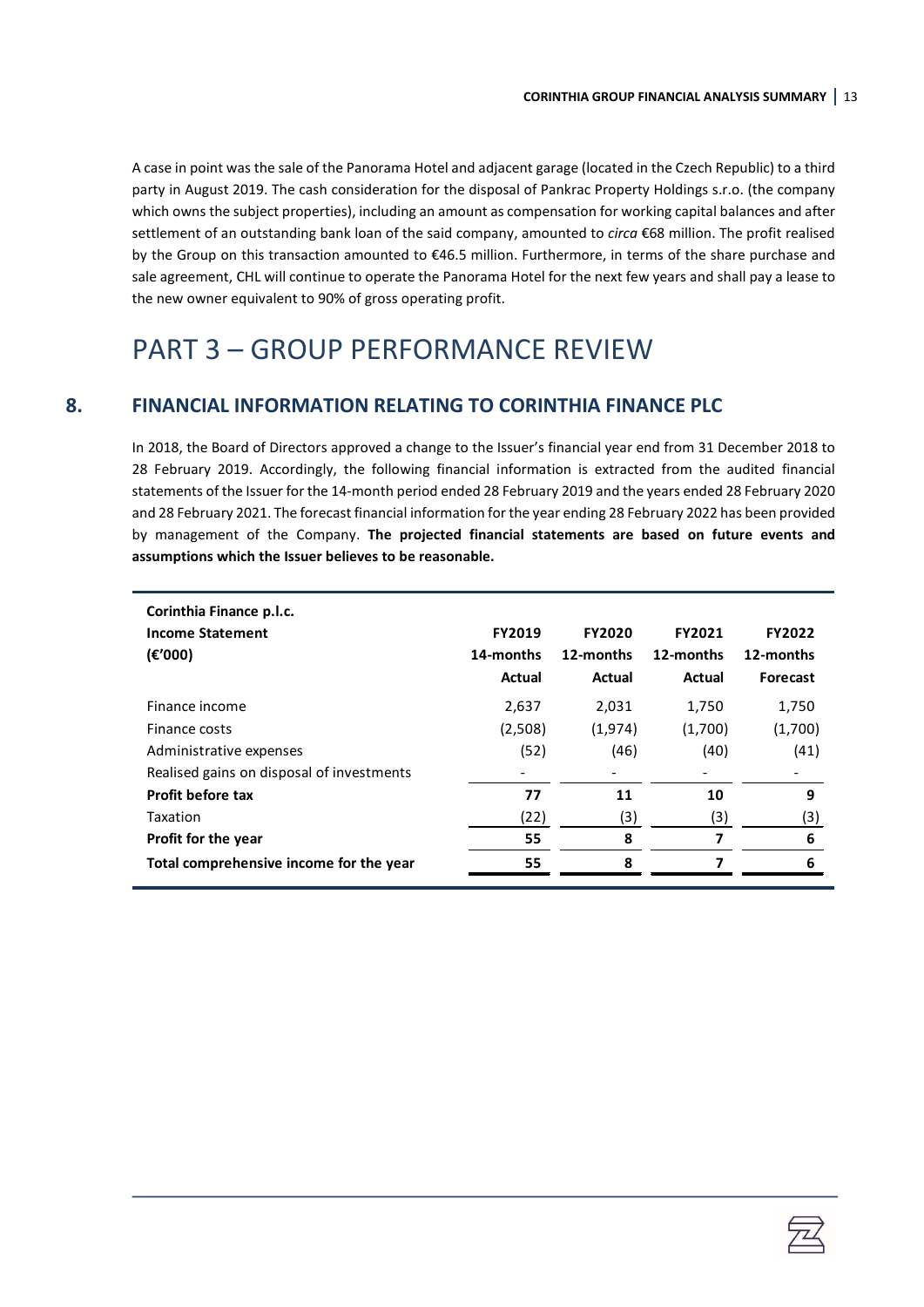| Corinthia Finance p.l.c.                       |               |               |               |                 |
|------------------------------------------------|---------------|---------------|---------------|-----------------|
| <b>Cash Flow Statement</b>                     | FY2019        | <b>FY2020</b> | FY2021        | FY2022          |
| $(\epsilon'000)$                               | 14-months     | 12-months     | 12-months     | 12-months       |
|                                                | <b>Actual</b> | <b>Actual</b> | <b>Actual</b> | Forecast        |
| Net cash from operating activities             | (90)          | (40)          | (107)         | (79)            |
| Net cash from investing activities             | 2,248         | 10,024        | 1,767         | 1,750           |
| Net cash from financing activities             | (2, 150)      | (9,890)       | (1,700)       | (1,700)         |
| Net movement in cash and cash equivalents      | 8             | 94            | (40)          | (29)            |
| Cash and cash equivalents at beginning of year | 11            | 19            | 113           | 73              |
| Cash and cash equivalents at end of year       | 19            | 113           | 73            | 44              |
|                                                |               |               |               |                 |
| Corinthia Finance p.l.c.                       |               |               |               |                 |
| <b>Statement of Financial Position</b>         | 28 Feb'19     | 28 Feb'20     | 28 Feb'21     | 28 Feb'22       |
| (E'000)                                        | <b>Actual</b> | Actual        | <b>Actual</b> | <b>Forecast</b> |
| <b>ASSETS</b>                                  |               |               |               |                 |
| <b>Non-current assets</b>                      |               |               |               |                 |
| Loans owed by parent company                   | 45,870        | 39,910        | 39,910        | 39,910          |
| Other long-term financial assets               | 1,582         |               |               |                 |
| Deferred tax asset                             |               |               |               |                 |
|                                                | 47,452        | 39,910        | 39,910        | 39,910          |
| <b>Current assets</b>                          |               |               |               |                 |
| Receivables                                    | 2,394         | 1,915         | 1,924         | 1,940           |
| Other assets                                   | 20            | 20            | 20            | 20              |
| Cash and cash equivalents                      | 19            | 113           | 73            | 44              |
|                                                | 2,433         | 2,048         | 2,017         | 2,004           |
| <b>Total assets</b>                            | 49,885        | 41,958        | 41,927        | 41,914          |
| <b>EQUITY</b>                                  |               |               |               |                 |
| <b>Capital and reserves</b>                    |               |               |               |                 |
| Called up share capital                        | 250           | 250           | 250           | 250             |
| Retained earnings                              | 94            | 3             | 10            | 9               |
|                                                | 344           | 253           | 260           | 259             |
| <b>LIABILITIES</b>                             |               |               |               |                 |
| <b>Non-current liabilities</b>                 |               |               |               |                 |
| Bonds in issue                                 | 47,500        | 40,000        | 40,000        | 40,000          |
| <b>Current liabilities</b>                     |               |               |               |                 |
| Payables                                       | 2,041         | 1,705         | 1,667         | 1,655           |
|                                                | 49,541        | 41,705        | 41,667        | 41,655          |
| <b>Total equity and liabilities</b>            | 49,885        | 41,958        | 41,927        | 41,914          |
|                                                |               |               |               |                 |

丞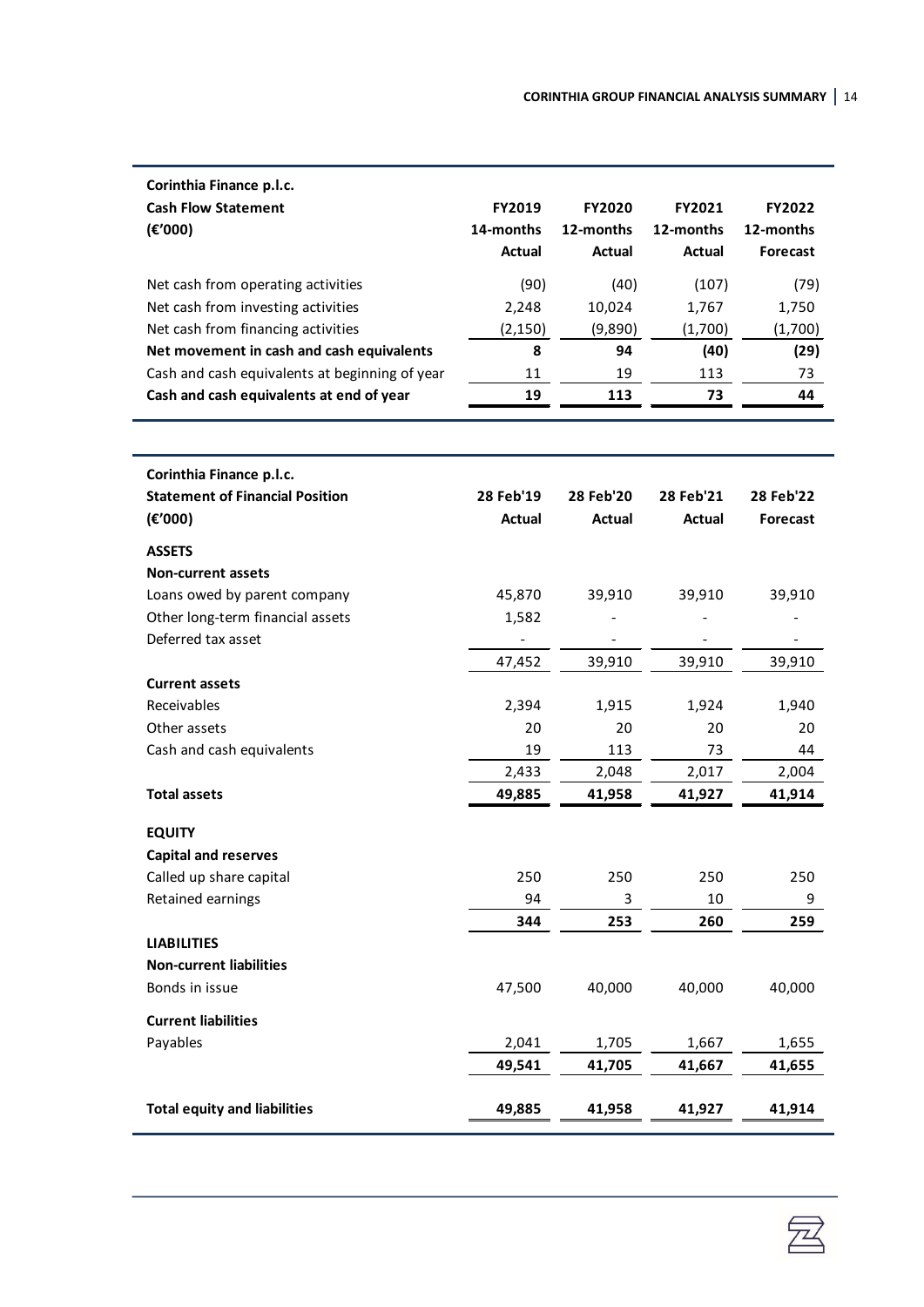The Issuer is a fully owned subsidiary of CPHCL, the parent company of the Corinthia Group, and is principally engaged to act as a finance company.

There were no material movements in the statement of financial position as at 28 February 2021 compared to the prior year. As such, loans owed by parent company were unchanged at €39.9 million, whilst outstanding bonds amounted to €40 million.

During the year under review, the Issuer registered total comprehensive income of €6,715 compared to €8,480 in FY2020.

<span id="page-17-0"></span>No material transactions and, or movements are being projected for FY2022.

# **9. FINANCIAL INFORMATION RELATING TO CORINTHIA PALACE HOTEL COMPANY LIMITED (CONSOLIDATED FINANCIAL STATEMENTS)**

The financial information provided hereunder is extracted from the audited consolidated financial statements of CPHCL for each of the years ended 31 December 2018 to 31 December 2020. The forecast financial information for the year ending 31 December 2021 has been provided by management of the company.

#### **The Group's operations in Libya**

Note 5 to the 2020 financial statements explains the significant uncertainties and judgments surrounding the valuation of the Group's assets in Libya that have a bearing on the projected cash flows from the relative operations, and which are in turn influenced by the timing of a recovery in the country. Different plausible scenarios may impact the financial performance of the Libya operations and the valuation of related assets in a significant matter. This matter is considered to be of fundamental importance to stakeholders because of the potential impact that this uncertainty may have on the valuation of the Group's assets in Libya and the recoverability of certain debtors, which as at 31 December 2020 were carried at €355.8 million (FY2019: €353.0 million).

#### **Projections**

**The projected financial information relates to events in the future and is based on assumptions which the Group believes to be reasonable. However, the actual outcome may be adversely affected by unforeseen situations particularly during this uncertain period of the pandemic where new variants are regularly emerging, and the variation between forecast and actual results may be material.**

The Group's senior management team has compiled Group financial projections for the year ending 31 December 2021, comprising historical financial information up to 31 May 2021 and forecast financial information for the residual period, incorporating the estimated impact of the events referred to above on the projected financial results, cash flows and financial position of the Group.

The projected financial information reflects the estimated impact of the prevailing conditions currently experienced, under a scenario which encompasses a set of prudent assumptions that capture the forecast business conditions until 31 December 2021. These assumptions centre around the expected timing of resumption of operations of the different hospitality and catering businesses, the expected pace of recovery of business once operations resume, and expected level of activity and revenues post resumption. The Group is incorporating minimal revenues for the first semester of 2021 with the exception of the St Petersburg operation where the situation is more bullish. The forecast for the second semester of 2021, once international travel

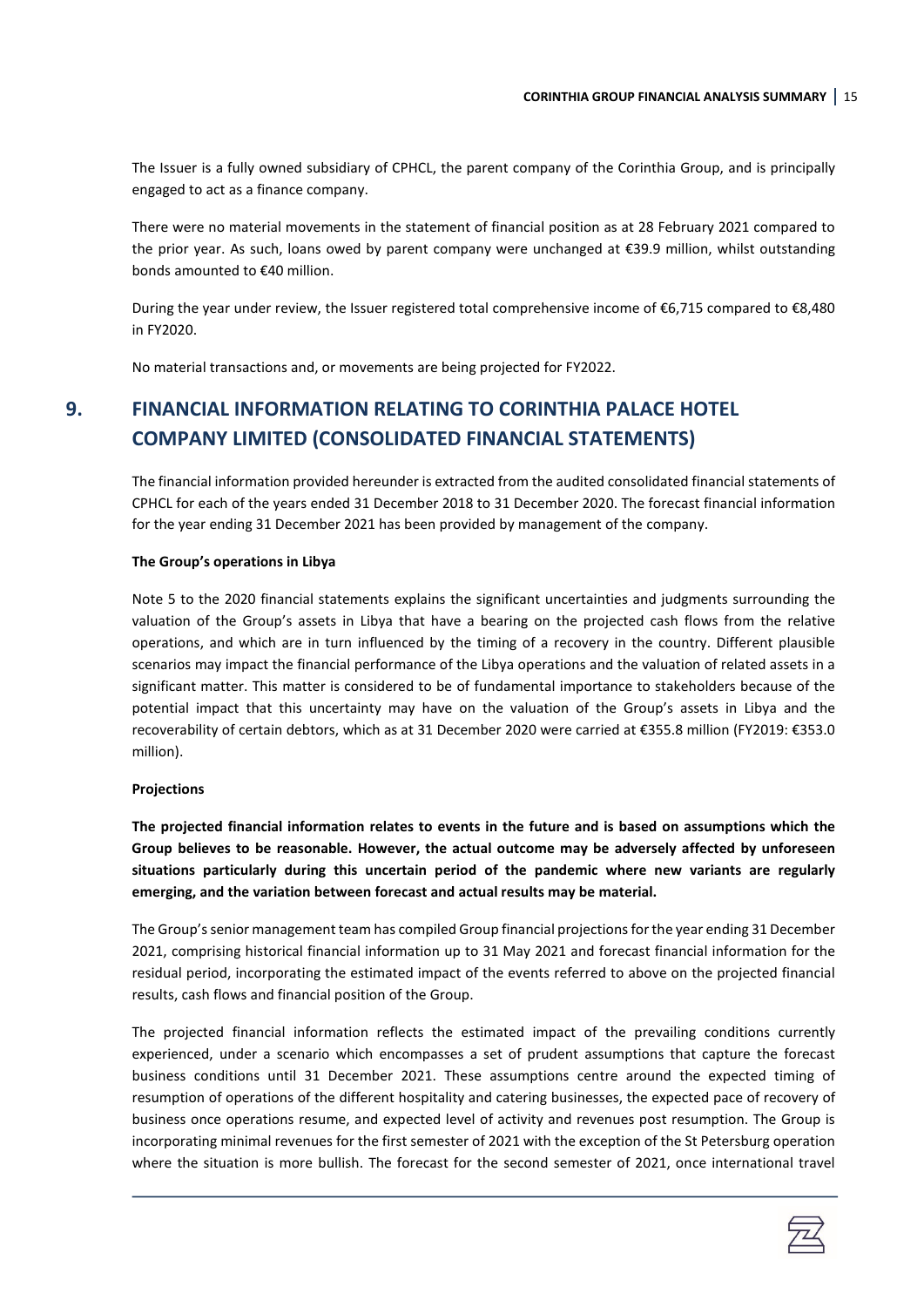resumes, is based on a fraction of the historical 2019 figures. Hence the Group is projecting that only during 2024 revenue levels will revert to pre COVID-19 benchmarks, with prior years only representing a percentage of the 2019 revenue and profitability levels. The projections referred to above contemplate the impact of the cost containment and management measures taken, together with government support in various jurisdictions in respect of operating expenditure until a maximum of 31 December 2021.

The Group has been successful in securing banking facilities with local banks under the Malta Development Bank COVID-19 Guarantee Scheme, with the approved facilities amounting to the maximum amount possible under the Scheme. Although the approved loans have not been fully drawn as at the sign off date, the entire amount of the facilities is included as liquidity inflows later on in 2021.

During 2020, the Group has engaged in an extensive dialogue with its funding banks in Malta and internationally, and has entered into ad hoc arrangements with most of its principal lending banks to defer capital and in some cases interest payments too, which deferrals are reflected within the projections. These moratorium on interest and capital not only cover 2020 but, in some instances, also extend to the first part of 2021.

The Group will be reviewing other funding arrangements expected to mature throughout 2021. Interest payment obligations and bank capital repayments on all such funding arrangements are included within the projections.

The Group is not relying on asset disposals other than the planned sale of the penthouse apartment in London principally to reduce its bank loan indebtedness and accordingly did not reflect proceeds from disposal of any significant assets during the explicit period of the cash flow projections, although disposals are an option.

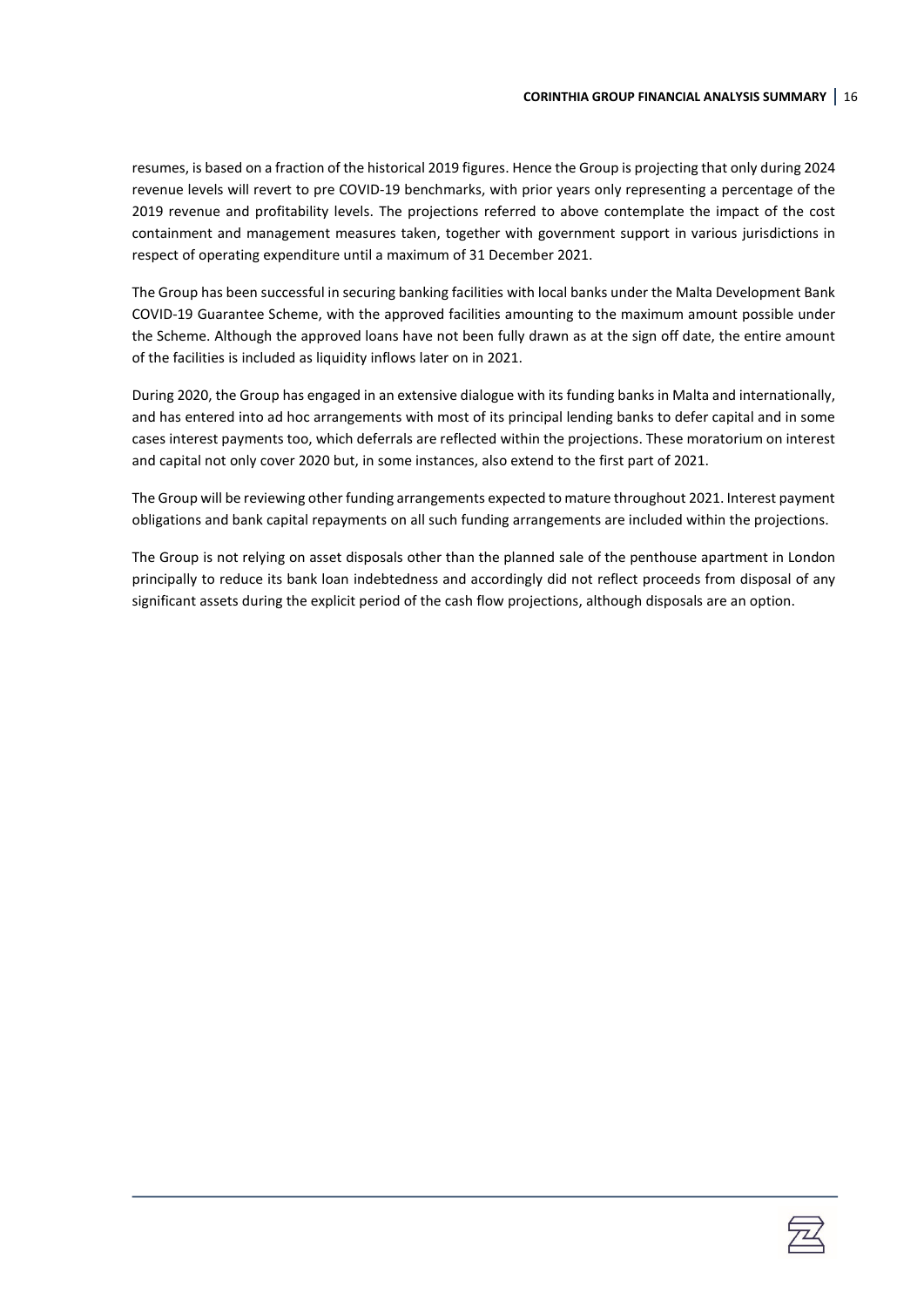| Corinthia Palace Hotel Company Limited                        |               |               |               |            |
|---------------------------------------------------------------|---------------|---------------|---------------|------------|
| <b>Consolidated Income Statement</b>                          | <b>FY2018</b> | FY2019        | <b>FY2020</b> | FY2021     |
| (E'000)                                                       | <b>Actual</b> | <b>Actual</b> | <b>Actual</b> | Forecast   |
|                                                               |               |               |               |            |
| Revenue                                                       | 302,456       | 312,874       | 106,397       | 135,091    |
| Net operating expenses                                        | (233,988)     | (242, 156)    | (114, 689)    | (126, 832) |
| <b>EBITDA</b>                                                 | 68,468        | 70,718        | (8,292)       | 8,259      |
| Depreciation and amortisation                                 | (39, 436)     | (42, 549)     | (39, 434)     | (33, 218)  |
| Other net income (expenses)                                   | 336           | (1,826)       | (2,751)       |            |
| Gain (loss) on exchange                                       | 475           |               |               | (3,322)    |
| Adjustments in value of hotel & other properties, intangibles | 4,282         | 2,615         | (6, 196)      |            |
| <b>Results from operating activities</b>                      | 34,125        | 28,958        | (56, 673)     | (28, 281)  |
| Finance costs                                                 | (25,023)      | (27, 896)     | (27, 841)     | (28, 631)  |
| Investment income & movement in value of financial assets     | 126           | 3,257         | 1,289         | 194        |
| Gain on sale of investment in subsidiaries                    |               | 46,487        |               |            |
| Share of results of associate companies                       | 9,579         | 3,382         | 9,114         | 2,638      |
| Other                                                         | (8,974)       | 5,336         | (13, 182)     | (1, 196)   |
| Profit (loss) before tax                                      | 9,833         | 59,524        | (87, 293)     | (55, 276)  |
| Taxation                                                      | 9,903         | (6, 179)      | 11,559        | 9,942      |
| Profit (loss) for the year                                    | 19,736        | 53,345        | (75, 734)     | (45,334)   |
| Other comprehensive income (expense)                          |               |               |               |            |
| Gross surplus (impairment) on revaluation of hotel properties |               |               |               |            |
| & other assets                                                | 37,675        | 7,000         | (10, 246)     |            |
| Share of other comprehensive income of equity accounted       |               |               |               |            |
| investments                                                   | 1,794         | (4,550)       | 239           |            |
| Other effects and tax                                         | (23, 553)     | 30,938        | (45, 732)     | 19,324     |
|                                                               | 15,916        | 33,388        | (55, 739)     | 19,324     |
| Total comprehensive income (expense) net of tax               | 35,652        | 86,733        | (131, 473)    | (26, 010)  |
|                                                               |               |               |               |            |

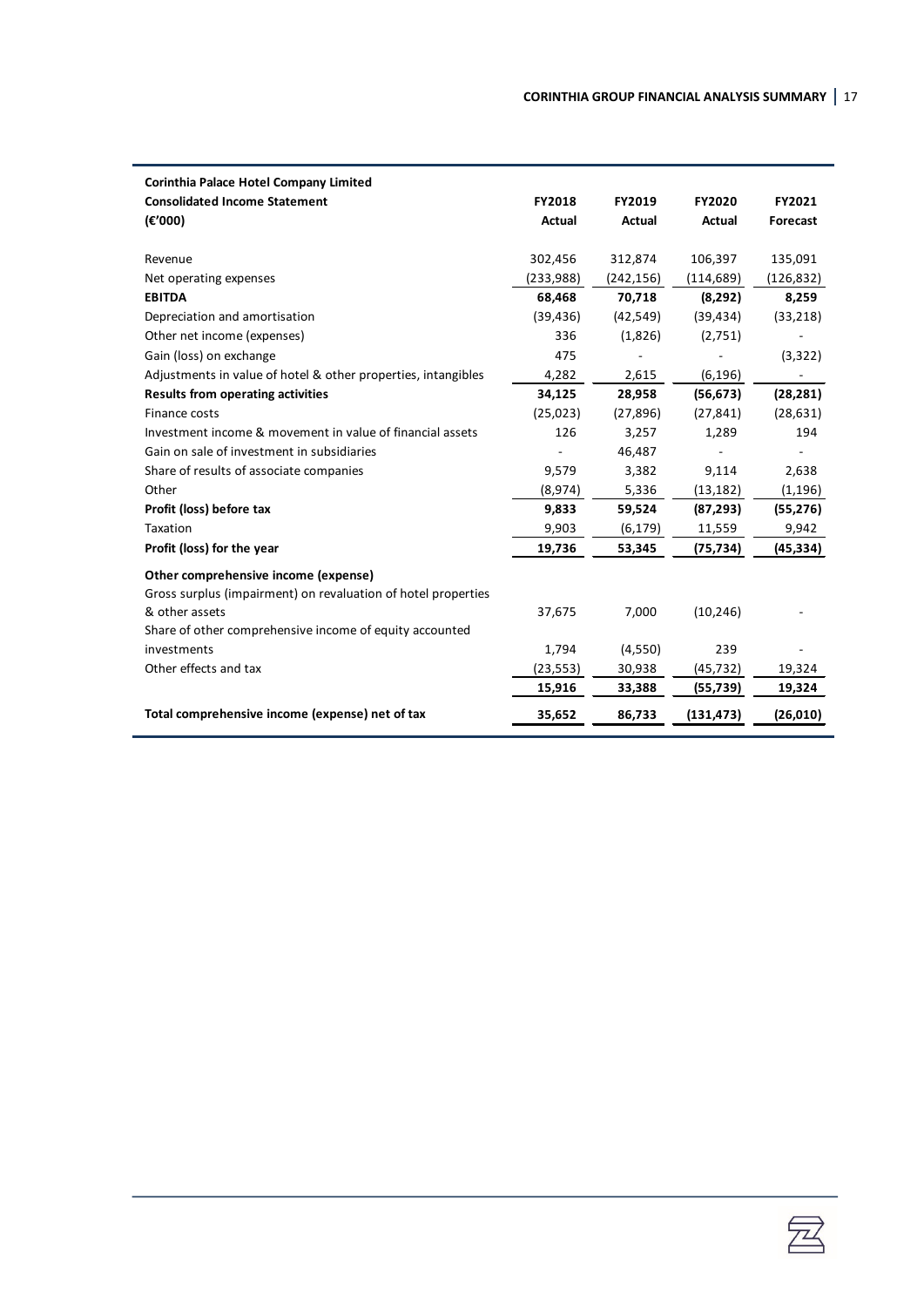| <b>Key Accounting Ratios</b>                                                 | <b>FY2018</b><br><b>Actual</b> | FY2019<br><b>Actual</b> | <b>FY2020</b><br><b>Actual</b> | FY2021<br>Forecast |
|------------------------------------------------------------------------------|--------------------------------|-------------------------|--------------------------------|--------------------|
| Operating profit margin<br>(EBITDA/revenue)                                  | 23%                            | 23%                     | $-8%$                          | 6%                 |
| Interest cover (times)<br>(EBITDA/finance cost)                              | 2.74                           | 2.54                    | $-0.30$                        | 0.29               |
| Net profit margin<br>(Profit after tax/revenue)                              | 7%                             | 17%                     | $-71%$                         | $-34%$             |
| Earnings per share $(\epsilon)$<br>(Profit after tax/number of shares)       | 0.99                           | 2.67                    | $-3.79$                        | $-2.27$            |
| Return on equity<br>(Profit after tax/shareholders' equity)                  | 2%                             | 6%                      | $-9%$                          | -6%                |
| Return on capital employed<br>(EBITDA/total assets less current liabilities) | 4%                             | 4%                      | $-1%$                          | 1%                 |
| Return on assets<br>(Profit after tax/total assets)                          | 1%                             | 3%                      | $-4%$                          | $-3%$              |
| Source: MZ Investment Services Ltd                                           |                                |                         |                                |                    |

In **FY2018**, revenue amounted to €302.5 million, an increase of €11.3 million (+4%) when compared to the prior year (FY2017: €291.2 million). This y-o-y increase was primarily generated from aggregate growth in revenue across the majority of the Group's properties. Notwithstanding the y-o-y improvement in revenue, EBITDA increased by only €324,000 as net operating expenses increased by €11.0 million from a year earlier to €234.0 million (FY2017: €223.0 million).

Results from operating activities increased y-o-y by €3.2 million (+11%) to €34.1 million, principally on account of positive movements in exchange fluctuations and net changes in value of Group properties & intangibles amounting to €2.6 million and €5.7 million respectively, against a decrease in other net income of €4.4 million. Revaluation uplifts on investment properties for 2018 amounted to €7.0 million and were mainly attributable to the commercial properties in Tripoli and St Petersburg.

The Group registered a decrease in net finance costs of €1.3 million to €25.0 million when compared to a year earlier. With regard to share of results of associate companies, a loss in FY2017 of €1.4 million was turned to a profit in FY2018 of €9.6 million, mainly on account of a further recovery in business activities at Palm City Residences, Libya, whereby occupancy level increased from 25% in FY2017 to 45% by end 2018. This was partly offset by a loss in relation to the operation of Golden Sands Resort, Malta (Group share of loss amounted to €1.2 million).

'Other' includes net loss on exchange fluctuations amounting to €9.0 million, compared to a loss of €4.4 million in FY2017. The two currencies to which the Group is exposed to, namely Pound Sterling and Russian Rouble, continued to weaken in 2018 against the Euro with the Russian Rouble losing 15% over a one-year time span.

Profit before tax amounted to €9.8 million in FY2018, compared to a loss of €2.9 million a year earlier. After accounting for a tax income of €9.9 million (FY2017: tax income of €5.7 million), the Group registered a profit after tax for the year of €19.7 million (FY2017: €2.8 million). The tax income recorded in 2018 was largely due to

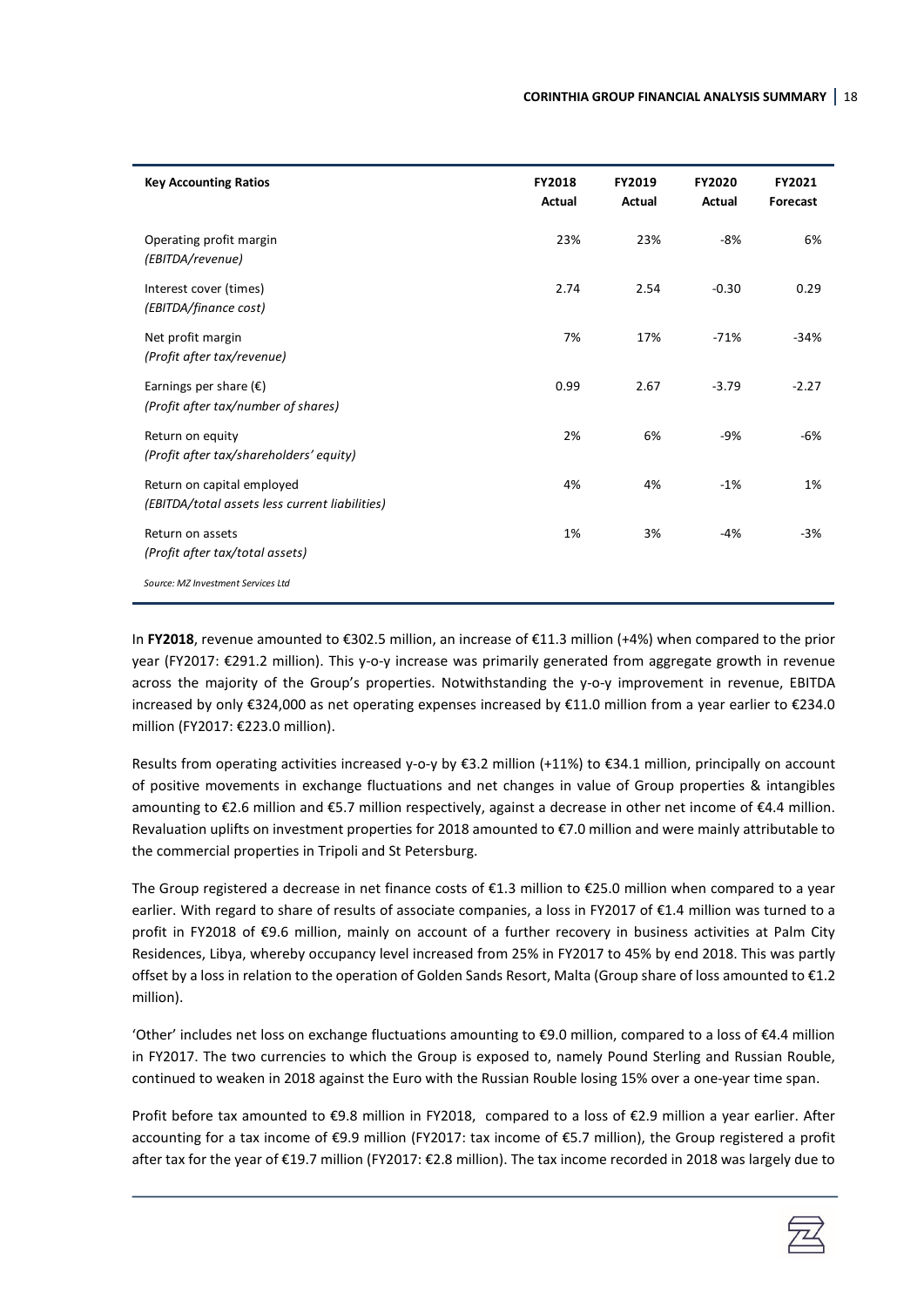a one-off positive effect of €12.3 million resulting from the recognition of a deferred tax asset arising from an increase in the tax base of one of the Group's intangible assets.

The movement in other comprehensive income of €15.9 million (FY2017: €32.8 million) mainly reflected the effect of property revaluation uplifts totalling €39.5 million (FY2017: €32.0 million) recognised on various hotel properties less the deferred tax incidences thereon of €7.9 million (FY2017: €2.5 million), as well as adverse currency translation differences amounting to €16.5 million (FY2017: €21.6 million) mainly on the Group's investments in Russia and the United Kingdom resulting from the weakening of the Russian Rouble and Pound Sterling respectively. Adding the other comprehensive income to the profit after tax, the resultant total comprehensive income for FY2018 amounted to €35.6 million which was the same result registered in the previous year (FY2017: €35.6 million).

#### *IFRS 16 - Leases*

The Group has adopted IFRS 16 on 1 January 2019 using the Standard's modified retrospective approach with transition date taken as the lease commencement date. Under this approach, the right-of-use asset equals the lease liability on transition date, and no equity adjustment will be recognised on initial application of IFRS 16. Comparative information is not restated.

Accordingly, as of FY2019, the Group is recognising a right-of-use asset and a lease liability in the Consolidated Balance Sheet for the lease of property currently treated as operating leases. With regard to the impact in the Consolidated Income Statement, the nature of the relevant expense has changed from being an operating lease expense to depreciation and interest expense.

Total revenue for **FY2019** amounted to €312.9 million, an increase of €10.4 million (+3%) compared to the prior year (FY2018: €302.5 million). The annual growth in revenue is a result of the positive trend in the majority of the Group's properties. In consequence, EBITDA, at €70.7 million, increased by the same percentage of 3% on the prior year's result (FY2018: €68.5 million).

Results from operating activities amounted to €29.0 million in FY2019, compared to €34.1 million in FY2018 (- €5.1 million or -15%). The effect of IFRS 16 in FY2019 impacted depreciation and amortisation by €2.5 million. In addition, the Group reported adverse changes in fair value of intangible assets and investment property of €1.8 million compared to net increases in fair value of €4.3 million in FY2018 (resulting in a y-o-y negative variance of €6.1 million). In contrast, other net income (which includes net changes in fair value of contingent consideration) increased from €0.3 million in FY2018 to €5.4 million.

In FY2019, the Group sold the Panorama Hotel and adjoining garage complex located in the Czech Republic, through the disposal of its shareholding in Pankrac Property Holdings s.r.o. and realised a profit of €46.5 million on this sale.

Net finance costs increased from €25.0 million in FY2018 to €26.8 million, while net exchange differences on borrowings improved from a negative amount of €9.0 million in FY2018 to a gain amounting to €5.3 million. This improvement of €14.3 million in exchange differences is mainly related to the St Petersburg property on account of an improved rouble compared to the previous year.

The net profit of €3.4 million in FY2019 resulting from the Group's share of results of associate companies (FY2018: €9.6 million) was adversely impacted by the results of the Golden Sands hotel and timeshare operation, which accounted for an erosion of €4 million. The corresponding loss registered in FY2018 for this activity was

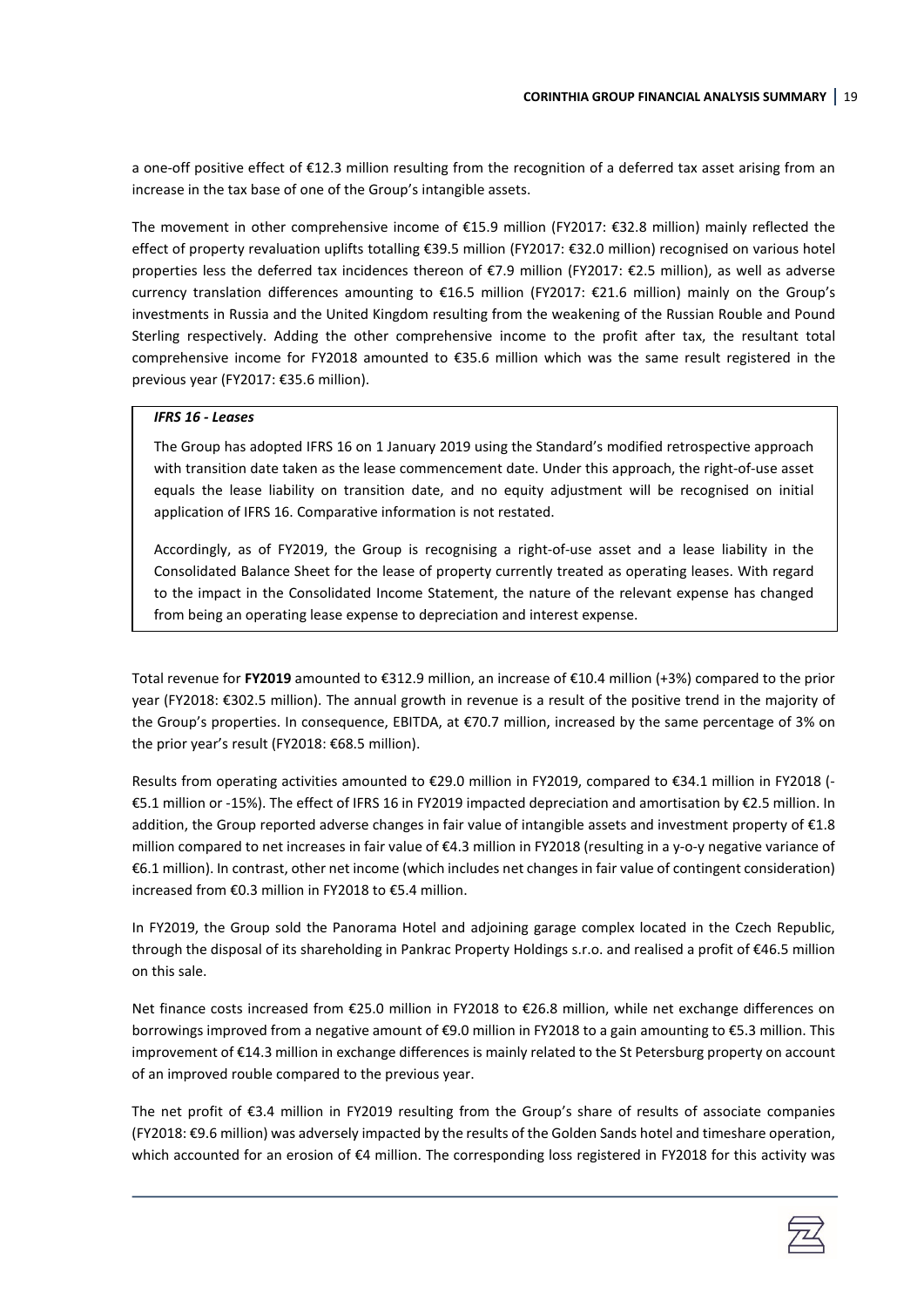€1.4 million. The timeshare sales operation has been discontinued in 2020. On the other hand, the results of MIH p.l.c. through its principal subsidiary company Palm City Ltd, owner of the Palm City Residences in Libya, continued to improve. In FY2019, this investment contributed €7.3 million to the Group's profitability (FY2018: €10.9 million, €7 million of which related to the net fair value gain on the investment property).

During the year, the Group recognised a fair value gain of €2.2 million (FY2018: €0.1 million) in profit or loss on financial assets.

In consequence of the foregoing, in FY2019, the Group registered a profit after tax of €53.3 million against a profit after tax of €19.7 million in FY2018. It is to be noted that whilst in FY2019 there was a tax charge of €6.2 million, in FY2018, there was a tax credit of €9.9 million.

The other comprehensive income for FY2019 was also positive with an income of €33.4 million (FY2018: €15.9 million), mainly reflecting the effect of currency translation differences. The impact of an improved sterling and rouble relative to the reporting currency of the Group, which is the euro, resulted in the Group recording a combined currency translation profit of €32.1 million (FY2018: loss of €16.5 million). Conversely, whilst in FY2018 the Group reported a revaluation surplus on hotel properties of €37.7 million, this surplus was limited to €7 million in FY2019.

The Group's total comprehensive income for FY2019 amounted to €86.7 million, compared to a total comprehensive income of €35.7 million registered in 2018.

The financial performance for **2020** was materially impacted by COVID-19 and the restrictions and limitations it imposed on the Group's businesses and everyday lives. Total Group revenue for the year under review amounted to €106.4 million, a reduction of €206.5 million from the revenue generated the year before on account of lockdowns and other restrictions imposed in all countries where the Group operates.

Notwithstanding the significant reduction in revenue generation, the Group loss at EBITDA level for 2020 was limited to €8.3 million. The corresponding EBITDA in 2019 was €70.7 million. The minimal loss at EBITDA level in 2020 was achieved in consequence of proactive cost-cutting across-the-board measures taken at Group level, including reducing staff complements at all levels as well as various programmes on salary cuts and deferrals. The Group also tapped into subsidies and funds available from various Governments, and successfully renegotiated terms with most of the Group's funding banks.

Adjustments in value of property and intangible assets amounted to a loss of €6.2 million in FY2020 compared to a gain of €2.6 million in FY2019. The said loss for 2020 primarily represents an impairment of €5.2 million in the carrying value of the London apartment.

In 2020, the Group reported a net profit from its share of results of associate companies of €9.1 million (2019: €3.4 million). Although the current year's performance was dampened by the results of the Golden Sands hotel and timeshare operation (50% share owned by IHI p.l.c.) resulting in an erosion of €2.5 million, this amount represents a lower loss than that achieved in the preceding year when a loss of €4 million was registered from this activity. The timeshare sales operation has been discontinued in 2020. On the other hand, the results of MIH p.l.c. through its principal subsidiary company Palm City Ltd, owner of the Palm City Residences in Libya, continued to improve further. In 2020, this investment contributed €12.5 million to the Group's profitability (2019: €7.3 million).

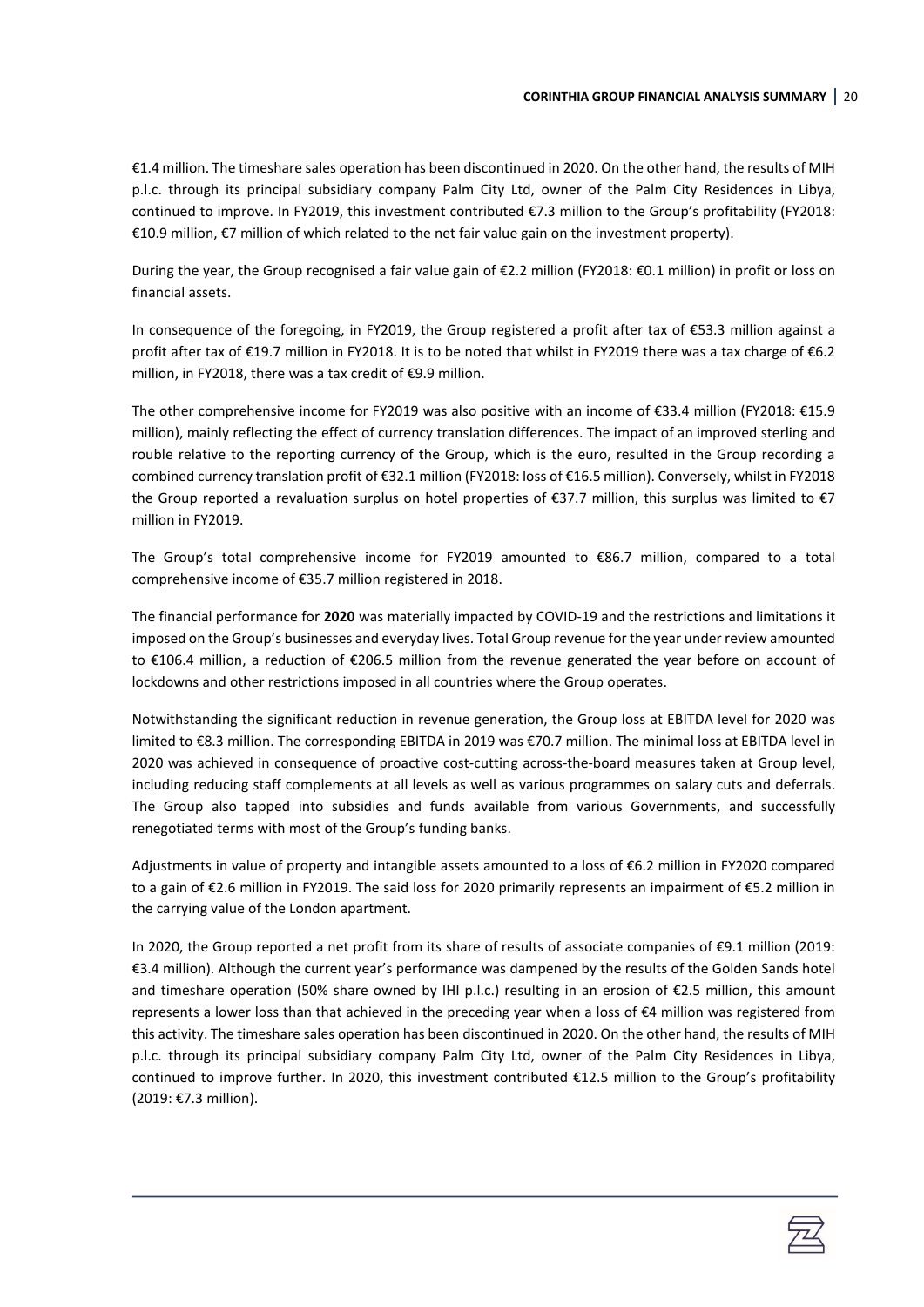In 2020 'other' items amounted to a loss of €13.2 million (FY2019: profit of €5.3 million). Out of this loss, €10.4 million mainly represents exchange differences related to the St Petersburg property on account of a weaker Rouble compared to FY2019. Year-on-year the Rouble devalued by 32% against the Euro. The remaining loss of €2.8 million relates to currency translation differences on the Azure Resorts Group, previously recorded in translation reserves, which were released to profit or loss as a result of the loss of joint control over the joint venture.

Changes in fair value during 2020 in respect of the Group's properties amounting to €10.3 million have been recognised with other comprehensive income to reverse previously recognised revaluation reserves. These impairments relate to the Corinthia Hotel Budapest and Corinthia Hotel London and apartment. In 2019, a revaluation surplus of €7.0 million in respect of the Group's properties was recognised within other comprehensive income.

On account of a weaker Sterling and Rouble relative to the reporting currency of the Group which is Euro, the Group recorded a combined currency translation loss of €52.4 million in 2020, relative to a profit of €31.9 million registered in 2019 (included as part of 'Other effects and tax').

The Group registered a loss on total comprehensive income of €131.5 million in 2020 against a profit of €86.7 million registered in 2019.

**The estimates for the projected financial year as presented in this document assume that the carrying values of hotel and investment properties will not be revalued upwards or impaired, and therefore no adjustment has been made as to possible uplifts or impairments in value of assets which can materially affect the consolidated income statement and the balance sheet values.**

Revenue in **FY2021** is projected to increase by €29.7 million (+27%) y-o-y to €135.1 million on account of an expected improvement in hospitality business and the consolidation of Golden Sands Resort Limited's results following the acquisition by the Group of the remaining 50% shareholding thereof in February 2021. Management expects Corinthia St Petersburg and Corinthia London to recover faster than the other hotels mainly due to internally generated demand (domestic tourism).

The above-mentioned increase in revenue is expected to reverse a negative EBITDA of €8.3 million registered in FY2020 to a positive balance amounting to €8.3 million. Associate companies (primarily Mediterranean Investments Holding p.l.c.) are projected to contribute €2.6 million compared to €9.1 million in FY2020. The lower level of profitability at the MIH level is principally in consequence of the impact of a devaluation of the Libyan Dinar in early January 2021 on Libyan Dinar denominated assets and liabilities. Notwithstanding, after accounting for depreciation & amortisation of €33.2 million, finance costs of €28.6 million and other net expense items amounting to €4.4 million, the Group is expected to report a loss before taxation of €55.3 million compared to €87.3 million in the prior year.

Other comprehensive income is projected to amount to €19.3 million (FY2020: comprehensive expense of €55.7 million) and principally relates to anticipated positive currency translation differences in Pound Sterling and Russian Rouble. As such, total comprehensive expense is estimated to amount to €26.0 million compared to €131.5 million in FY2020.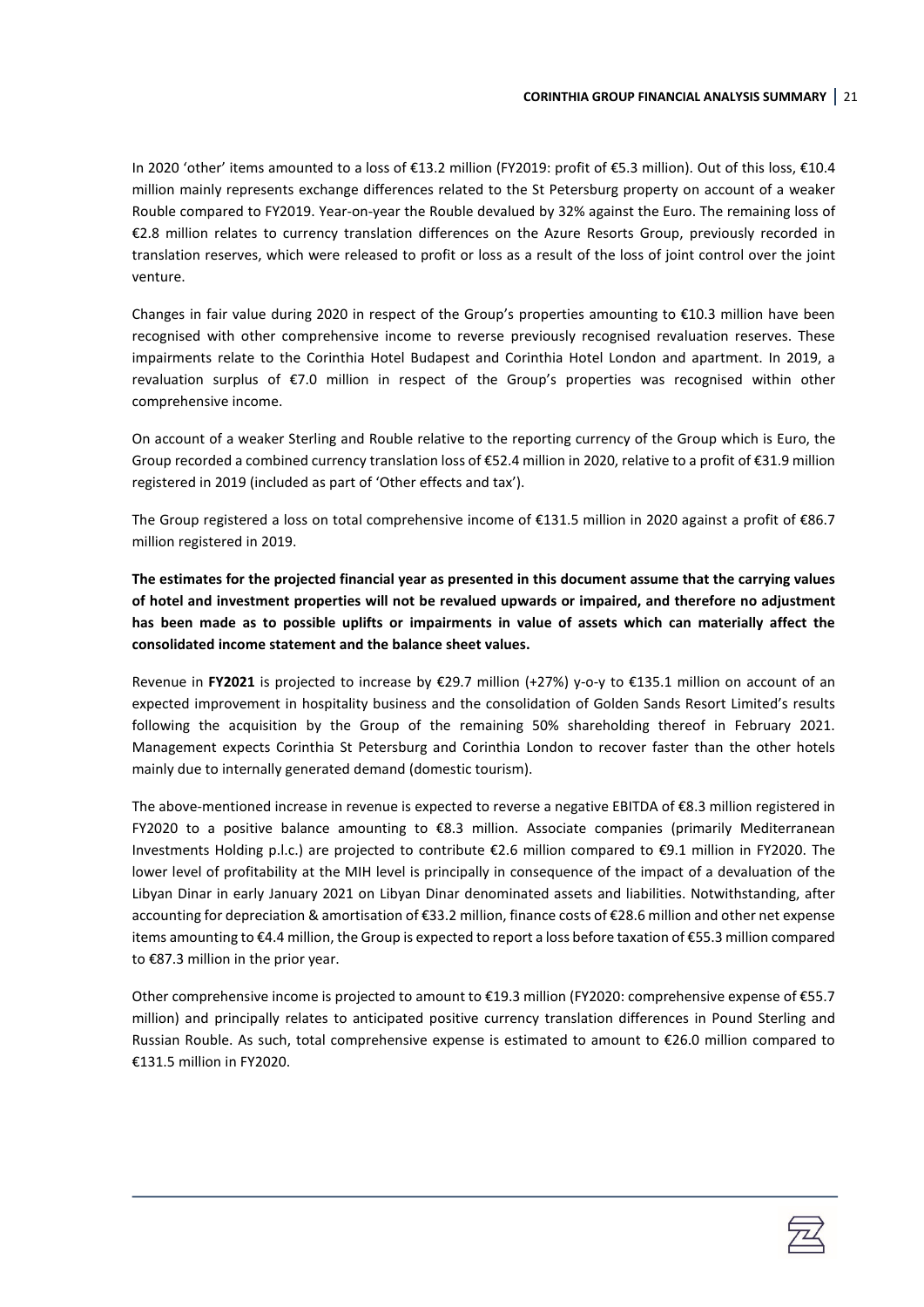| <b>Corinthia Palace Hotel Company Limited</b>  |                 |                   |           |                   |
|------------------------------------------------|-----------------|-------------------|-----------|-------------------|
| <b>Statement of Financial Position</b>         | 31 Dec'18       | 31 Dec'19         | 31 Dec'20 | 31 Dec'21         |
| (€'000)                                        | Actual          | Actual            | Actual    | Forecast          |
|                                                |                 |                   |           |                   |
| <b>ASSETS</b>                                  |                 |                   |           |                   |
| <b>Non-current assets</b>                      |                 |                   |           |                   |
| Intangible assets                              | 8,589           | 6,469             | 5,253     | 9,077             |
| Investment properties                          | 228,667         | 232,652           | 208,623   | 176,193           |
| Property, plant and equipment                  | 1,252,693       | 1,239,706         | 1,153,817 | 1,230,986         |
| Investments in associates & joint ventures     | 128,950         | 127,525           | 130,635   | 106,308           |
| Right-of-use assets                            |                 | 15,986            | 15,088    | 16,164            |
| Other financial assets                         | 1,406           | 267               | 5,105     |                   |
| Deferred tax assets                            | 21,702          | 20,719            | 32,444    | 32,946            |
| Financial assets                               |                 | 8,401             | 7,198     | 9,083             |
| Assets placed under trust arrangement          | 5,229           | 3,698             |           |                   |
|                                                | 1,647,236       | 1,655,423         | 1,558,163 | 1,580,757         |
| <b>Current assets</b>                          |                 |                   |           |                   |
| Inventories                                    | 14,122          | 15,335            | 13,056    | 17,001            |
| Trade and other receivables                    | 48,314          | 43,873            | 30,684    | 30,075            |
| Taxation                                       | 3,956           | 6,786             | 4,438     | 3,363             |
| Financial assets                               | 8,485           | 10,073            | 13,799    | 12,705            |
| Assets placed under trust arrangement          | 122             | 122               | 5,637     |                   |
| Cash and cash equivalents                      | 61,179          | 125,749           | 90,350    | 61,789            |
| Assets held for sale                           | 1,267           | 1,283             | 930       |                   |
|                                                | 137,445         | 203,221           | 158,894   | 124,933           |
| <b>Total assets</b>                            | 1,784,681       | 1,858,644         | 1,717,057 | 1,705,690         |
| <b>EQUITY</b>                                  |                 |                   |           |                   |
| Called up share capital                        | 20,000          | 20,000            | 20,000    | 20,000            |
|                                                |                 |                   |           |                   |
| Other reserves                                 | 164,767         | 152,343           | 123,351   | 130,932           |
| Retained earnings                              | 241,495         | 297,479           | 262,217   | 232,324           |
| Non-controlling interest                       | 482,621         | 490,331           | 422,902   | 414,204           |
| <b>LIABILITIES</b>                             | 908,883         | 960,153           | 828,470   | 797,460           |
| <b>Non-current liabilities</b>                 |                 |                   |           |                   |
| Borrowings and bonds                           | 624,886         |                   | 639,523   |                   |
| Lease liabilities                              |                 | 634,841<br>13,193 | 13,474    | 670,630<br>15,054 |
|                                                |                 |                   |           |                   |
| Other non-current liabilities                  | 113,130         | 109,819           | 104,429   | 104,389           |
| <b>Current liabilities</b>                     | 738,016         | 757,853           | 757,426   | 790,073           |
| <b>Bank overdrafts</b>                         |                 |                   |           | 8,836             |
| Borrowings and bonds                           | 6,289<br>44,184 | 7,244             | 10,487    |                   |
|                                                |                 | 43,155            | 39,915    | 26,834            |
| Lease liabilities<br>Other current liabilities |                 | 3,149             | 2,727     | 2,695             |
|                                                | 87,309          | 87,090            | 78,032    | 79,792            |
|                                                | 137,782         | 140,638           | 131,161   | 118,157           |
|                                                | 875,798         | 898,491           | 888,587   | 908,230           |
| <b>Total equity and liabilities</b>            | 1,784,681       | 1,858,644         | 1,717,057 | 1,705,690         |

容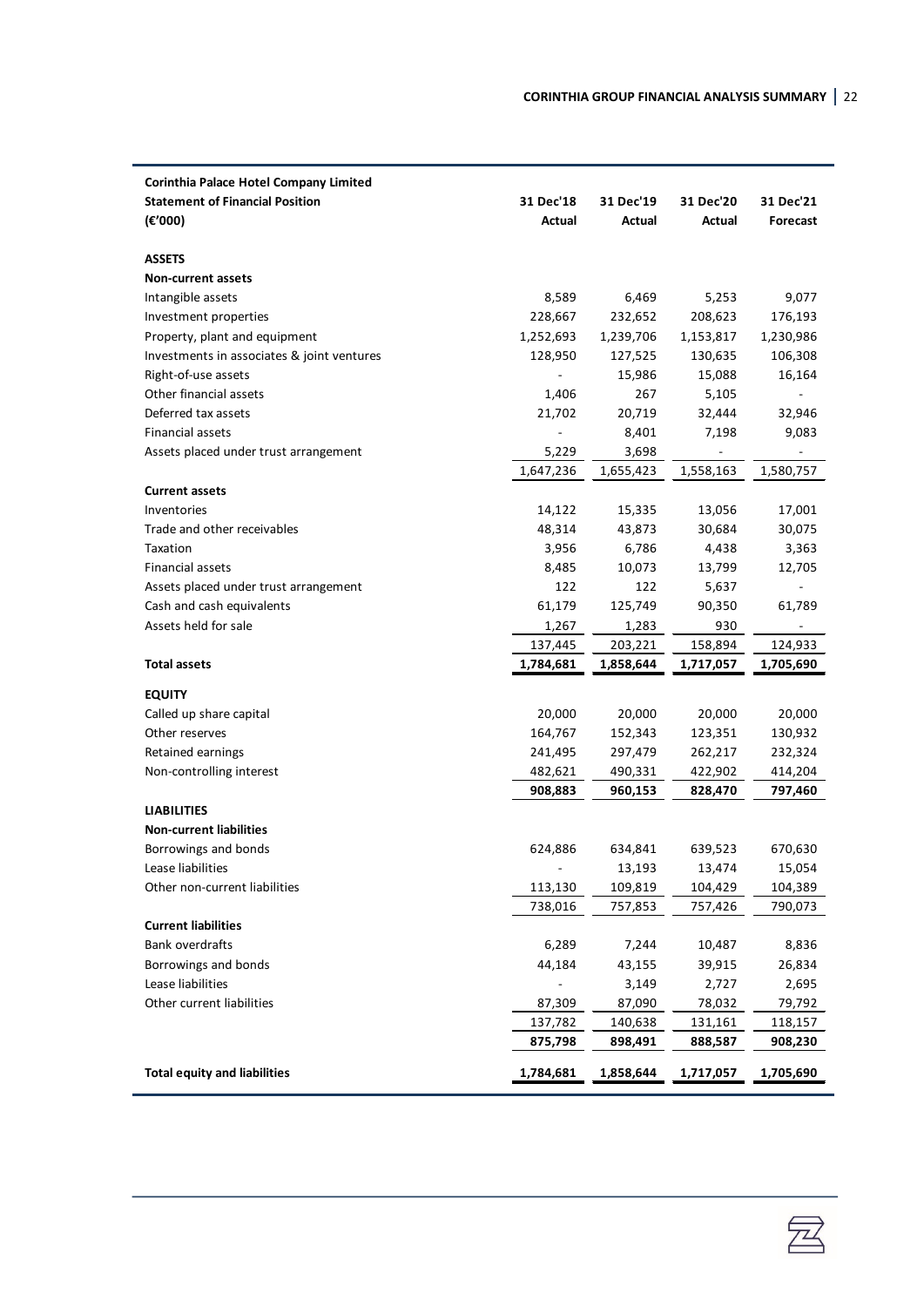| <b>Key Accounting Ratios</b>                                                             | <b>FY2018</b><br>Actual | FY2019<br>Actual | <b>FY2020</b><br>Actual | FY2021<br>Forecast |
|------------------------------------------------------------------------------------------|-------------------------|------------------|-------------------------|--------------------|
| Gearing ratio<br>(Net debt/Net debt and shareholders' equity)                            | 40%                     | 37%              | 42%                     | 45%                |
| Gearing ratio 2 (times)<br>(Net debt/shareholders' equity)                               | 0.67                    | 0.60             | 0.74                    | 0.83               |
| Net debt to EBITDA (years)<br>(Net debt/EBITDA)                                          | 8.89                    | 7.97             | $-73.39$                | 79.09              |
| Net assets per share $(\epsilon)$<br>(Net asset value/number of shares)                  | 21.31                   | 23.49            | 20.28                   | 19.16              |
| Debt service cover ratio (times)<br>(EBITDA/net finance cost and loan capital repayment) | 1.10                    | 1.54             | n/a                     | 0.16               |
| Liquidity ratio (times)<br>(Current assets/current liabilities)                          | 1.00                    | 1.44             | 1.21                    | 1.06               |
| Source: MZ Investment Services Ltd                                                       |                         |                  |                         |                    |

Total assets of the Group as at 31 December 2020 amounted to €1,717 million (FY2019: €1,859 million) and principally include the assets described in section 5 of this report.

Investment property amounting to €208.6 million includes the apartment in London valued at €35.6 million (FY2019: €42.9 million). This apartment was marketed for sale and a promise of sale agreement was signed in March 2021. The sale completion is expected to occur in October 2021.

In view of the loss incurred in 2020, equity value decreased from €960.1 million in FY2019 to €828.5 million.

Borrowings and bonds in FY2020 amounted to €689.9 million compared to €685.2 million in FY2019 (a marginal increase of €4.7 million). To support the Group's cash availability, the Group, early on in the pandemic, engaged with its banks across Europe. Bank of China, HSBC, Bank of Valletta, APS, Sberbank, ABC Bank, K & H Bank and others were forthright in their support by way of capital repayment deferral schemes and the temporary postponement of banking covenants to match current realities. In Czechia Republic, the Group also successfully paid off a maturing loan, by replacing an €18.1 million bullet payment with a new loan from a new banking relationship on favourable terms. In Malta, the Group took full advantage of the EU-sponsored state scheme whereby companies could tap into soft loans, which in the case of IHI amounted to €24.5 million.

Total assets in FY2021 are projected to amount to €1,706 million, a decrease of €11.4 million from a year earlier. The value of investment property is expected to decrease by €32.4 million following the sale of the London apartment, while investments accounted for using the equity method will decrease by €24.3 million mainly on account of taking full ownership of Golden Sands Resort Limited and a €5.0 million dividend distribution by MIH. In this regard, Golden Sands Resort Limited will be consolidated on a line-by-line basis. As such, the y-o-y projected movement in property, plant & equipment of €77.2 million is mainly attributed to the carrying value of the Radisson Blu Resort & Spa Golden Sands. Cash and cash equivalents are projected to decrease by €34.2 million from €96.0 million in FY2020 (which comprises also assets placed under trust management) to €61.8 million.

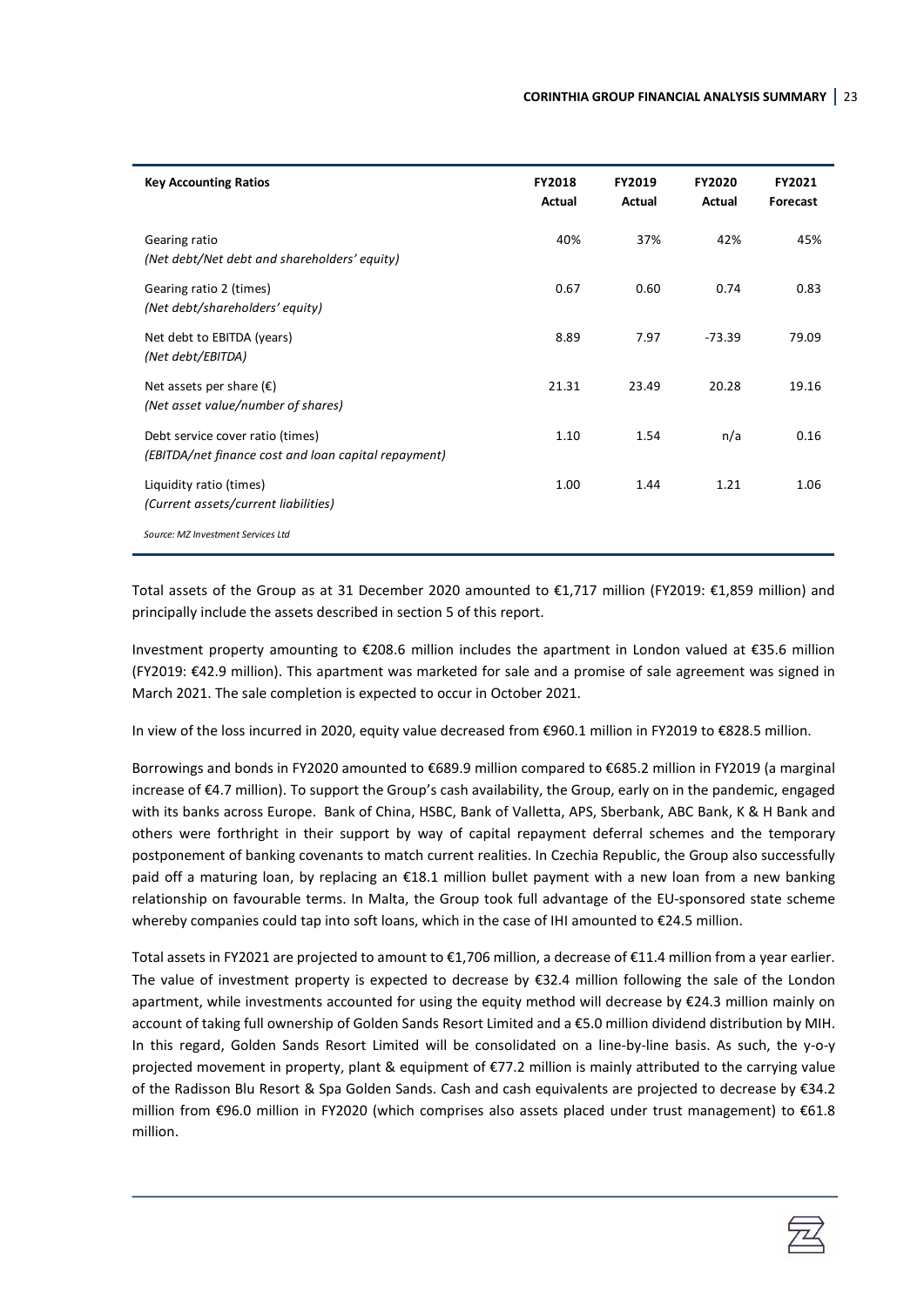Total liabilities are projected to increase by €19.6 million (y-o-y) and mainly represent additional borrowings and financial liabilities concluded during the year as well as the inclusion of liabilities of Golden Sands Resort Limited.

Due to the projected increase in borrowings, the gearing ratio of the Group is expected to increase from 42% in FY2020 to 45%. The liquidity ratio is expected to weaken to 1.06 times compared to 1.21 times in FY2020.

| Corinthia Palace Hotel Company Limited<br><b>Cash Flow Statement</b><br>(€'000) | <b>FY2018</b><br>Actual  | <b>FY2019</b><br>Actual | <b>FY2020</b><br>Actual | FY2021<br>Forecast |
|---------------------------------------------------------------------------------|--------------------------|-------------------------|-------------------------|--------------------|
| Net cash from operating activities                                              | 35,021                   | 69,383                  | (2, 130)                | 3,040              |
| Net cash from investing activities                                              | (30, 834)                | 40,997                  | (15, 401)               | 1,819              |
| Net cash from financing activities                                              | 5,882                    | (49, 206)               | (18, 152)               | (28, 242)          |
| Net movement in cash and cash equivalents                                       | 10,069                   | 61,174                  | (35,683)                | (23, 383)          |
| Cash and cash equivalents at beginning of year                                  | 44.821                   | 54,890                  | 118,505                 | 79,863             |
| Effect of translation of group entities to presentation currency                | $\overline{\phantom{a}}$ | 2,441                   | (2,959)                 | (3,527)            |
| Cash and cash equivalents at end of year                                        | 54,890                   | 118,505                 | 79,863                  | 52,953             |

Net cash flows from operating activities principally relate to the hospitality operations of the Group. During 2020, operating activities across the Group's properties was minimal. As such, net cash used in operating activities amounted to €2.1 million compared to net cash generated in the prior year of €69.4 million. In the forecast year (2021), the Group expects to generate €3.0 million in net cash from operating activities.

Due to the pandemic, the Group curtailed its capital expenditure plans for the year. Payments to acquire property, plant and equipment was lower by 31% on a comparable basis and amounted to €14.0 million (FY2019: €20.2 million). Net cash used in investing activities in FY2020 amounted to €15.4 million. In FY2019, the Group received €64.2 million from the sale of properties in the Czech Republic and as such, net cash inflows for the year amounted to €41.0 million. Management has maintained the same strategy for FY2021, where capital expenditure will be limited. Furthermore, the projections assume receipt of net proceeds from the sale of the London apartment. As such, net cash inflows from investing activities in FY2021 is expected to amount to €1.8 million.

Financing activities principally comprise movement in bank and other borrowings, issuance of debt securities, payment of leases and dividends, and interest paid. During FY2020, the Group repaid €24.8 million of bank borrowings and made withdrawals of €34.1 million (net proceeds of €9.3 million), compared to net proceeds of €7.4 million in FY2019 from bank borrowings and bond issue. Interest paid during the year amounted to €23.4 million (FY2019: €25.6 million), while €210,000 in dividends were paid compared to €12.5 million in FY2019.

Net cash used in financing activities in FY2021 is projected to amount to €28.2 million, comprising net cash inflows from borrowings of €5.4 million, less lease liabilities of €2.4 million, interest payable amounting to €30.3 million and other payments of €0.9 million.

### **SINKING FUND**

As at 31 December 2020, the balance held in the reserve account relating to the 5.8% Bonds 2021 amounted to €5.6 million (FY2019: €3.8 million).

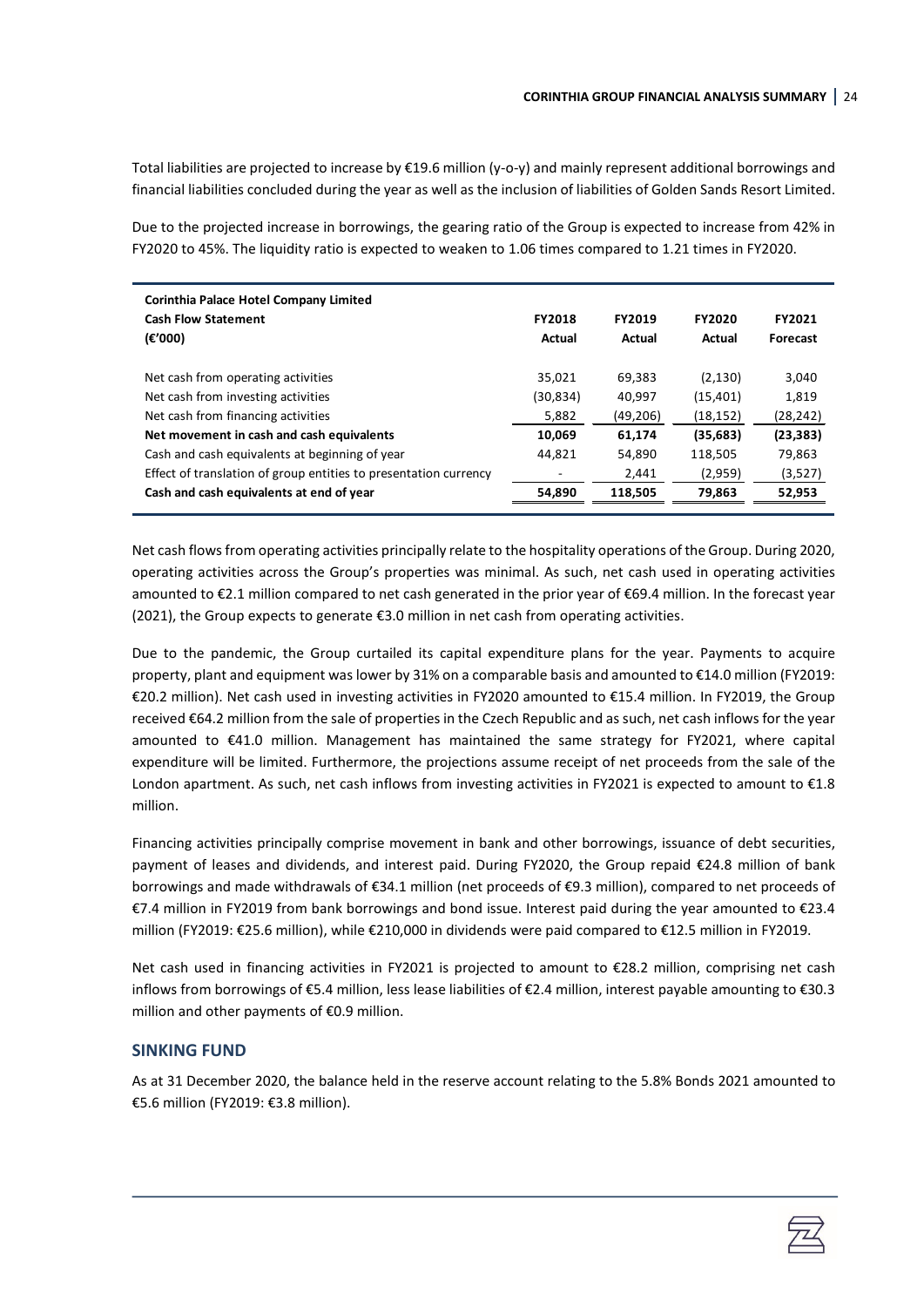#### **VARIANCE ANALYSIS**

The following financial information relates to the variance analysis between the forecast financial information for the year ended 31 December 2020 included in the prior year's Financial Analysis Summary dated 31 August 2020 and the audited consolidated financial statements for the year ended 31 December 2020.

| <b>Consolidated Income Statement (FY2020)</b><br>(€'000)<br><b>Actual</b><br>Variance<br>Forecast<br>106,397<br>107,226<br>(829)<br>Revenue<br>Net operating expenses<br>(114, 689)<br>(117, 212)<br>2,523<br><b>EBITDA</b><br>(8, 292)<br>(9,986)<br>1,694<br>261<br>Depreciation and amortisation<br>(39, 434)<br>(39, 695)<br>Other net income (expenses)<br>(2,751)<br>(2,758)<br>7<br>Gain (loss) on exchange<br>(7, 788)<br>7,788<br>Adjustments in value of hotel & other properties, intangibles<br>(6, 196)<br>(6, 196)<br>789<br><b>Results from operating activities</b><br>(56, 673)<br>(57, 462)<br>Finance costs<br>(27, 841)<br>(27, 585)<br>(256)<br>Investment income & movement in value of financial assets<br>1,289<br>1,289<br>Share of results of associate companies<br>9,114<br>5,393<br>3,721<br>Other<br>(13, 182)<br>(13, 182)<br>Profit (loss) before tax<br>(87, 293)<br>(81, 326)<br>(5,967)<br>Taxation<br>11,559<br>16,939<br>(5,380)<br>Profit (loss) for the year<br>(75,734)<br>(64, 387)<br>(11, 347)<br>Other comprehensive income (expense)<br>Gross surplus (impairment) on revaluation of hotel properties<br>& other assets<br>(10, 246)<br>(10, 246)<br>Share of other comprehensive income of equity accounted<br>239<br>239<br>investments<br>Other effects and tax<br>(45, 732)<br>(39, 179)<br>(6, 553)<br>(55, 739)<br>(39, 179)<br>(16, 560) | <b>Corinthia Palace Hotel Company Limited</b> |  |  |
|----------------------------------------------------------------------------------------------------------------------------------------------------------------------------------------------------------------------------------------------------------------------------------------------------------------------------------------------------------------------------------------------------------------------------------------------------------------------------------------------------------------------------------------------------------------------------------------------------------------------------------------------------------------------------------------------------------------------------------------------------------------------------------------------------------------------------------------------------------------------------------------------------------------------------------------------------------------------------------------------------------------------------------------------------------------------------------------------------------------------------------------------------------------------------------------------------------------------------------------------------------------------------------------------------------------------------------------------------------------------------------------------|-----------------------------------------------|--|--|
|                                                                                                                                                                                                                                                                                                                                                                                                                                                                                                                                                                                                                                                                                                                                                                                                                                                                                                                                                                                                                                                                                                                                                                                                                                                                                                                                                                                              |                                               |  |  |
|                                                                                                                                                                                                                                                                                                                                                                                                                                                                                                                                                                                                                                                                                                                                                                                                                                                                                                                                                                                                                                                                                                                                                                                                                                                                                                                                                                                              |                                               |  |  |
|                                                                                                                                                                                                                                                                                                                                                                                                                                                                                                                                                                                                                                                                                                                                                                                                                                                                                                                                                                                                                                                                                                                                                                                                                                                                                                                                                                                              |                                               |  |  |
|                                                                                                                                                                                                                                                                                                                                                                                                                                                                                                                                                                                                                                                                                                                                                                                                                                                                                                                                                                                                                                                                                                                                                                                                                                                                                                                                                                                              |                                               |  |  |
|                                                                                                                                                                                                                                                                                                                                                                                                                                                                                                                                                                                                                                                                                                                                                                                                                                                                                                                                                                                                                                                                                                                                                                                                                                                                                                                                                                                              |                                               |  |  |
|                                                                                                                                                                                                                                                                                                                                                                                                                                                                                                                                                                                                                                                                                                                                                                                                                                                                                                                                                                                                                                                                                                                                                                                                                                                                                                                                                                                              |                                               |  |  |
|                                                                                                                                                                                                                                                                                                                                                                                                                                                                                                                                                                                                                                                                                                                                                                                                                                                                                                                                                                                                                                                                                                                                                                                                                                                                                                                                                                                              |                                               |  |  |
|                                                                                                                                                                                                                                                                                                                                                                                                                                                                                                                                                                                                                                                                                                                                                                                                                                                                                                                                                                                                                                                                                                                                                                                                                                                                                                                                                                                              |                                               |  |  |
|                                                                                                                                                                                                                                                                                                                                                                                                                                                                                                                                                                                                                                                                                                                                                                                                                                                                                                                                                                                                                                                                                                                                                                                                                                                                                                                                                                                              |                                               |  |  |
|                                                                                                                                                                                                                                                                                                                                                                                                                                                                                                                                                                                                                                                                                                                                                                                                                                                                                                                                                                                                                                                                                                                                                                                                                                                                                                                                                                                              |                                               |  |  |
|                                                                                                                                                                                                                                                                                                                                                                                                                                                                                                                                                                                                                                                                                                                                                                                                                                                                                                                                                                                                                                                                                                                                                                                                                                                                                                                                                                                              |                                               |  |  |
|                                                                                                                                                                                                                                                                                                                                                                                                                                                                                                                                                                                                                                                                                                                                                                                                                                                                                                                                                                                                                                                                                                                                                                                                                                                                                                                                                                                              |                                               |  |  |
|                                                                                                                                                                                                                                                                                                                                                                                                                                                                                                                                                                                                                                                                                                                                                                                                                                                                                                                                                                                                                                                                                                                                                                                                                                                                                                                                                                                              |                                               |  |  |
|                                                                                                                                                                                                                                                                                                                                                                                                                                                                                                                                                                                                                                                                                                                                                                                                                                                                                                                                                                                                                                                                                                                                                                                                                                                                                                                                                                                              |                                               |  |  |
|                                                                                                                                                                                                                                                                                                                                                                                                                                                                                                                                                                                                                                                                                                                                                                                                                                                                                                                                                                                                                                                                                                                                                                                                                                                                                                                                                                                              |                                               |  |  |
|                                                                                                                                                                                                                                                                                                                                                                                                                                                                                                                                                                                                                                                                                                                                                                                                                                                                                                                                                                                                                                                                                                                                                                                                                                                                                                                                                                                              |                                               |  |  |
|                                                                                                                                                                                                                                                                                                                                                                                                                                                                                                                                                                                                                                                                                                                                                                                                                                                                                                                                                                                                                                                                                                                                                                                                                                                                                                                                                                                              |                                               |  |  |
|                                                                                                                                                                                                                                                                                                                                                                                                                                                                                                                                                                                                                                                                                                                                                                                                                                                                                                                                                                                                                                                                                                                                                                                                                                                                                                                                                                                              |                                               |  |  |
|                                                                                                                                                                                                                                                                                                                                                                                                                                                                                                                                                                                                                                                                                                                                                                                                                                                                                                                                                                                                                                                                                                                                                                                                                                                                                                                                                                                              |                                               |  |  |
|                                                                                                                                                                                                                                                                                                                                                                                                                                                                                                                                                                                                                                                                                                                                                                                                                                                                                                                                                                                                                                                                                                                                                                                                                                                                                                                                                                                              |                                               |  |  |
|                                                                                                                                                                                                                                                                                                                                                                                                                                                                                                                                                                                                                                                                                                                                                                                                                                                                                                                                                                                                                                                                                                                                                                                                                                                                                                                                                                                              |                                               |  |  |
|                                                                                                                                                                                                                                                                                                                                                                                                                                                                                                                                                                                                                                                                                                                                                                                                                                                                                                                                                                                                                                                                                                                                                                                                                                                                                                                                                                                              |                                               |  |  |
|                                                                                                                                                                                                                                                                                                                                                                                                                                                                                                                                                                                                                                                                                                                                                                                                                                                                                                                                                                                                                                                                                                                                                                                                                                                                                                                                                                                              |                                               |  |  |
|                                                                                                                                                                                                                                                                                                                                                                                                                                                                                                                                                                                                                                                                                                                                                                                                                                                                                                                                                                                                                                                                                                                                                                                                                                                                                                                                                                                              |                                               |  |  |
|                                                                                                                                                                                                                                                                                                                                                                                                                                                                                                                                                                                                                                                                                                                                                                                                                                                                                                                                                                                                                                                                                                                                                                                                                                                                                                                                                                                              |                                               |  |  |
| Total comprehensive income (expense) net of tax<br>(103, 566)<br>(131, 473)<br>(27, 907)                                                                                                                                                                                                                                                                                                                                                                                                                                                                                                                                                                                                                                                                                                                                                                                                                                                                                                                                                                                                                                                                                                                                                                                                                                                                                                     |                                               |  |  |

As presented in the above table, revenue for FY2020 was lower than forecast by €829,000, which was mitigated by a decrease of €2.5 million in direct and operating costs. As such, the variance in EBITDA was positive and amounted to €1.7 million.

The variance in loss before tax was worse than expected by €6.0 million on account of higher than expected losses on exchange rate movements in Pound Sterling and Russian Rouble and impairments in value of property and intangible assets which could not be foreseen and thus were not included in the projections. On the other hand, actual share of results of associate companies amounted to €9.1 million compared to a forecast amount of €3.7 million, thereby resulting in a positive variance of €5.4 million.

Impairments and exchange rate losses also adversely impacted other comprehensive expense by €16.8 million. Overall, total comprehensive expense was higher than projected by €27.9 million to €131.5 million again due to

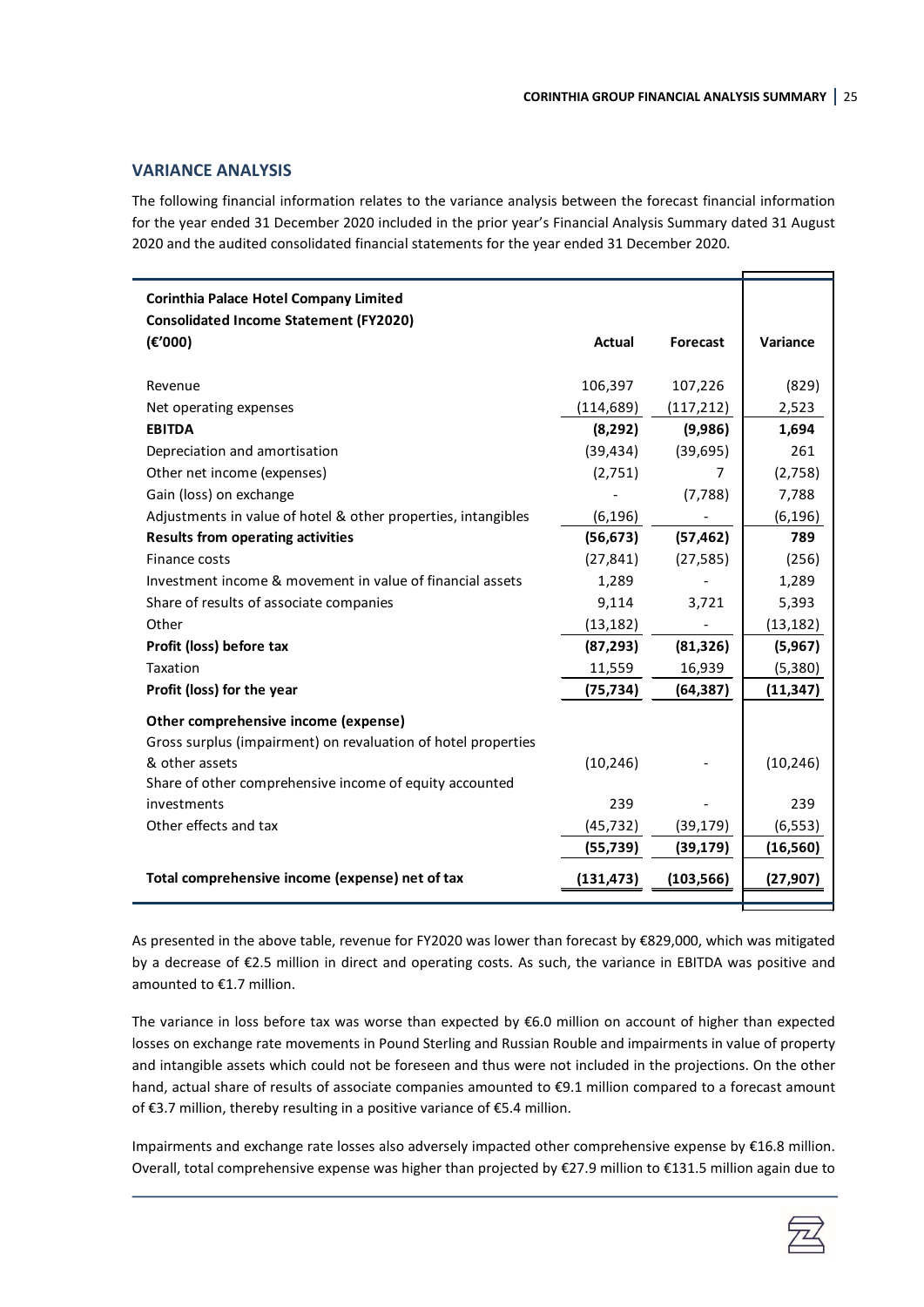currency movements on Sterling and Rouble against Euro, which could not be determined at the forecast stage as such movements are determined on the end of year rate.

| <b>Corinthia Palace Hotel Company Limited</b><br><b>Cash Flow Statement (FY2020)</b><br>$(\epsilon'000)$ | Actual    | <b>Forecast</b> | Variance |
|----------------------------------------------------------------------------------------------------------|-----------|-----------------|----------|
| Net cash from operating activities                                                                       | (2, 130)  | (44,411)        | 42,281   |
| Net cash from investing activities                                                                       | (15,401)  | (17, 265)       | 1,864    |
| Net cash from financing activities                                                                       | (18, 152) | 13,921          | (32,073) |
| Net movement in cash and cash equivalents                                                                | (35, 683) | (47, 755)       | 12,072   |
| Cash and cash equivalents at beginning of year                                                           | 118,505   | 118,505         |          |
| Effect of translation of group entities to presentation currency                                         | (2,959)   |                 | (2,959)  |
| Cash and cash equivalents at end of year                                                                 | 79,863    | 70,750          | 9,113    |
|                                                                                                          |           |                 |          |

Actual net movement in cash and cash equivalents was higher than projected by €12.1 million, mainly arising from a positive variance in operating and investing activities of €44.1 million. Due to better than expected cash management in FY2020, drawdowns from bank loan facilities were lower than projected and thereby resulted in a variance of €32.1 million.

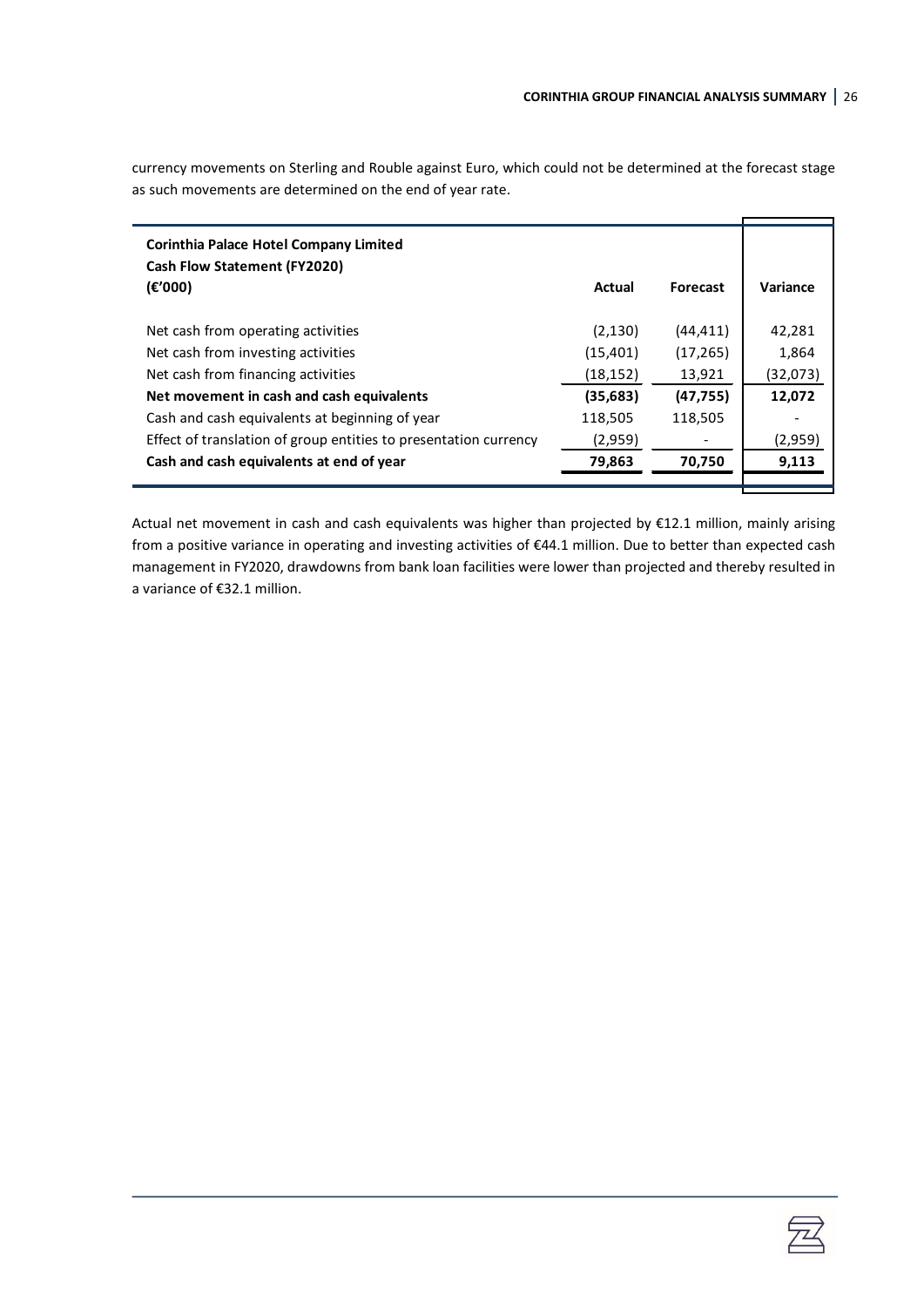| <b>Corinthia Palace Hotel Company Limited</b>      |           |           |           |
|----------------------------------------------------|-----------|-----------|-----------|
| <b>Statement of Financial Position (31 Dec'20)</b> |           |           |           |
| (E'000)                                            | Actual    | Forecast  | Variance  |
| <b>ASSETS</b>                                      |           |           |           |
| <b>Non-current assets</b>                          |           |           |           |
| Intangible assets                                  | 5,253     | 5,592     | (339)     |
| Investment properties                              | 208,623   | 217,935   | (9,312)   |
| Property, plant and equipment                      | 1,153,817 | 1,171,705 | (17, 888) |
| Investments in associates & joint ventures         | 130,635   | 129,466   | 1,169     |
| Right-of-use assets                                | 15,088    | 14,296    | 792       |
| Other financial assets                             | 5,105     | 267       | 4,838     |
| Deferred tax assets                                | 32,444    | 20,331    | 12,113    |
| Financial assets                                   | 7,198     | 8,401     | (1,203)   |
|                                                    | 1,558,163 | 1,567,993 | (9,830)   |
| <b>Current assets</b>                              |           |           |           |
| Inventories                                        | 13,056    | 10,333    | 2,723     |
| Trade and other receivables                        | 30,684    | 33,215    | (2,531)   |
| Taxation                                           | 4,438     | 5,069     | (631)     |
| <b>Financial assets</b>                            | 13,799    | 13,162    | 637       |
| Assets placed under trust arrangement              | 5,637     | 5,606     | 31        |
| Cash and cash equivalents                          | 90,350    | 79,557    | 10,793    |
| Assets held for sale                               | 930       | 1,073     | (143)     |
|                                                    | 158,894   | 148,015   | 10,879    |
| <b>Total assets</b>                                | 1,717,057 | 1,716,008 | 1,049     |
| <b>EQUITY</b>                                      |           |           |           |
| Called up share capital                            | 20,000    | 20,000    |           |
| Other reserves                                     | 123,351   | 122,809   | 542       |
| Retained earnings                                  | 262,217   | 261,664   | 553       |
| Non-controlling interest                           | 422,902   | 440,881   | (17,979)  |
|                                                    | 828,470   | 845,354   | (16, 884) |
| <b>LIABILITIES</b>                                 |           |           |           |
| <b>Non-current liabilities</b>                     |           |           |           |
| Borrowings and bonds                               | 639,523   | 664,201   | (24, 678) |
| Lease liabilities                                  | 13,474    | 11,654    | 1,820     |
| Other non-current liabilities                      | 104,429   | 85,616    | 18,813    |
|                                                    | 757,426   | 761,471   | (4,045)   |
| <b>Current liabilities</b>                         |           |           |           |
| Bank overdrafts                                    | 10,487    | 8,807     | 1,680     |
| Borrowings and bonds                               | 39,915    | 23,587    | 16,328    |
| Lease liabilities                                  | 2,727     | 2,971     | (244)     |
| Other current liabilities                          | 78,032    | 73,818    | 4,214     |
|                                                    | 131,161   | 109,183   | 21,978    |
|                                                    | 888,587   | 870,654   | 17,933    |
| <b>Total equity and liabilities</b>                | 1,717,057 | 1,716,008 | 1,049     |
|                                                    |           |           |           |

室

Ť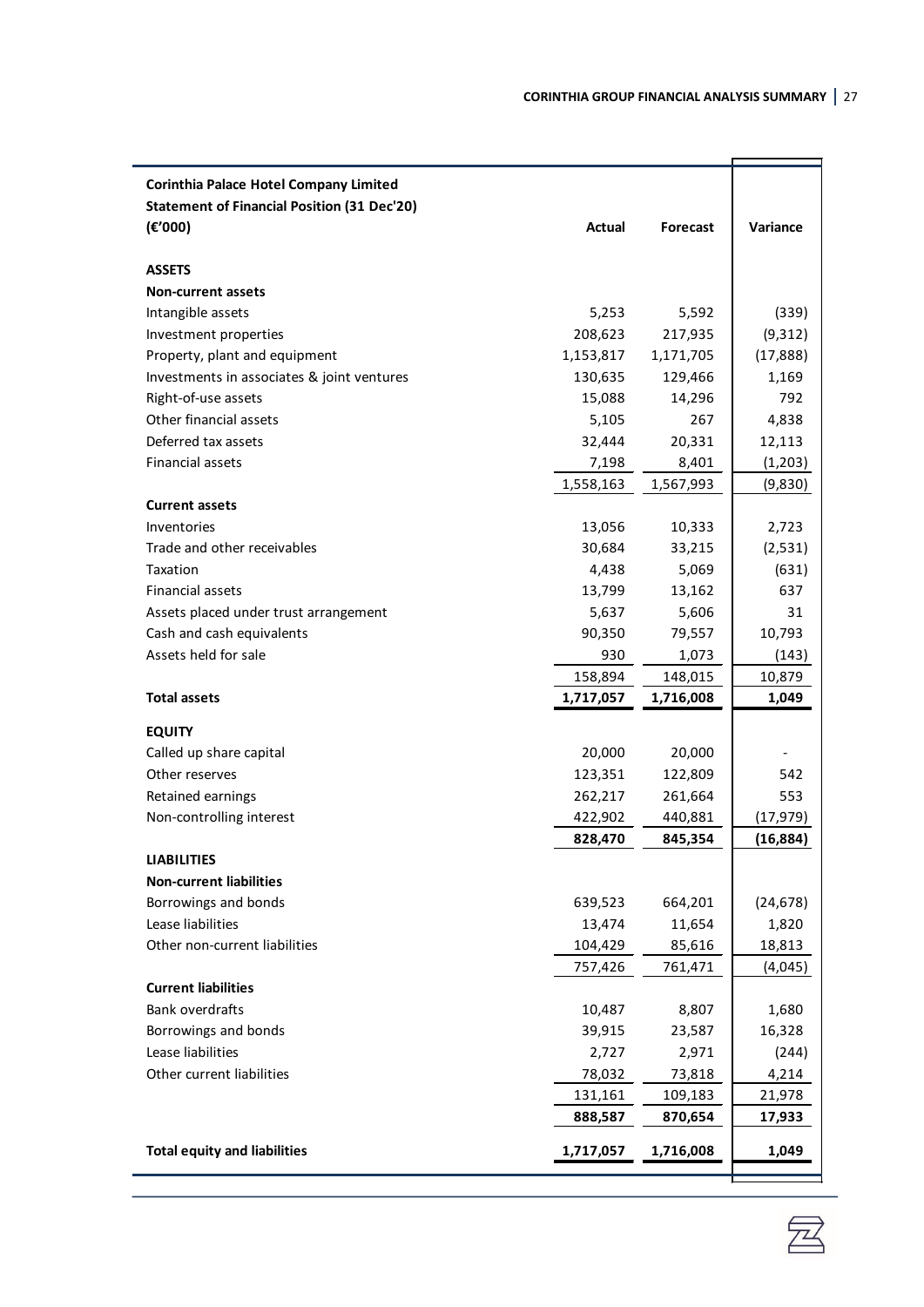Total assets as at 31 December 2020 were higher than forecast by €1.0 million. This amount mainly reflected higher than expected impairments in value of property and intangibles, and adverse movement in the exchange rate of the Pound Sterling and Russian Rouble (-€27.2 million), which could not be determined at the forecast stage. These adverse amounts were mitigated by higher than expected cash balances (+€10.8 million), other financial assets (+€4.8 million) and deferred tax assets (+€12.1 million).

Capital and reserves were lower by €16.9 million mainly due to the impact of the above. In total liabilities, borrowings were lower than expected by €6.7 million. In contrast, other non-current liabilities (mainly deferred tax) and current liabilities (primarily trade and other payables) were higher than forecast by €18.8 million and €4.2 million respectively.

## Debt Securities issued by Associated Companies

In June 2021, MIH (a company principally involved in the operation of the Palm City Residences in Libya) repaid in full the €11.9 million 6% MIH Unsecured Bonds 2021 (MT0000371261). Below is a list of outstanding debt securities as at the date of this report.

| <b>Security ISIN</b> | <b>Amount Listed</b> | <b>Security Name</b>     | Currency   |
|----------------------|----------------------|--------------------------|------------|
| MT0000371287         | 40,000,000           | 5.0% MIH 2022            | EUR        |
| MT0000371295         | 20,000,000           | 5.5% MIH 2023            | <b>EUR</b> |
| n/a                  | 11,000,000           | 6% Notes 2020 (unlisted) | EUR        |

*Source: Malta Stock Exchange*

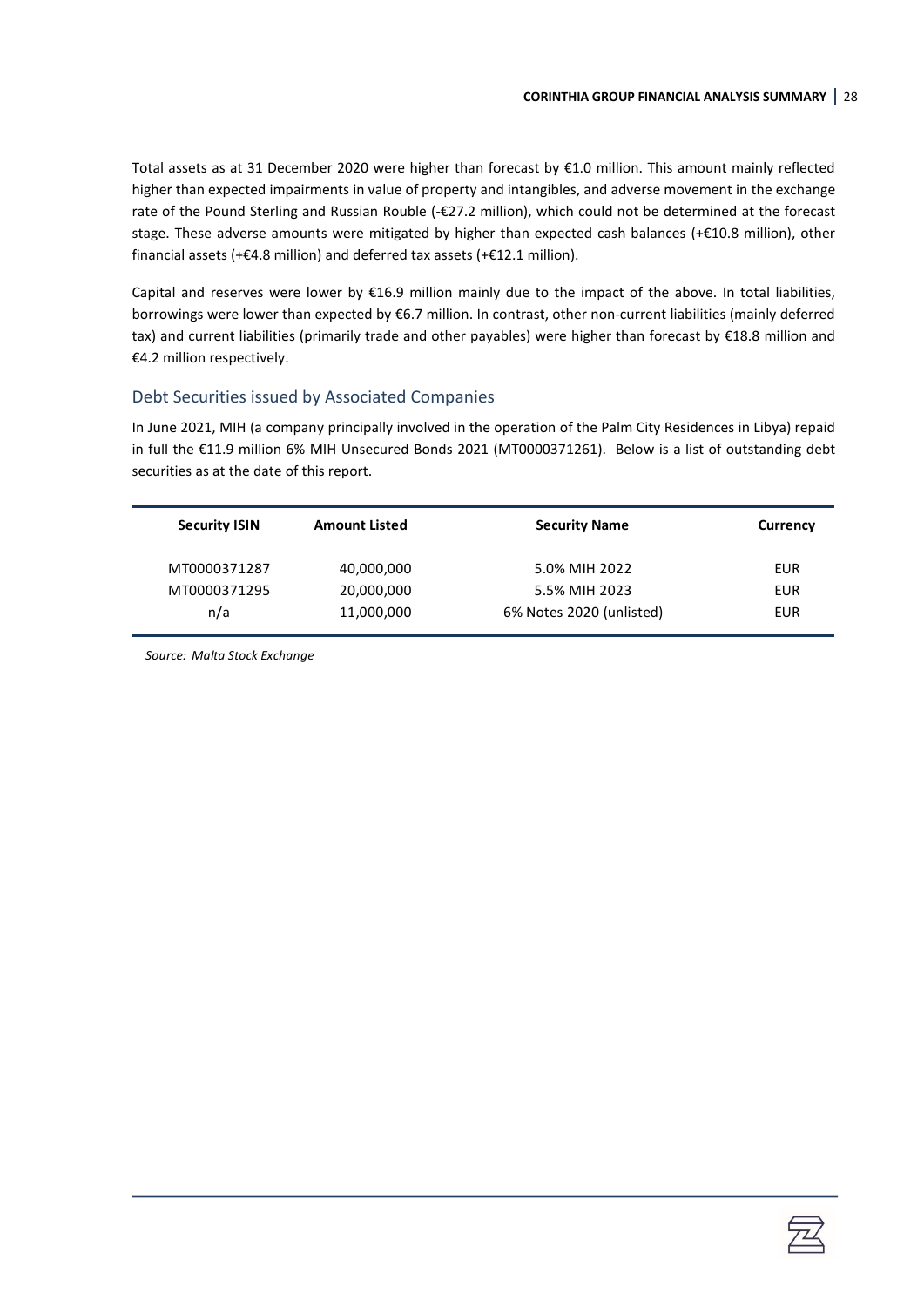# <span id="page-31-0"></span>PART 4 - COMPARABLES

The table below compares the Corinthia Group and the bonds issued by Corinthia Finance p.l.c. to other debt issuers listed on the Malta Stock Exchange and their respective debt securities. Although there are significant variances between the activities of the Group and other issuers (including different industries, principal markets, competition, capital requirements etc), and material differences between the risks associated with the Group's business and that of other issuers, the comparative analysis provides an indication of the financial performance and strength of the Group.

| <b>Comparative Analysis</b>                                | Nominal<br>Value | Yield to<br>Maturity | Interest<br>Cover                | Total<br><b>Assets</b> | <b>Net Asset</b><br>Value | Gearing<br>Ratio |
|------------------------------------------------------------|------------------|----------------------|----------------------------------|------------------------|---------------------------|------------------|
|                                                            | $(\epsilon)$     | (%)                  | (times)                          | (E'000)                | (E'000)                   | (%)              |
| 5.80% International Hotel Investments plc 2021             | 20,000,000       | 4.30                 | 0.61<br>$\overline{\phantom{a}}$ | 1,544,099              | 773,176                   | 41.87            |
| 3.65% GAP Group plc Secured € 2022                         | 30,049,800       | 1.24                 | 2.24                             | 103,895                | 15,134                    | 73.44            |
| 6.00% Pendergardens Developments plc Secured € 2022 Series | 21,845,300       | 3.53                 | 1.79                             | 60,578                 | 29,491                    | 36.39            |
| 4.25% GAP Group plc Secured € 2023                         | 19,247,300       | 2.66                 | 2.24                             | 103,895                | 15,134                    | 73.44            |
| 5.30% United Finance Plc Unsecured € Bonds 2023            | 8,500,000        | 4.62                 | 0.67                             | 37,298                 | 6,677                     | 75.91            |
| 5.80% International Hotel Investments plc 2023             | 10,000,000       | 4.47                 | 0.61<br>$\overline{\phantom{a}}$ | 1,544,099              | 773,176                   | 41.87            |
| 6.00% AX Investments Plc € 2024                            | 40,000,000       | 4.76                 | 0.76                             | 348,657                | 217,449                   | 25.57            |
| 6.00% International Hotel Investments plc € 2024           | 35,000,000       | 4.16                 | 0.61<br>$\sim$                   | 1,544,099              | 773,176                   | 41.87            |
| 5.30% Mariner Finance plc Unsecured € 2024                 | 35,000,000       | 3.55                 | 3.66                             | 100,350                | 50,297                    | 48.12            |
| 5.00% Hal Mann Vella Group plc Secured € 2024              | 30,000,000       | 4.04                 | 2.04                             | 122,396                | 47,319                    | 52.86            |
| 5.10% 1923 Investments plc Unsecured € 2024                | 36,000,000       | 4.31                 | 3.09                             | 135,492                | 45,574                    | 27.66            |
| 4.25% Best Deal Properties Holding plc Secured € 2024      | 14,776,400       | 3.03                 | $\overline{a}$                   | 27,453                 | 4,128                     | 81.72            |
| 3.7% GAP Group plc Secured € 2023-2025 Series 1            | 21,000,000       | 3.45                 | 2.24                             | 103,895                | 15,134                    | 73.44            |
| 5.75% International Hotel Investments plc Unsecured € 2025 | 45,000,000       | 4.34                 | 0.61<br>$\overline{\phantom{a}}$ | 1,544,099              | 773,176                   | 41.87            |
| 5.10% 6PM Holdings plc Unsecured € 2025                    | 13,000,000       | 4.56                 | 7.33                             | 160,836                | 54,602                    | 29.84            |
| 4.50% Hili Properties plc Unsecured € 2025                 | 37,000,000       | 3.96                 | 1.46                             | 149,639                | 62,675                    | 54.94            |
| 4.35% Hudson Malta plc Unsecured € 2026                    | 12,000,000       | 4.18                 | 3.16                             | 43,383                 | 5,522                     | 81.61            |
| 4.25% Corinthia Finance plc Unsecured € 2026               | 40,000,000       | 3.79                 | 0.51<br>$\overline{\phantom{a}}$ | 1,717,057              | 828,470                   | 42.64            |
| 4.00% International Hotel Investments plc Secured € 2026   | 55,000,000       | 3.46                 | 0.61<br>$\sim$                   | 1,544,099              | 773,176                   | 41.87            |
| 3.75% Premier Capital plc Unsecured € 2026                 | 65,000,000       | 3.32                 | 7.39                             | 278,759                | 53,003                    | 75.22            |
| 4.00% International Hotel Investments plc Unsecured € 2026 | 60,000,000       | 3.64                 | 0.61<br>$\sim$                   | 1,544,099              | 773,176                   | 41.87            |
| 3.25% AX Group plc Unsec Bds 2026 Series I                 | 15,000,000       | 2.28                 | 0.76                             | 348,657                | 217,449                   | 25.57            |
| 4.35% SD Finance plc Unsecured € 2027                      | 65,000,000       | 3.96                 | 6.86                             | 324,427                | 137,612                   | 28.31            |
| 4.00% Eden Finance plc Unsecured € 2027                    | 40,000,000       | 3.94                 | 0.50<br>$\overline{\phantom{a}}$ | 190,466                | 108,369                   | 31.32            |
| 4.00% Stivala Group Finance plc Secured € 2027             | 45,000,000       | 3.21                 | 2.30                             | 354,069                | 231,437                   | 26.54            |
| 3.85% Hili Finance Company plc Unsecured € 2028            | 40,000,000       | 3.53                 | 3.44                             | 624,222                | 106,811                   | 78.42            |
| 3.65% Stivala Group Finance plc Secured € 2029             | 15,000,000       | 3.34                 | 2.30                             | 354,069                | 231,437                   | 26.54            |
| 3.80% Hili Finance Company plc Unsecured € 2029            | 80,000,000       | 3.80                 | 3.44                             | 624,222                | 106,811                   | 78.42            |
| 3.75% AX Group plc Unsec Bds 2029 Series II                | 10,000,000       | 2.69                 | 0.76                             | 348,657                | 217,449                   | 25.57            |
|                                                            |                  |                      |                                  |                        |                           | 31-May-21        |
|                                                            |                  |                      |                                  |                        |                           |                  |

*Source: Malta Stock Exchange, Audited Accounts of Listed Companies, MZ Investment Services Ltd*

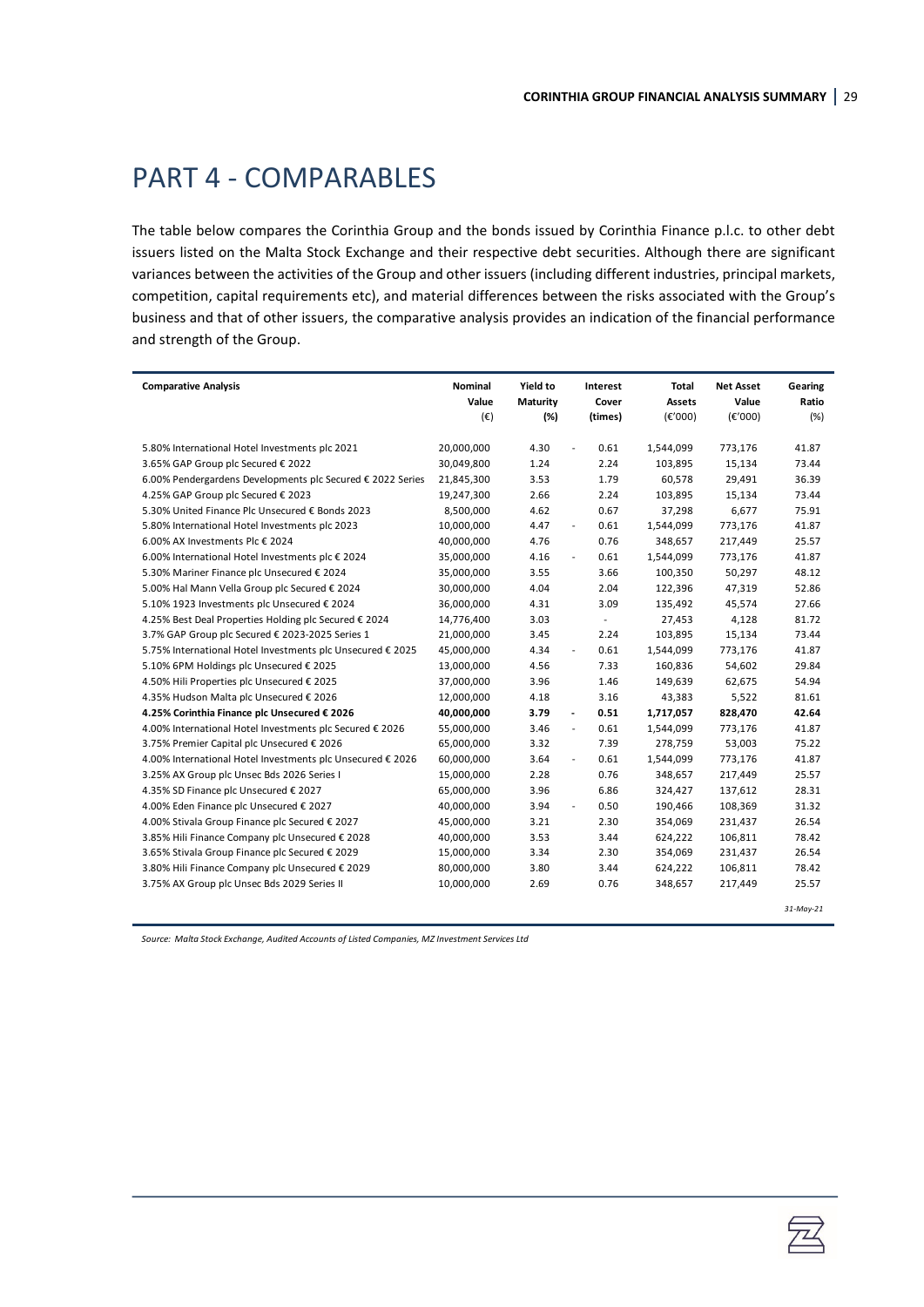

Source: Malta Stock Exchange, Central Bank of Malta, MZ Investment Services Ltd 31 May 2021

To date, there are no corporate bonds which have a redemption date beyond 2032. The Malta Government Stock yield curve has also been included since it is the benchmark risk-free rate for Malta.

The 2026 bonds are presently trading at a yield of 3.79%, which is *circa* 39 basis points lower than other corporate bonds maturing in the same year. The premium over FY2026 Malta Government Stock is 384 basis points.

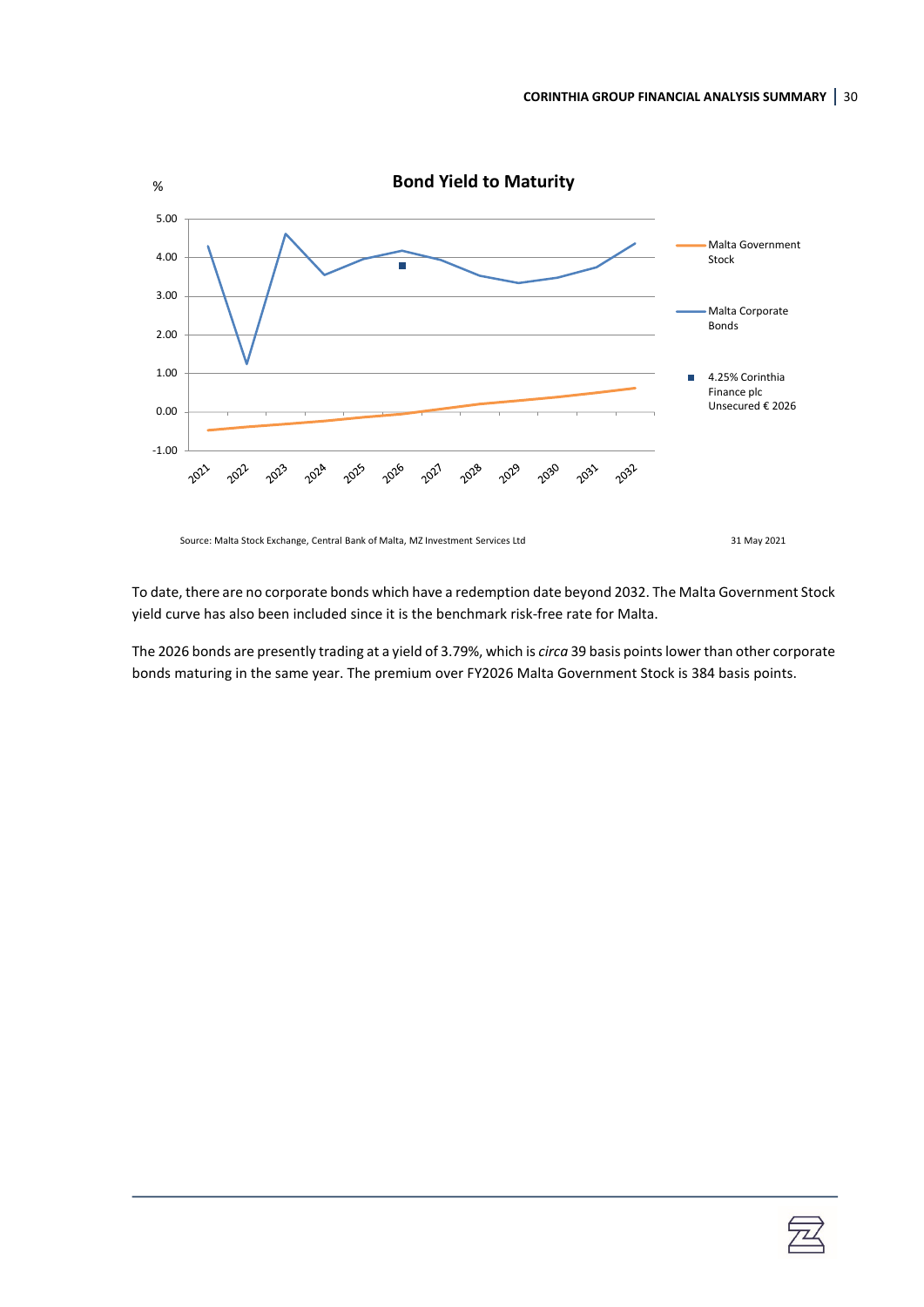# <span id="page-33-0"></span>PART 5 - EXPLANATORY DEFINITIONS

| <b>Income Statement</b>                              |                                                                                                                                                                                                                                                                                                                                                                  |
|------------------------------------------------------|------------------------------------------------------------------------------------------------------------------------------------------------------------------------------------------------------------------------------------------------------------------------------------------------------------------------------------------------------------------|
| Revenue                                              | Total revenue generated by the Group from its business activities during the<br>financial year, including room reservations, food & beverage, rental of<br>commercial space, management of hotel properties and other hotel services.                                                                                                                            |
| Direct costs                                         | Direct costs include cost of food, beverages, consumables, labour expenses<br>and all other direct expenses.                                                                                                                                                                                                                                                     |
| Gross profit                                         | Gross profit is the difference between revenue and direct costs. It refers to<br>the profit made by the Group before deducting operating costs, depreciation<br>& amortisation, finance costs, impairment provisions, share of profits from<br>associate and affiliate companies and other operating costs.                                                      |
| Operating costs                                      | Operating costs include all operating expenses other than direct costs and<br>include selling & marketing and general & administration expenses.                                                                                                                                                                                                                 |
| <b>EBITDA</b>                                        | EBITDA is an abbreviation for earnings before interest, tax, depreciation and<br>amortisation. EBITDA can be used to analyse and compare profitability<br>between companies and industries because it eliminates the effects of<br>financing and accounting decisions.                                                                                           |
| Fair value of investment<br>property                 | Fair value of investment property is an accounting adjustment to change the<br>book value of the Group's investment property to its estimated market value.                                                                                                                                                                                                      |
| Impairment of hotel<br>properties                    | Impairment of hotel properties is an accounting adjustment to change the<br>book value of the Group's hotel properties to their estimated market value.                                                                                                                                                                                                          |
| Share of profit from equity<br>accounted investments | IHI owns minority stakes in a number of companies (less than 50% plus one<br>share of a company's share capital). The results of such companies are not<br>consolidated with the subsidiaries of the Group, but the Group's share of<br>profit is shown in the profit and loss account under the heading 'share of<br>profit from equity accounted investments'. |
| Fair value on interest rate<br>swaps                 | An interest rate swap is a derivative instrument in which the Group swaps<br>with another counter party flexible interest rate cash flows with fixed interest<br>rate cash flows or vice versa. The fair value is an accounting adjustment to<br>change the book value of the derivative to its estimated market value.                                          |
| Profit after tax                                     | Profit after tax is the profit made by the Group during the financial year both<br>from its operating as well as non-operating activities.                                                                                                                                                                                                                       |

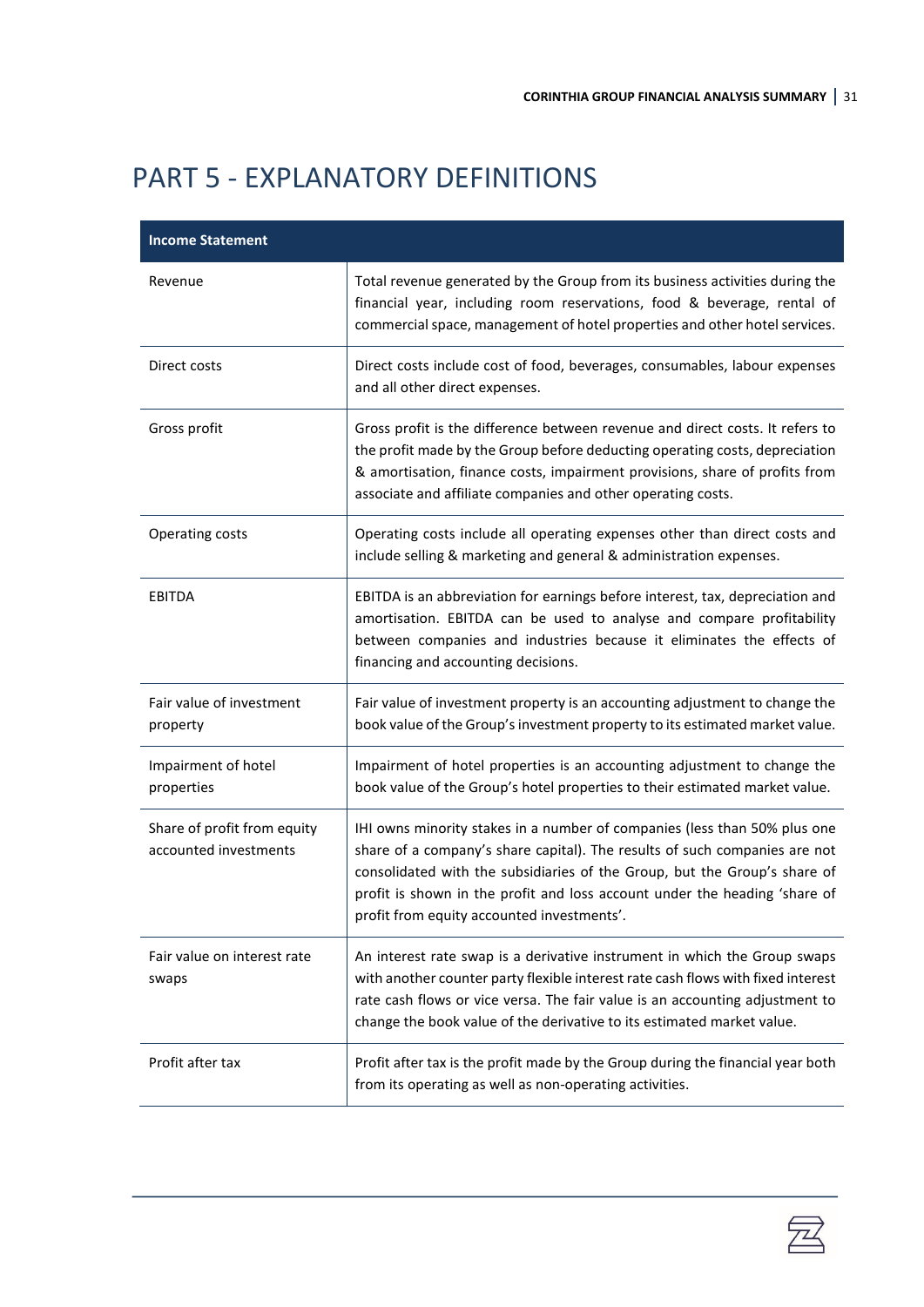| <b>Key Performance Indicators</b>      |                                                                                                                                                                                                                                                                                                                                                                                                          |
|----------------------------------------|----------------------------------------------------------------------------------------------------------------------------------------------------------------------------------------------------------------------------------------------------------------------------------------------------------------------------------------------------------------------------------------------------------|
| Occupancy level                        | Occupancy level is the percentage of available rooms that were sold during a<br>given period of time. It is calculated by dividing the number of rooms sold by<br>total number of rooms available.                                                                                                                                                                                                       |
| Average room rate                      | Average room rate is calculated by dividing hotel room revenue by rooms<br>sold. Hotels use this measure to calculate the average price at which they are<br>selling hotel rooms each night.                                                                                                                                                                                                             |
| Revenue per available room<br>(RevPAR) | RevPAR is calculated by multiplying a hotel's average room rate by its<br>occupancy rate. A hotel uses this indicator as a performance measure with<br>other hotels in the same category or market to determine how well the hotel<br>property is yielding.                                                                                                                                              |
| Revenue generating index               | A revenue generating index measures a hotel's fair market share of its<br>segment's (competitive set, market, etc) revenue per available room. If a<br>hotel is capturing its fair market share, the index will be 1; if capturing less<br>than its fair market share, a hotel's index will be less than 1; and if capturing<br>more than its fair market share, a hotel's index will be greater than 1. |
| <b>Profitability Ratios</b>            |                                                                                                                                                                                                                                                                                                                                                                                                          |
| Gross profit margin                    | Gross profit margin is the difference between revenue and direct costs<br>expressed as a percentage of total revenue.                                                                                                                                                                                                                                                                                    |
| Operating profit margin                | Operating profit margin is operating income or EBITDA as a percentage of<br>total revenue.                                                                                                                                                                                                                                                                                                               |
| Net profit margin                      | Net profit margin is profit after tax achieved during the financial year<br>expressed as a percentage of total revenue.                                                                                                                                                                                                                                                                                  |
| <b>Efficiency Ratios</b>               |                                                                                                                                                                                                                                                                                                                                                                                                          |
| Return on equity                       | Return on equity (ROE) measures the rate of return on the shareholders'<br>equity of the owners of issued share capital, computed by dividing profit after<br>tax by shareholders' equity.                                                                                                                                                                                                               |
| Return on capital employed             | Return on capital employed (ROCE) indicates the efficiency and profitability<br>of a company's capital investments, estimated by dividing operating profit by<br>capital employed.                                                                                                                                                                                                                       |
| Return on assets                       | Return on assets (ROA) is computed by dividing profit after tax by total assets.                                                                                                                                                                                                                                                                                                                         |

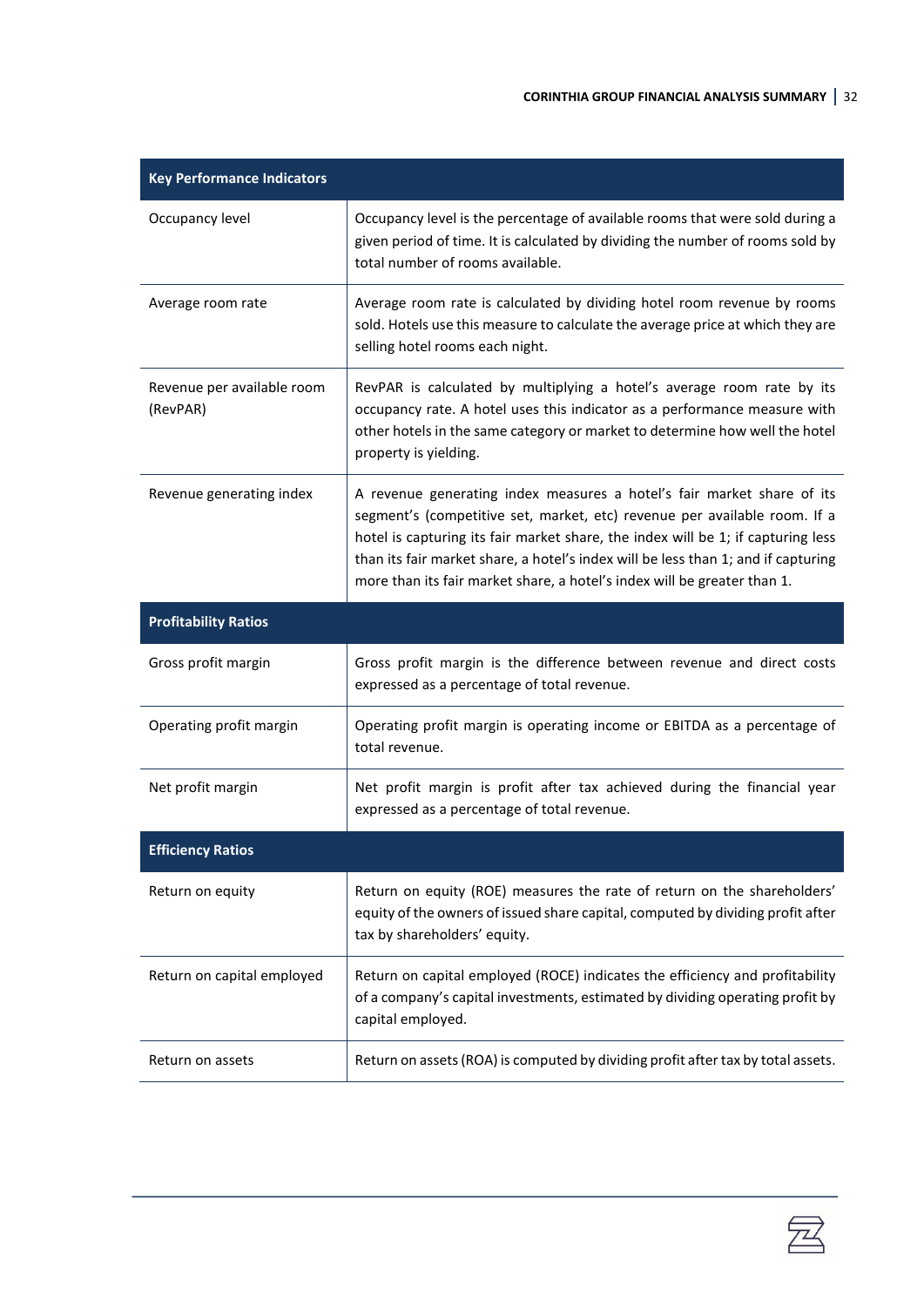| <b>Equity Ratios</b>                   |                                                                                                                                                                                                                                                                                                                                                                                                                                                                                                                                                                                                                                                                                                                                                                                                                      |
|----------------------------------------|----------------------------------------------------------------------------------------------------------------------------------------------------------------------------------------------------------------------------------------------------------------------------------------------------------------------------------------------------------------------------------------------------------------------------------------------------------------------------------------------------------------------------------------------------------------------------------------------------------------------------------------------------------------------------------------------------------------------------------------------------------------------------------------------------------------------|
| Earnings per share                     | Earnings per share (EPS) is the amount of earnings per outstanding share of<br>a company's share capital. It is computed by dividing net income available to<br>equity shareholders by total shares outstanding as at balance sheet date.                                                                                                                                                                                                                                                                                                                                                                                                                                                                                                                                                                            |
| <b>Cash Flow Statement</b>             |                                                                                                                                                                                                                                                                                                                                                                                                                                                                                                                                                                                                                                                                                                                                                                                                                      |
| Cash flow from operating<br>activities | Cash generated from the principal revenue-producing activities (room<br>revenue, food & beverage, rental income, hotel services, etc) of the Group.                                                                                                                                                                                                                                                                                                                                                                                                                                                                                                                                                                                                                                                                  |
| Cash flow from investing<br>activities | Cash generated from activities dealing with the acquisition and disposal of<br>long-term assets and other investments of the Group.                                                                                                                                                                                                                                                                                                                                                                                                                                                                                                                                                                                                                                                                                  |
| Cash flow from financing<br>activities | Cash generated from the activities that result in change in share capital and<br>borrowings of the Group.                                                                                                                                                                                                                                                                                                                                                                                                                                                                                                                                                                                                                                                                                                            |
| <b>Balance Sheet</b>                   |                                                                                                                                                                                                                                                                                                                                                                                                                                                                                                                                                                                                                                                                                                                                                                                                                      |
| Non-current assets                     | Non-current asset are the Group's long-term investments, which full value<br>will not be realised within the accounting year. Non-current assets are<br>capitalised rather than expensed, meaning that the Group amortises the cost<br>of the asset over the number of years for which the asset will be in use,<br>instead of allocating the entire cost to the accounting year in which the asset<br>was acquired. Such assets include intangible assets (goodwill on acquisition,<br>website development costs, etc), investment properties (commercial centres<br>in St Petersburg and Tripoli, apartments in Lisbon, etc), property, plant &<br>equipment (hotel properties), and investments accounted for using the<br>equity method (investment in Corinthia Hotel London, Palm City, Medina<br>Tower, etc). |
| Current assets                         | Current assets are all assets of the Group, which are realisable within one<br>year from the balance sheet date. Such amounts include accounts receivable,<br>inventory (food, beverages, consumables, etc), cash and bank balances.                                                                                                                                                                                                                                                                                                                                                                                                                                                                                                                                                                                 |
| <b>Current liabilities</b>             | All liabilities payable by the Group within a period of one year from the<br>balance sheet date, and include accounts payable and short-term debt,<br>including current portion of bank loans.                                                                                                                                                                                                                                                                                                                                                                                                                                                                                                                                                                                                                       |
| Non-current liabilities                | The Group's long-term financial obligations that are not due within the<br>present accounting year. The Group's non-current liabilities include long-<br>term borrowings, bonds and long term lease obligations.                                                                                                                                                                                                                                                                                                                                                                                                                                                                                                                                                                                                     |
| Total equity                           | Total equity includes share capital, reserves & other equity components,<br>retained earnings and minority interest.                                                                                                                                                                                                                                                                                                                                                                                                                                                                                                                                                                                                                                                                                                 |

丞